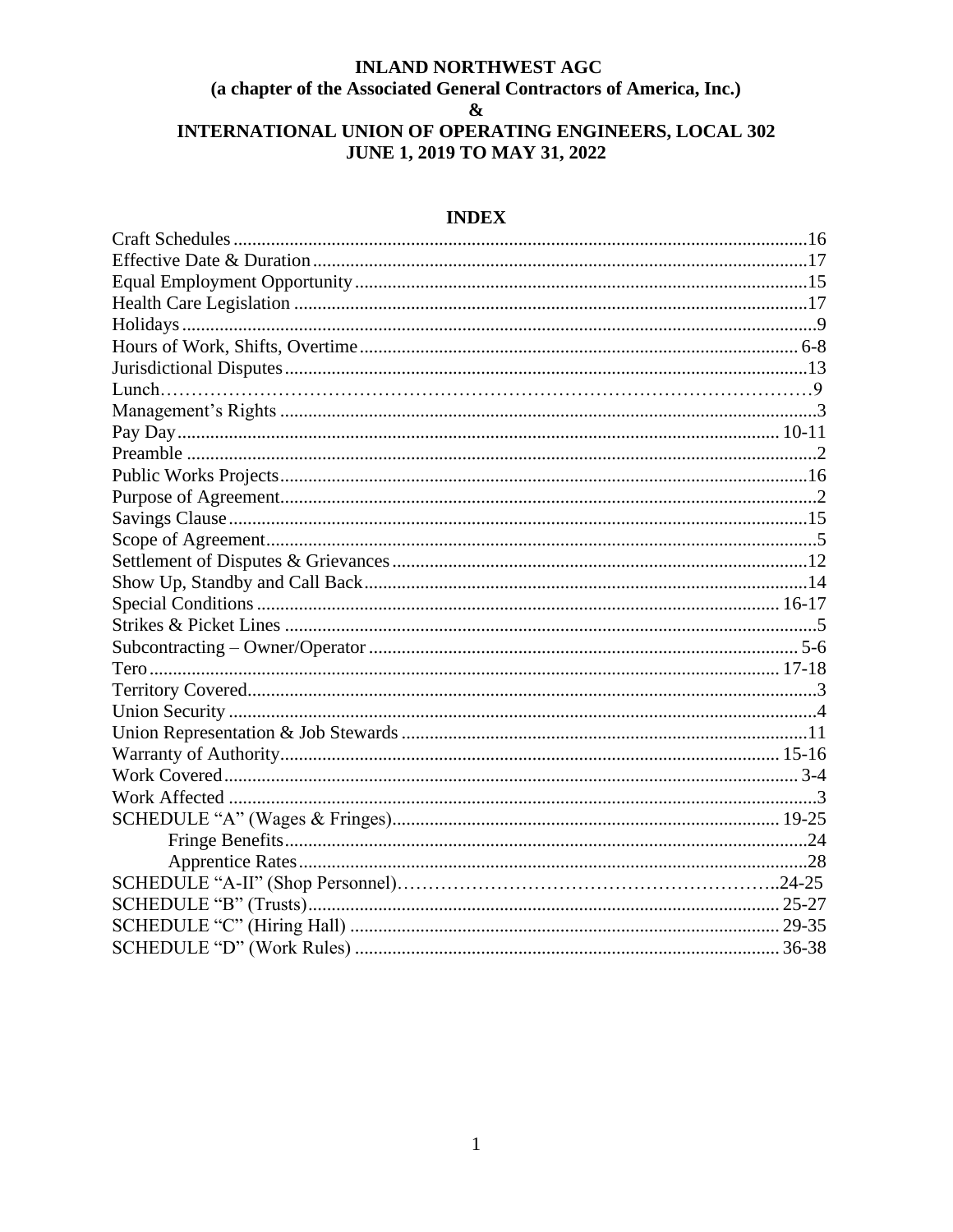# **INLAND NORTHWEST AGC (a chapter of the Associated General Contractors of America, Inc.) & INTERNATIONAL UNION OF OPERATING ENGINEERS, LOCAL 302**

# **6-1-19 TO 5-31-22**

#### **PREAMBLE**

- P.1 This Agreement is a successive principle agreement to the EASTERN WASHINGTON & NORTHERN IDAHO INTERNATIONAL UNION OF OPERATING ENGINEERS, LOCAL 302 industry agreement, and all other prior agreements thereto by and between the INTERNATIONAL UNION OF OPERATING ENGINEERS, LOCAL 302, and the INLAND NORTHWEST AGC (a chapter of the Associated General Contractors of America, Inc.)
- P.2 For purposes of this Agreement, the AGC is acting as a multi-employer bargaining agent for and on behalf of the Employers who have requested the AGC to act as their bargaining agent.
- P.3 This is a collective bargaining Agreement between members of the INLAND NORTHWEST AGC, INC. (referred to as the "Employer"), and the INTERNATIONAL UNION OF OPERATING ENGINEERS, LOCAL 302, acting for and on behalf of all of their Local Unions, (hereinafter referred to as the "Union"), shall constitute an Agreement between the parties hereto for the work, conditions and wage rates provided for herein in the territory Eastern Washington-Northern Idaho.

### **ARTICLE I PURPOSE OF AGREEMENT**

- 1.1 The purpose of this Agreement is to promote the settlement of labor disagreements by conference, to prevent strikes and lockouts, to stabilize wages and working conditions in BUILDING, HEAVY & HIGHWAY CONSTRUCTION work in the area affected.
- 1.2 Bylaws of either party are not part of this Agreement. It is agreed and understood between the parties hereto that this Agreement contains all the covenants, stipulations and provisions agreed upon by the parties hereto.
- 1.3 The Associated General Contractors acting on behalf of those member firms who have authorized it to bargain on their behalf hereby recognize the Union as the sole and exclusive bargaining agent for all International Union of Operating Engineers, Local 302 performing work for such Employers within the territorial jurisdiction of this Agreement.
- 1.4 The Union recognizes the Associated General Contractors as the exclusive bargaining agent for each Employer who has authorized the Associated General Contractors to negotiate with the Union on its behalf.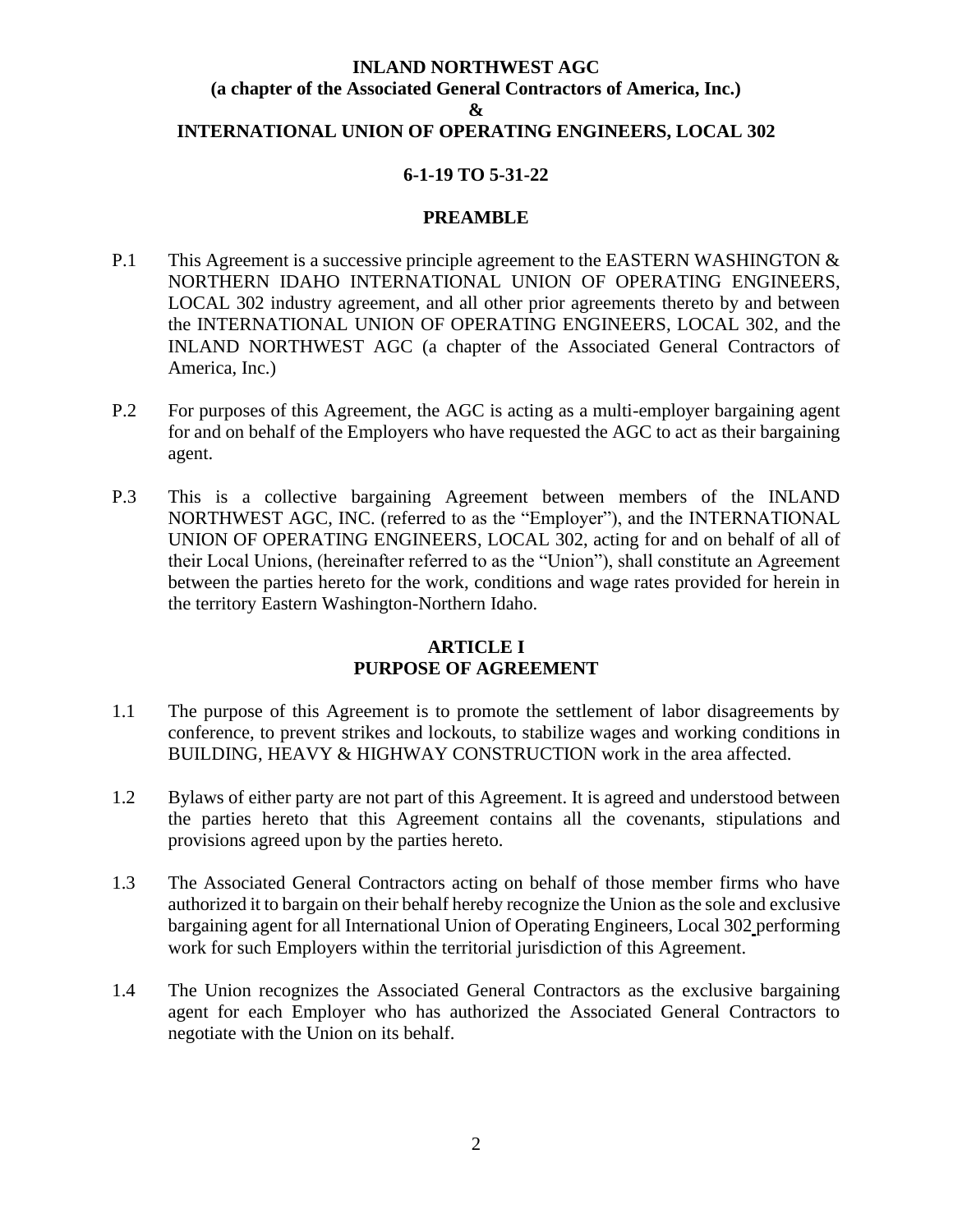# **ARTICLE 2 WORK AFFECTED**

- 2.1 The persons, firms, associations, corporations, joint ventures, or other business entities party to or bound by the terms of this Agreement as "Employer" or "Employers".
- 2.2 This Agreement applies to and covers all Operating Engineers' work to be done at the site of the construction on all building, heavy and highway projects as defined in Article 5, or other work interpreted and applied in accordance with the National Labor Relations Act, as amended.
- 2.3 The term "Operating Engineers' work" refers to persons performing certain job functions. It also refers to craft classifications. It does not refer to union membership or affiliation.

## **ARTICLE 3 MANAGEMENT'S RIGHTS**

- 3.1 The Employers retain full and exclusive authority for the management of their operations. The Employers shall direct their working forces at their sole prerogative, which includes but is not limited to hiring, promotion, transfer, layoff or discharge for just cause. No rules, customs, or practices, shall be permitted or observed which limit or restrict production, or limit or restrict the working efforts of employees. The Employers shall utilize the most efficient methods or techniques of construction, tools, or other labor saving devices. There shall be no limitations upon the choice of materials or design. The Employers shall schedule work, shall determine when overtime will be worked, and the number of employees to be utilized.
- 3.2 The foregoing enumeration of management rights shall not be deemed to exclude other functions not specifically set forth. The Employers, therefore, retain all legal rights not specifically covered by this Agreement.

## **ARTICLE 4 TERRITORY COVERED**

4.1 This Agreement shall cover all INTERNATIONAL UNION OF OPERATING ENGINEERS, LOCAL 302 work in the following counties East of the  $120<sup>th</sup>$  Meridian: Adams, Asotin, Benton, Chelan, Columbia, Douglas, Ferry, Franklin, Garfield, Grant, Kittitas, Lincoln, Okanogan, Pend Oreille, Spokane, Stevens, Walla Walla, Whitman and Yakima in the State of Washington; and Benewah, Bonner, Boundary, Clearwater, Kootenai, Latah, Lewis, Nez Perce, Shoshone, and that part of Idaho County North of Parallel 46 in the State of Idaho.

## **ARTICLE 5 WORK COVERED**

5.1 **Building**: Building construction shall be defined to include, but not limited to, building structures, including modifications thereof, or additions or repairs thereto, intended for use for shelter, protection, comfort or convenience. Building construction shall include the demolition of buildings and excavation of foundations for building construction.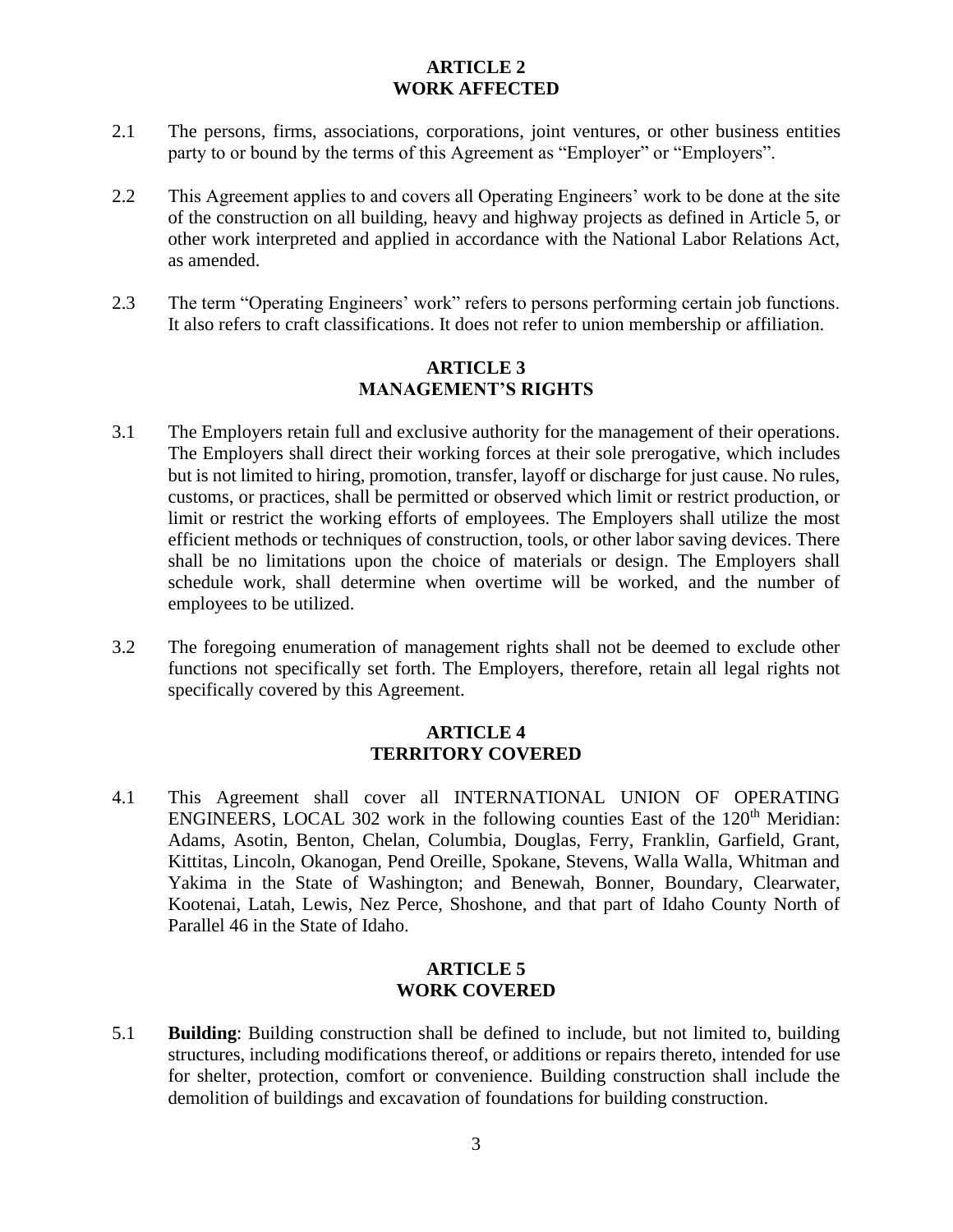- 5.2 **Highway**: Highway construction shall be defined to include, but not limited to, constructing roads, streets, alleys, including crushing and paving (Portland Cement and Asphaltic Concrete), sidewalks, guard rails, fences, parkways, parking areas, airports, bridle paths, athletic fields, highway bridges, grade separations involving highways, and construction of sewage and waterworks improvements incidental to street and highway improvements.
- 5.3 **Heavy**: Heavy construction shall be defined to include, but not limited to, constructing railroad projects, railroad bridges, heavy construction sewers and water mains, grade separations involving a railroad, foundations, pile driving, piers, abutments, retaining walls, viaducts, tunnels, subways, track elevated highways, drainage projects, sanitation projects, aqueducts, irrigation projects, flood control projects, reclamation projects, reservoirs, water supply projects, water power development, generators, atomic energy development, missile sites and launching facilities and all work pertaining thereto, hydroelectric development, transmission lines, pipelines, locks, dams, dikes, levees, revetments, channels, channel cutoffs, intakes, dredging projects, jetties, breakwaters, docks, harbors, industrial sites, (including paving operations), excavation and disposal by contract of overburden and the loading by contract of all materials from which the overburden has been removed, including the operation and maintenance and repair of all land and floating plant, equipment, vehicles, and other facilities used in connection with and serving the aforementioned work and services.
- 5.4 **Asbestos/Toxic Waste Work**: This Agreement shall also cover all work in connection with the handling, control, removal, abatement, encapsulation or disposal of asbestos, toxic waste, mold and/or lead abatement.

# **ARTICLE 6 UNION SECURITY**

- 6.1 Pursuant to and in conformance with Section (a) 3 and 8 (b) 5 of the Labor Management Relations Act as amended, it is agreed that all employees coming under the terms of this Agreement shall be required to join the Union within nine (9) days following the date of employment or within nine (9) days following the date of signing this Agreement, whichever is later, and as a condition of continued employment must maintain membership in good standing for the life of this Agreement and any renewal thereof Good standing shall be defined as the payment of normal initiation fees and dues, as prescribed by law.
- 6.2 Employers performing work covered by this agreement shall, in filling vacancies, utilize and be bound by the registration facilities and referral systems established by the Unions signatory hereto when such procedures are not in violation of State or Federal law.
- 6.3 In the event the Union requests an Employer to dismiss an employee for failure to comply with the provisions of this Article, such request shall be in writing. Copies of such a request shall be forwarded to the office of the Company.
- 6.4 In the event the National Labor Relations Act, as amended should be further amended or repealed, then the contracting parties will immediately meet and negotiate a clause in conformity with such changes in order to comply with the spirit of the law in Sections 1 and 2.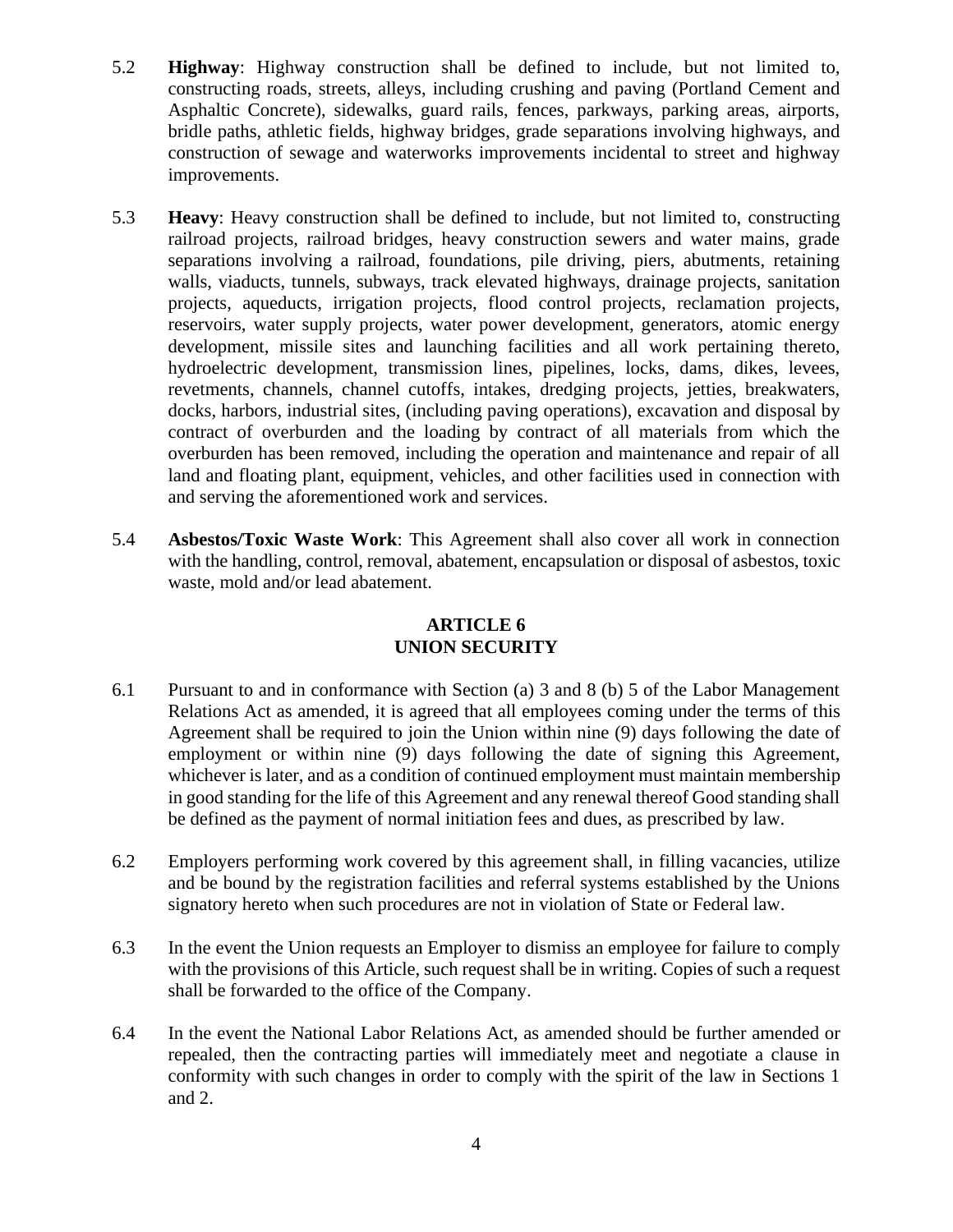6.5 No employee shall be discharged or discriminated against for union activity or representation of the Union.

# **ARTICLE 7 STRIKES & PICKET LINES**

- 7.1 It is mutually agreed that there shall be no strikes, lockouts or other slow down or cessation of work by either party on account of any labor difference pending the utilization of the grievance machinery, as set forth in Article 15.
- 7.2 Employees will not be discharged, disciplined or permanently replaced for any protected activity related to the recognition of a primary picket line approved by the Union party to this Agreement.
- 7.3 As required by law, employees shall be furnished to the Employer during labor disputes with other construction crafts and the Employer will endeavor to work as long as economically possible during these periods.

# **ARTICLE 8 SCOPE OF AGREEMENT**

- 8.1 This Agreement applies to Operating Engineers work to be done at the site of the construction, alteration, painting or repair of a building, maintenance, or other work that may come under this Agreement as defined in Article 5, as interpreted and applied in accordance with the National Labor Relations Act, as amended.
- 8.2 The term "Operating Engineers work" refers to persons performing certain job functions. It also refers to craft classifications. It does not refer to union membership or affiliation.

### **ARTICLE 9 SUBCONTRACTING**

- 9.1 The Employer agrees it will not subcontract or otherwise transfer in whole or in part any work covered by this Agreement to be done at the site of the construction, alteration, painting or repair of a building, structure, or other work unless the person, firm, corporation or other business entity is signatory to this Agreement, except as provided below. The Employer agrees that an Operating Engineer will be employed by the Employer or any contractor or subcontractor at the job site if there is work to be done coming under the jurisdiction of the Union agreement. The Union agrees that it will not take economic action to enforce this Article. In the event of any change in the present law, this clause will be renegotiated.
- 9.2 Whenever the Employer is obligated to satisfy MBE-WBE or other governmental recruiting requirements the Union and the Employer shall waive this provision prior to commencement of the work in the event an employer and union are unable to find qualified competitive union minority subcontractors.
- 9.3 In the event a signatory contractor solicits bids but does not receive any reasonable quotes from a union subcontractor, the Contractor may then obtain the needed services elsewhere.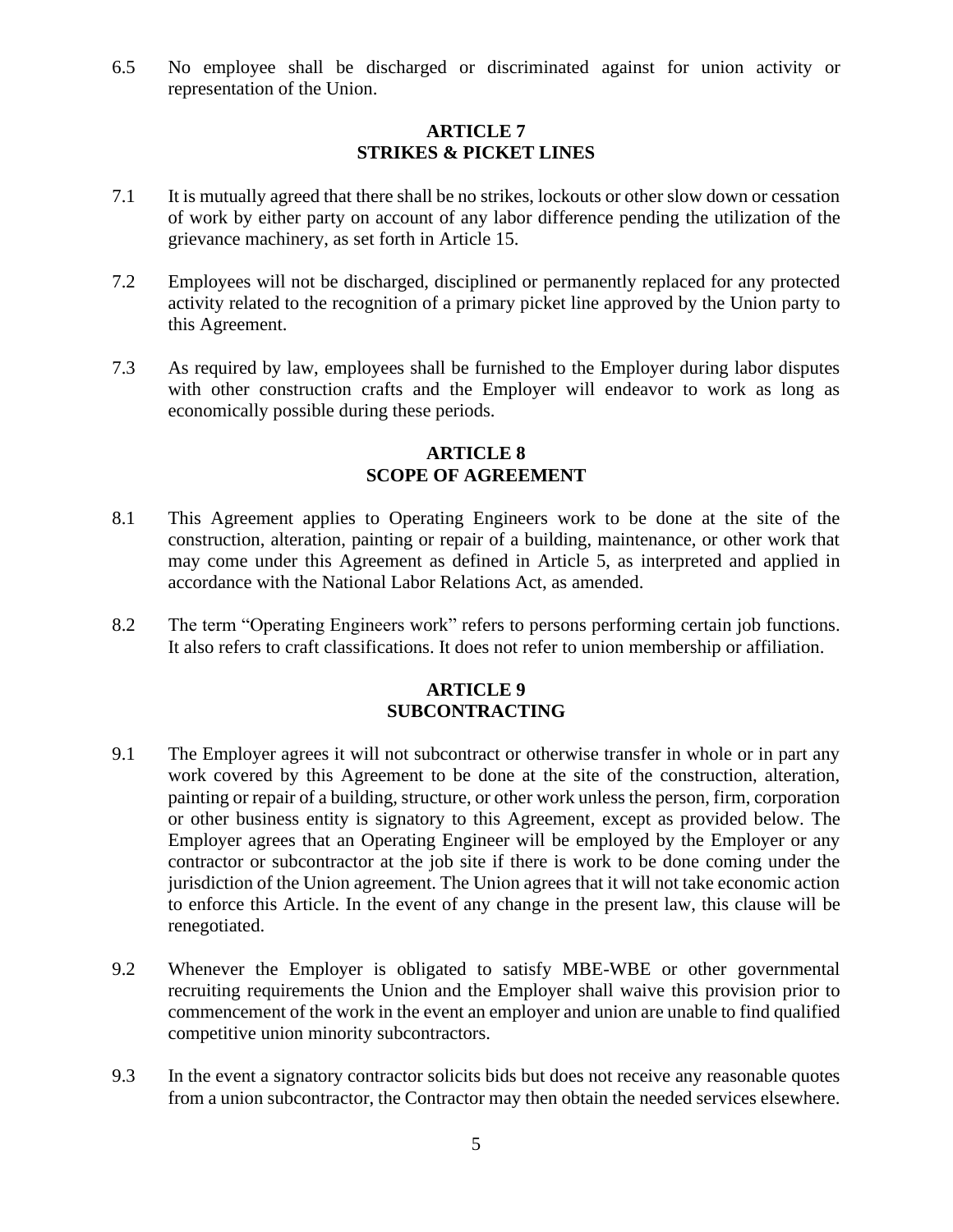"Reasonable", as used in this section, shall mean the low bidding, qualified, bondable subcontractor.

- 9.4 The Employer agrees to retain and exercise the right of control over owner-operators and operators of fleet owned equipment where such persons are performing work coming under this Agreement on behalf of the Employer. Such persons are acknowledged to be and in all respects will be treated as employees of the Employer. Such persons are entitled to all of the benefits and subject to all of the obligations of this Agreement, the hiring hall only being excluded.
- 9.5 When equipment hired, rented or leased is used on any job, the employee operating the equipment shall be an employee on the payroll of the Employer and come under all legally enforceable terms and conditions of this Agreement, including Schedule "A" if not otherwise covered by this Agreement. The Employer will notify the Union within twentyfour (24) hours when they hire owner-operators.

# **ARTICLE 10 HOURS OF WORK - SHIFTS – OVERTIME**

## 10.1 **SINGLE SHIFT OPERATION:**

- (A) Eight (8) hours shall constitute a day's work; five (5) days shall constitute a week's work, Monday morning through Friday.
- (B) A single shift operation shall be restricted to the hours between 6:00 a.m. and 6:00 p.m., and eight (8) hours of continuous employment (except for lunch period) shall constitute a day's work Monday through Friday of each week. In the event the job is down due to weather conditions, Monday through Friday, then Saturday may, at the option of the Employer, be worked as a voluntary make-up day at the straight time rate. Saturday shall not be used as a make-up day when a holiday falls on Friday.
- (C) Four consecutive ten (10) hour shifts at the straight time rate may be established Monday through Thursday. In the event the job is down due to weather conditions or holiday, then Friday may, at the option of the Employer, be worked as a voluntary make-up day. On ten (10) hour shift schedules all hours worked in excess often (10) hours a day must be compensated at the overtime rate. The Employer may change from a five-eight schedule to a four-ten or vice versa, but must make the change at the beginning of the work week and maintain such shift for at least one week. At no time will a crew work a combination of eight (8) and ten (10) hour days in the same calendar week.
- (D) No employee shall be discharged, laid off, disciplined, replaced or transferred for refusing to work a make-up day. Make-up days may only be worked if all of the basic crafts on the project are working at the straight time rate.
- (E) In the event of a civil emergency such as, but not limited to, earthquakes, floods, or fires, starting time of the shift may be made to fit the emergency and eight (8) hours in any twenty-four (24) hour period may be worked. If the Operators are working with another trade with better per diem, premium pay and/or conditions the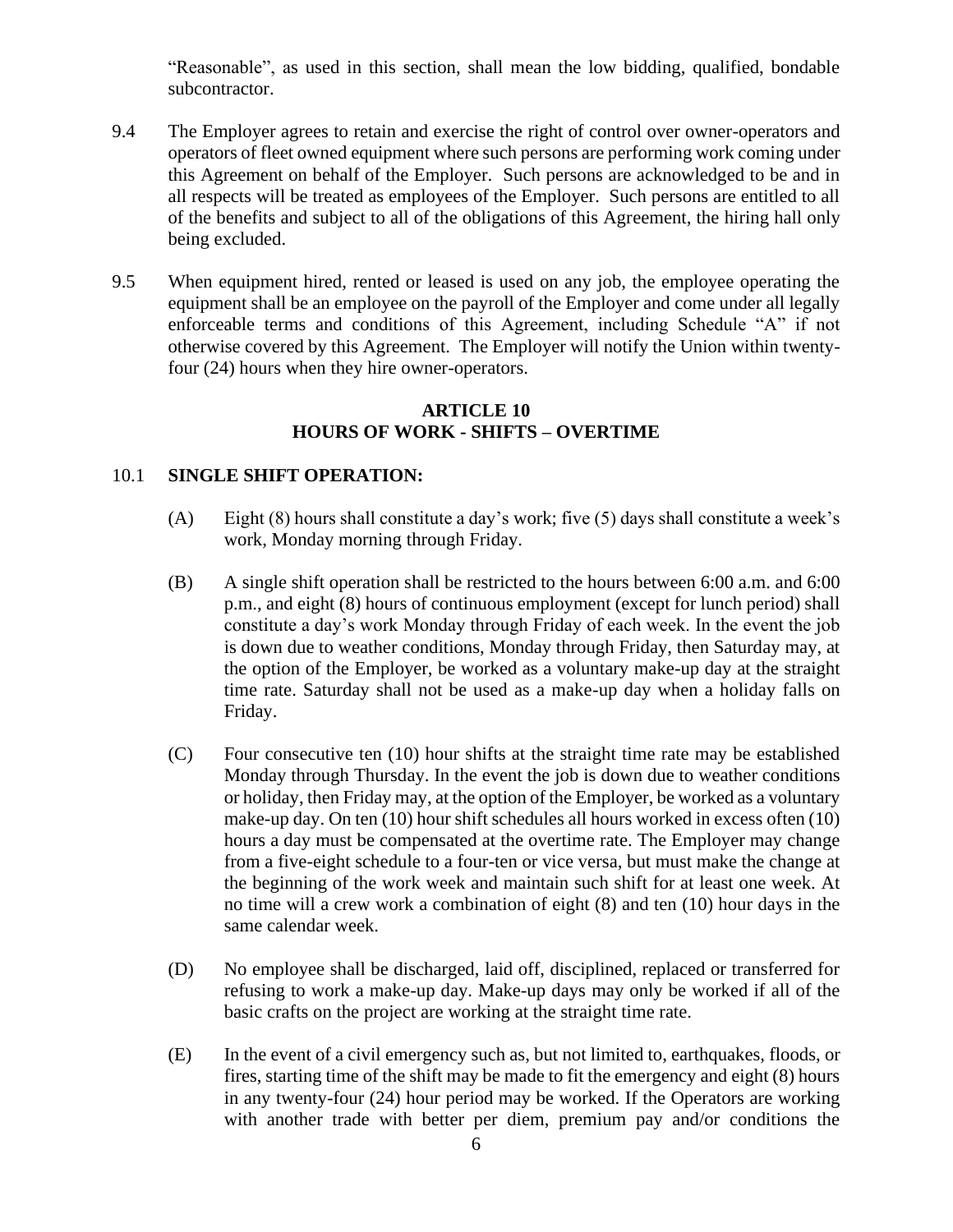operators will receive the same conditions, otherwise a special shift maybe desiginated and applied if hours are scheduled outside the regular day shift hours.

- (F) When due to conditions beyond the control of the Employer or when contract specifications require that work can only be performed outside the regular day shift, then a special shift may be worked at the straight time rate if the language in paragraph (G) is not met. The starting time of work will be arranged to fit such conditions of work. Such shift shall consist of eight (8) hours' work for eight (8) hours' pay. The Employer must give the Union notification prior to the start of a special shift.
- (G) Special Shift: Special Shift Premium for prevailed work in Washington is basic hourly rate plus \$2.00 per hour. When due to conditions beyond the control of the Employer or when an owner (not acting as the contractor), a government agency or the contract specifications require that more than four (4) hours of a special shift can only be performed outside the normal 6am to 6pm shift, then the special shift premium will be applied to the basic straight time for the entire shift. When an Employee works on a special shift, they shall be paid the special shift premium for each hour worked unless they are in overtime or double-time status. (For example, the special shift premium does not waive the overtime requirements for work performed on Saturday or Sunday.
- 10.2 **MULTIPLE SHIFT OPERATION:** Shifts may be established when considered necessary by the Employer. Shift hours and rates will be as follows
	- (A) **TWO SHIFT OPERATION**: On a two consecutive shift operation, the second shift shall be paid the special shift premium when the language in 10.1 (G) is met for special shift. Each shift must be scheduled for at least eight (8) hours except as provided for in Section 1 of this Article. On a two-shift operation, the second shift shall be established for a minimum of three (3) days.

Once the starting times are established for the two-shift operation, they shall not be changed except upon three (3) working days' written notice to the Union.

(B) **THREE SHIFT OPERATION**: On a three-shift operation, the following shall apply:

**FIRST SHIFT**: The regular hours of work on the first shift of three shift operations shall be eight (8) hours of continuous employment, except for lunch period at midshift, between the hours of 6:00 a.m. and 6:00 p.m.

**SECOND SHIFT**: The second shift shall be seven and one-half (7  $\frac{1}{2}$ ) hours of continuous employment, except for lunch period at mid-shift, and shall be paid for at eight (8) hours at the straight time rate.

**THIRD SHIFT**: The third shift shall consist of seven (7) consecutive hours of employment, except for lunch period at mid-shift, and shall be paid for at eight (8) hours at the straight time rate.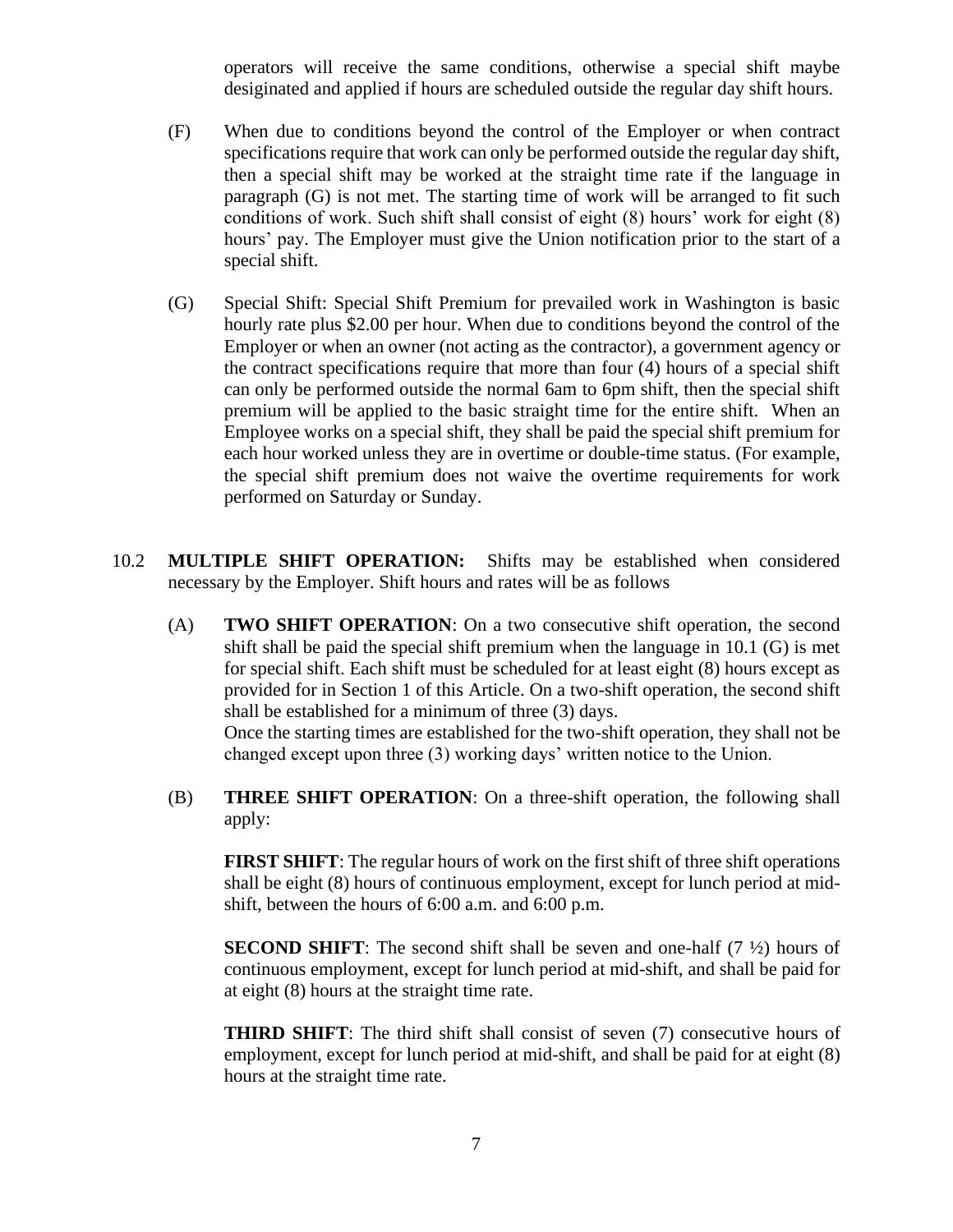- (C) **MULTIPLE SHIFT (a two or three shift) OPERATION**: will not be required on the entire project if at any time it is deemed advisable and necessary for the Employer to multiple shifts a specific operation. Those groups of employees only who relieve first shift groups of employees and such first shift groups of employees who are relieved by groups of employees on a second shift, and on a three-shift operation those groups of employees who relieve the groups of employees on a second shift, shall be construed as working multiple shifts. The intent of this clause shall be construed so as to recognize that a "reliever group" and a "relief group" does not necessarily mean "man for man" relief.
- (D) It is understood and agreed that when the first shift of a multiple shift (a two or three shift) operation is started at the basic straight time rate or at a specific overtime rate, all shifts of that day's operation shall be completed at that rate.

### 10.3 **GENERAL PROVISIONS:**

- (A) **CALL OUT**: When an employee has completed his scheduled shift and is "specifically called out by the Employer" to perform special work of a casual, incidental or irregular nature, he shall receive premium pay in accordance with the proper overtime rates with a guarantee of two (2) hours'.
- (B) **PAVING OPERATIONS**: To take full advantage of weather conditions, starting time of operations for the paving of asphalt paving, road oiling and concrete paving will be at the option of the Employer. However, standby time will be considered as part of the regular operation and will be paid for at the applicable rate.
- (C) **MAINTENANCE (EXCLUDING EQUIPMENT REPAIR), WATCHMEN, FLAGMEN**: When no other work is in progress and it is necessary to keep maintenance men, watchmen or flagmen on duty on Saturdays and Sundays, they will be paid at straight time rates, but allowed two (2) regular consecutive days off each week. If these men work more than five (5) consecutive days in any one week, the sixth  $(6<sup>th</sup>)$  day shall be paid for at one and one-half  $(1\frac{1}{2})$  the basic rate and the seventh  $(7<sup>th</sup>)$  day shall be paid for at double (2) the basic rate.
- 10.4 (A) **OVERTIME**: Work performed in excess of eight (8) hours per day Monday through Friday or ten (10) hours per day, Monday through Thursday, when four ten (10) hour shifts are established, or outside the established shift, and all work on Saturdays, or Fridays when four ten (10) hour shifts are established, except for a makeup day, shall be paid at time and one-half  $(1/2)$  the straight time rate. All work performed on Sunday and holidays shall be paid at double the straight time rate of pay. The Employer shall have the sole discretion to assign overtime work to employees. Primary consideration for overtime work shall be given to employees regularly assigned to the work to be performed on overtime situations.
	- (B) When an employee returns to work without at least eight (8) hours time off since their previous shift, all such time shall be a continuation of a shift and paid at the applicable overtime rate until they shall have the eight (8) hours rest period.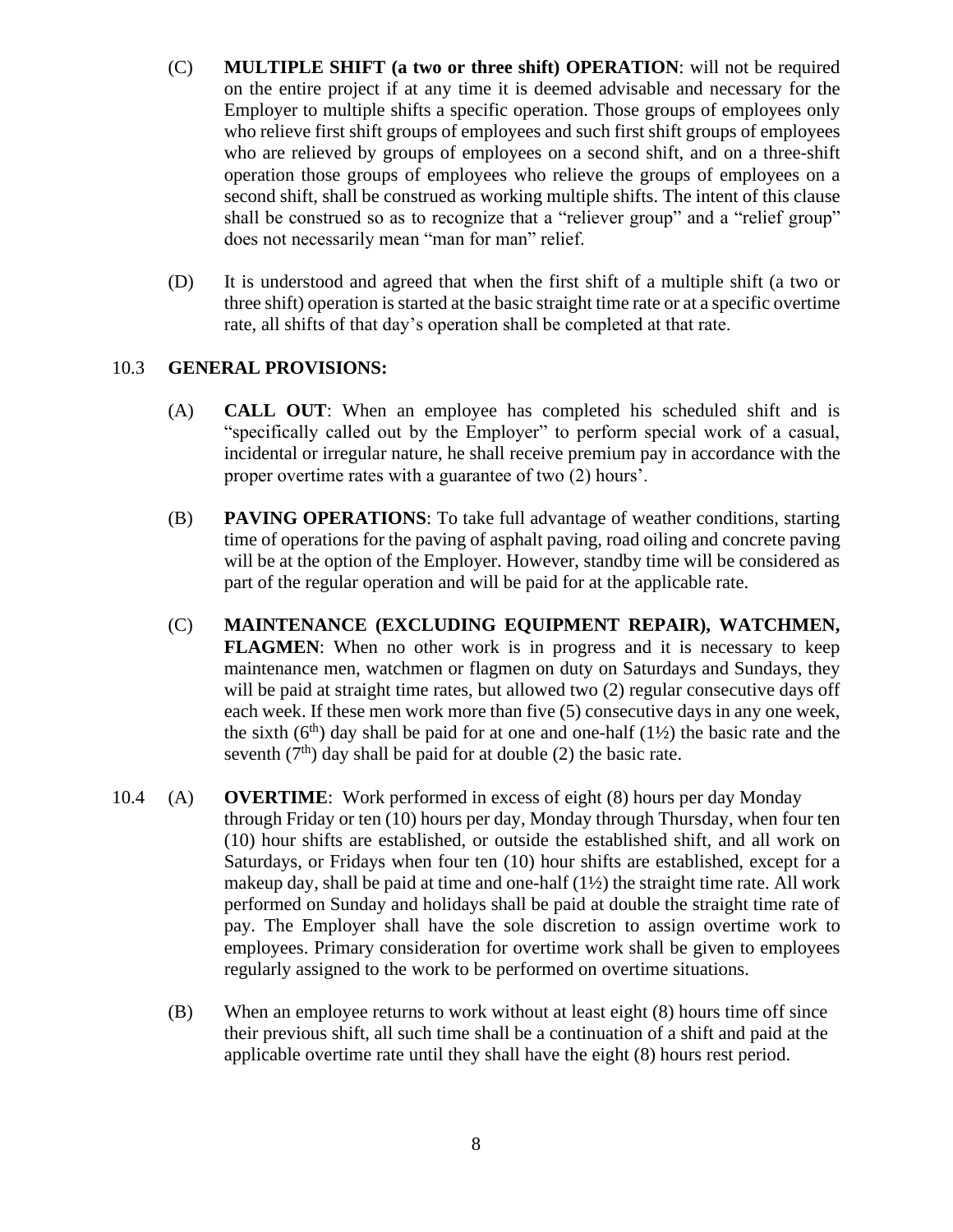# **ARTICLE 11 LUNCH and REST PERIODS**

- 11.1 Lunch will be approximately mid-shift. (See Article 10 for shift definitions). Lunch will be no less than one-half (1/2) hour and no more than one (1) hour.
- 11.2 **FIRST HALF SHIFT - LUNCH PERIOD**: If an employee is not given at least 30 minutes to eat in the first half of the shift, 30 minutes at the overtime rate shall be added to the hours worked.
- 11.3 **SECOND HALF SHIFT - LUNCH BREAK**: All employees must be given time to eat after five (5) consecutive hours of work in the second half of the shift. If the employee does not get time to eat after five (5) consecutive hours in the second half of the shift, 30 minutes at the overtime rate shall be added to the employee's hours worked.

# 11.4 **REST PERIODS:**

- (A) The nature of the construction work covered by this Agreement allows intermittent rest periods. Employers shall provide such intermittent rest as work flow permits, equivalent to ten (10) minutes for each four hours worked. Scheduled rest periods are not required.
- (B) Such intermittent rest periods shall be taken on the work site.
- (C) It will be the responsibility of each employee to take such intermittent rest periods. If an employee does not take a rest period, then the employee must notify his supervisor and a rest period will be provided.
- 11.5 Article 11 shall apply except when the signatory Employers work for that day is on a continuous concrete pour or paving operation that requires the Employer to work past midshift, then formal lunches may not be scheduled by the Employer if employees have the opportunity to observe intermittent periods for personal needs, medical needs, rest and meals periods. Employees shall be paid for all hours worked under the provision. The article is not intended to supersede a member's right to have or request a schedule lunch break.

When the Operating Engineers are working on the same qualifying project with other trades not covered under the same conditions above, Article 11.2 and 11.3 shall apply

## **ARTICLE 12 HOLIDAYS**

12.1 Holidays recognized under this Agreement shall be as follows: NEW YEAR'S DAY, MEMORIAL DAY, INDEPENDENCE DAY, LABOR DAY, THANKSGIVING DAY AND THE FRIDAY AND SATURDAY FOLLOWING, and CHRISTMAS DAY. Should any of these holidays fall on a Saturday, the previous Friday shall be a holiday, and should any of these holidays fall on a Sunday, the following Monday shall be considered a legal holiday and observed as such. A holiday shall be the twenty-four (24) hour period commencing with the starting time of the first shift on the day of the holiday. No work shall be performed on Labor Day except to save life or property. Work on any of the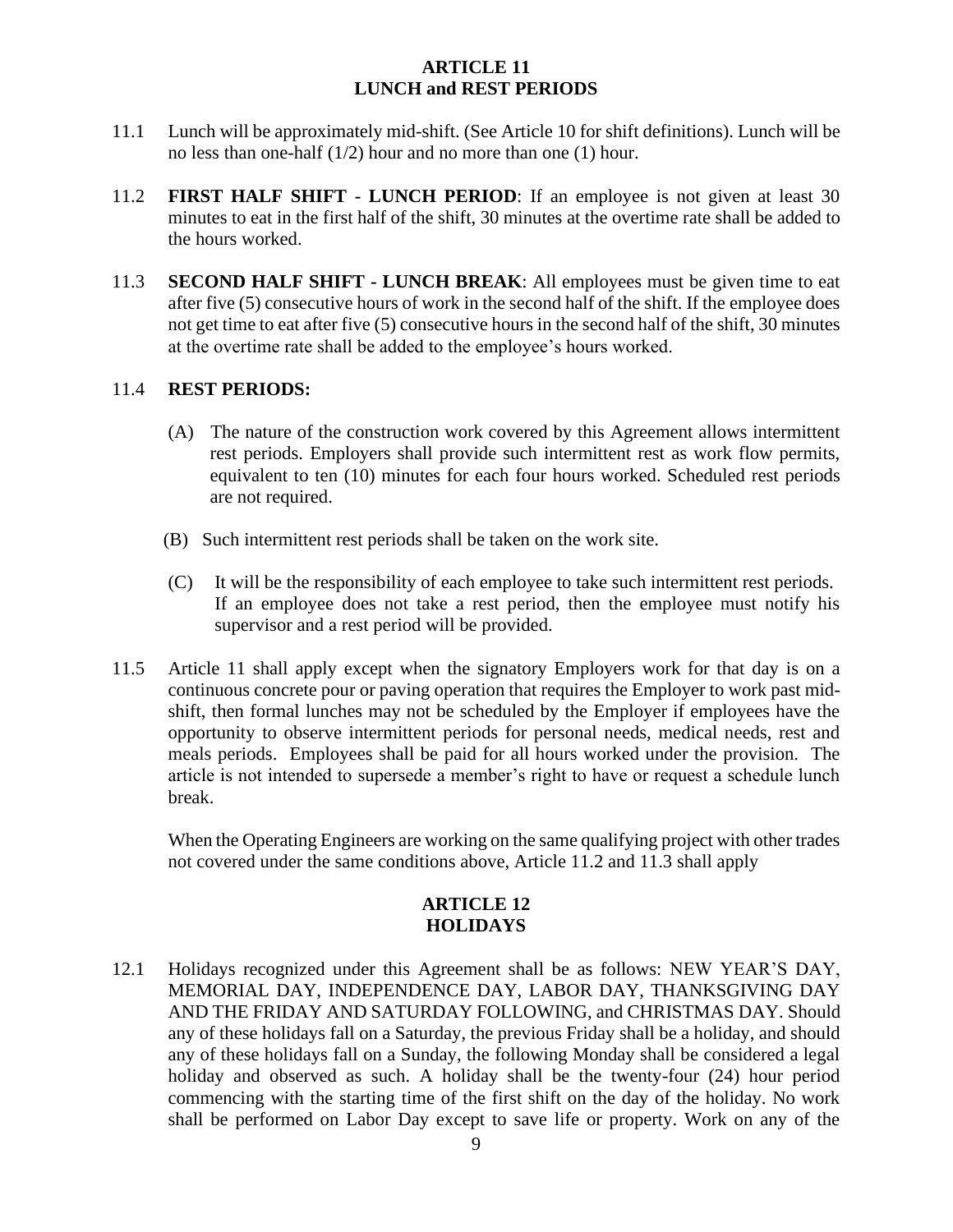holidays specified herein will be paid at double the regular straight time rate per hour. In reference to Independence Day, by mutual agreement, the day observed may be changed.

# **ARTICLE 13 PAY DAY**

- 13.1 Employees shall be paid in full on company time on the job site, by mail or by direct deposit to the employee's account at a financial institution once a week; swing shift, graveyard shift and daylight second shift employees will be paid by the end of Thursday's shift, day shift employees will be paid by the end of Friday's shift, following the previous weekly payroll period unless otherwise mutually agreed upon between the Union and Employer. When an employee cannot be paid accordingly because of a holiday, he shall be paid the last workday of the job before the holiday.
- 13.2 When an employee voluntarily quits or is terminated for cause, he shall be paid at the next regular payday.
- 13.3 When employees are laid off, they shall be paid in full immediately or by check or direct deposit within forty-eight (48) hours.
- 13.4 If an employee is not paid in accordance with 13.1, 13.2 or 13.3 he shall receive two (2) hours pay for each 24-hour period, or portion thereof, thereafter until said check is mailed to an address of the employee's choice or directly deposited to the employees account. The postmark on the envelope will determine if the check was mailed timely or the transaction date on the employee's financial institution account will serve as the cutoff for any penalty. Saturdays, Sundays and recognized holidays are excluded from the 24-hour period for determining penalty. Employees must notify the Union within seventy-two (72) hours after the payday, layoff or discharge to be eligible for penalty pay.
- 13.5 Excluding weather and equipment breakdown, employees required to "standby" for more than forty-eight (48) hours have the option of standing by or signing the out-of-work list and having notified the company of the latter option is then eligible for payoff on the first payday after the layoff.
- 13.6 Payment shall be made by cash, or check upon which there is no charge for exchange or direct deposit. No adjustment of disputed pay will be made unless the employee or the Union shall make a claim in writing to the Employer's representative within fifteen (15) days from the pay period in question.
- 13.7 Payroll checks and stubs shall indicate company name, straight time hours, overtime hours, rate of pay, itemized legal deductions, to include dues check-off and allowances if applicable. In the event an employee receives an N. S. F. check, thereafter all payments shall be made by cash or certified check and he shall be considered not paid timely and shall receive eight (8) hours pay for every 24-hour period thereafter until he receives cash or certified check in full payment. Documented bank errors will be exempt from the initiation of the eight (8) hour penalty. Payroll stubs for those employees choosing direct payroll deposit shall be delivered in accordance with the procedures in Section 13.1.
- 13.8 The availability of direct payroll deposit is at the option of the employer. Each employee choosing it must sign an authorization before it can be started. No employee shall be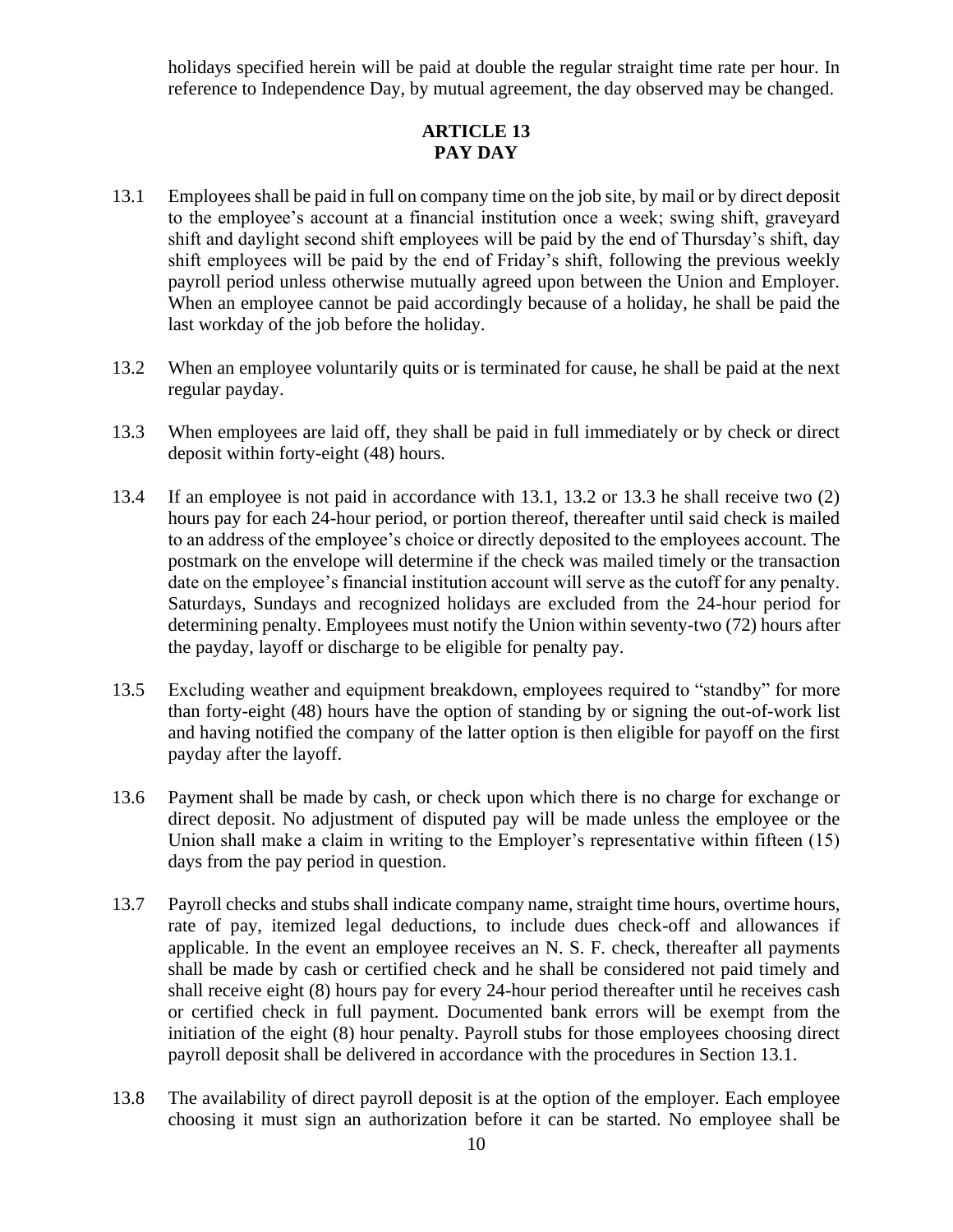discharged, laid off, disciplined, replaced, transferred or have any other adverse action taken against him/her for refusing to use the direct payroll deposit option.

# **ARTICLE 14 UNION REPRESENTATIVES AND JOB STEWARDS**

14.1 **UNION REPRESENTATIVES ON JOBS:** The Union representatives shall have access to all places where employees covered by this Agreement are employed, and transportation will be supplied where necessary.

# 14.2 **SHOP AND JOB STEWARD RULES:**

- 1) Shop and Job Stewards shall be appointed by Local 302. Upon appointment, the Union shall identify the Steward to the Employer or his representative in writing.
- 2) Stewards shall be allowed access to all places where employees covered by this Agreement are employed.
- 3) Job and Shop Stewards shall be allowed reasonable time for performance of their duties and shall be allowed to take care of union problems immediately.
- 4) All accidents on the job that cause the employee's removal from the job shall be reported immediately by the Employer to the Union and the Job Stewards.
- 5) In the event an employee is injured or becomes ill on the job, the Employer's representative in conjunction with the Steward shall take care of his/her personal belongings.
- 6) The Union appointed Steward or the Union's designated replacement, subject to the Union's request, shall be on the job when any work, including overtime, is required provided the employee is qualified to do the work available.
- 7) Stewards are not authorized to threaten, direct or cause a work stoppage or slowdown.
- 8) Before a Steward can be terminated, or transferred from a job or shift the Employer or his representative shall give the union 48 hours notice.
- 9) When forces must be reduced, the Steward shall be given preferential treatment and be retained over other journeymen providing the Steward can do the work involved; except the last Operating Engineer on the job may be the Foreman.
- 10) There shall be one Steward allowed on each shift on each job per contractor unless the distance between the work areas is so great that one Steward cannot police the work; then two (2) Stewards shall be allowed.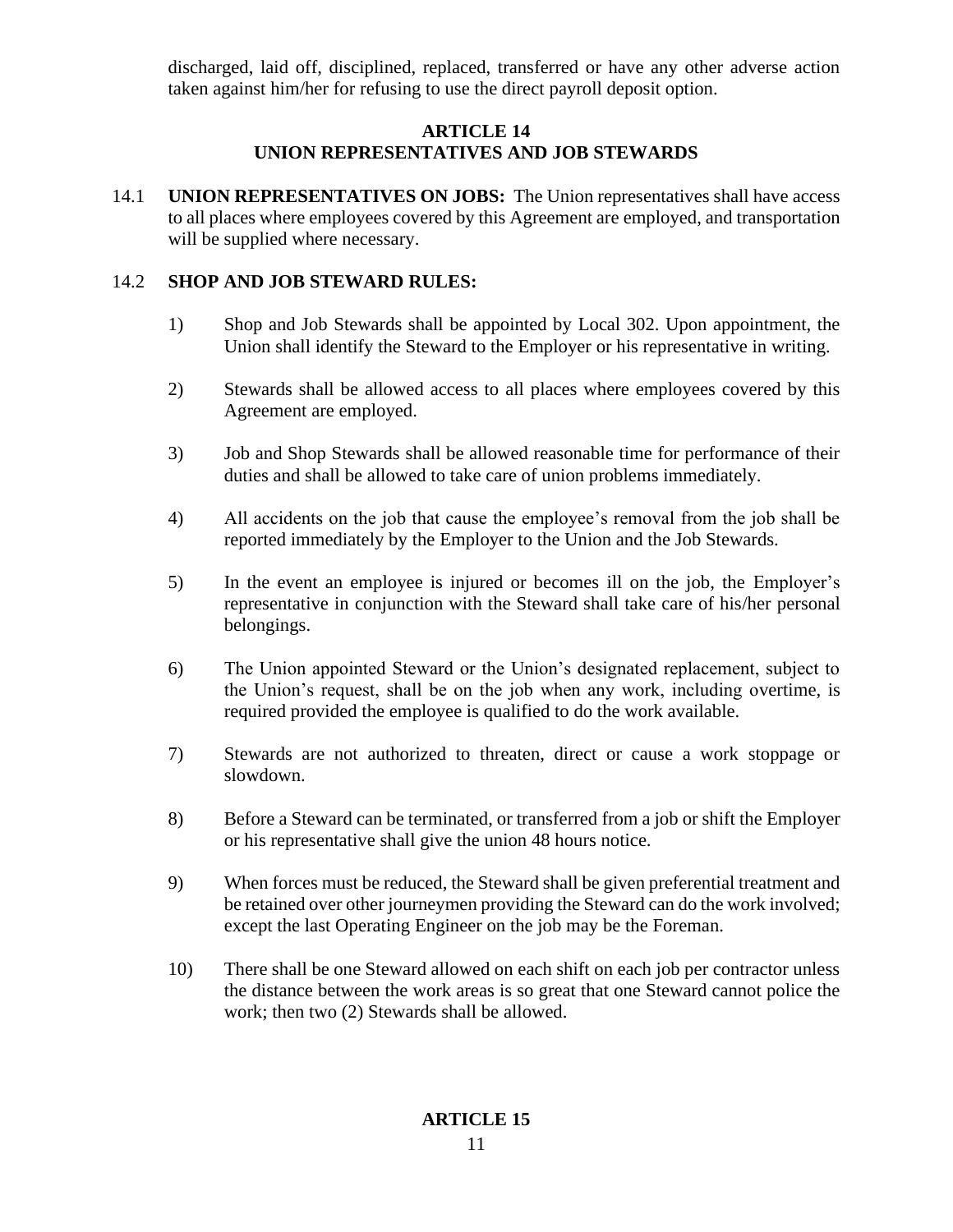# **SETTLEMENT OF DISPUTES & GRIEVANCES**

- 15.1 It is mutually agreed that there shall be no authorized strikes, lockouts, or other slowdowns or cessation of work by either party on account of any labor differences pending the utilization of the grievance machinery as set forth below, provided that employees covered by this Agreement shall not be expected to pass through a duly authorized picket line.
- 15.2 Failure of an Employer to make wage, travel and/or zone pay differential, penalty pay, or other negotiated fringe payments as outlined in this Agreement, is a violation of this Agreement and not subject to the Grievance Procedure as outlined below. In the event of a violation and after forty-eight (48) hour notice to the Employer, the Union shall have the right to take economic action against such Employer to collect such monies owed.
- 15.3 In the event that a dispute or grievance over the interpretation of this Agreement other than jurisdictional or as otherwise called for in this Agreement occurs, no such grievance shall be recognized unless called to the attention of the Employer by the Union or to the attention of the Union by the Employer in writing or postmarked within fifteen (15) days after the alleged violation was committed. The following procedure shall be followed for settling grievances:

# 15.4 **STEP I:**

- (A) The individual Employer and the local Union Representative shall attempt to settle the dispute on a local basis.
- (B) In the event that the dispute cannot be satisfactorily adjusted on a local basis within five (5) working days, the dispute shall be referred to the authorized representative of the Union and the authorized representative of the Inland Empire Chapter of the Associated General Contractors for immediate review and settlement if possible.
- 15.6 **STEP II:** If the dispute or grievance remains unsettled after the foregoing procedures, it shall immediately be reduced to writing and referred to the Union Negotiating Committee and the AGC Negotiating Committee for resolution.
- 15.7 **STEP III:** Should the Union Negotiating Committee fail to settle the matter within three (3) days after written notification of the dispute (Saturdays, Sundays and holidays excluded) said dispute shall then be referred to binding arbitration within forty-eight (48) hours. An impartial arbitrator shall be selected from a panel of names of persons submitted by the Federal Mediation and Conciliation Service. The Union and the Employer shall alternately remove names from this panel and the remaining name on the panel shall be the arbitrator. The decision of the arbitrator shall be within the scope and limited to the interpretation of this Agreement upon the points of issue as stipulated and shall be final and binding upon the parties. The arbitrator shall promptly render a decision, but not later than 30 days. Expense of employing said impartial arbitrator shall be paid equally by both parties.
- 15.8 It is further understood that the grievance machinery set forth above shall not be used for the purpose of arriving at an agreement to supersede this Agreement.

# **ARTICLE 16 JURISDICTIONAL DISPUTES**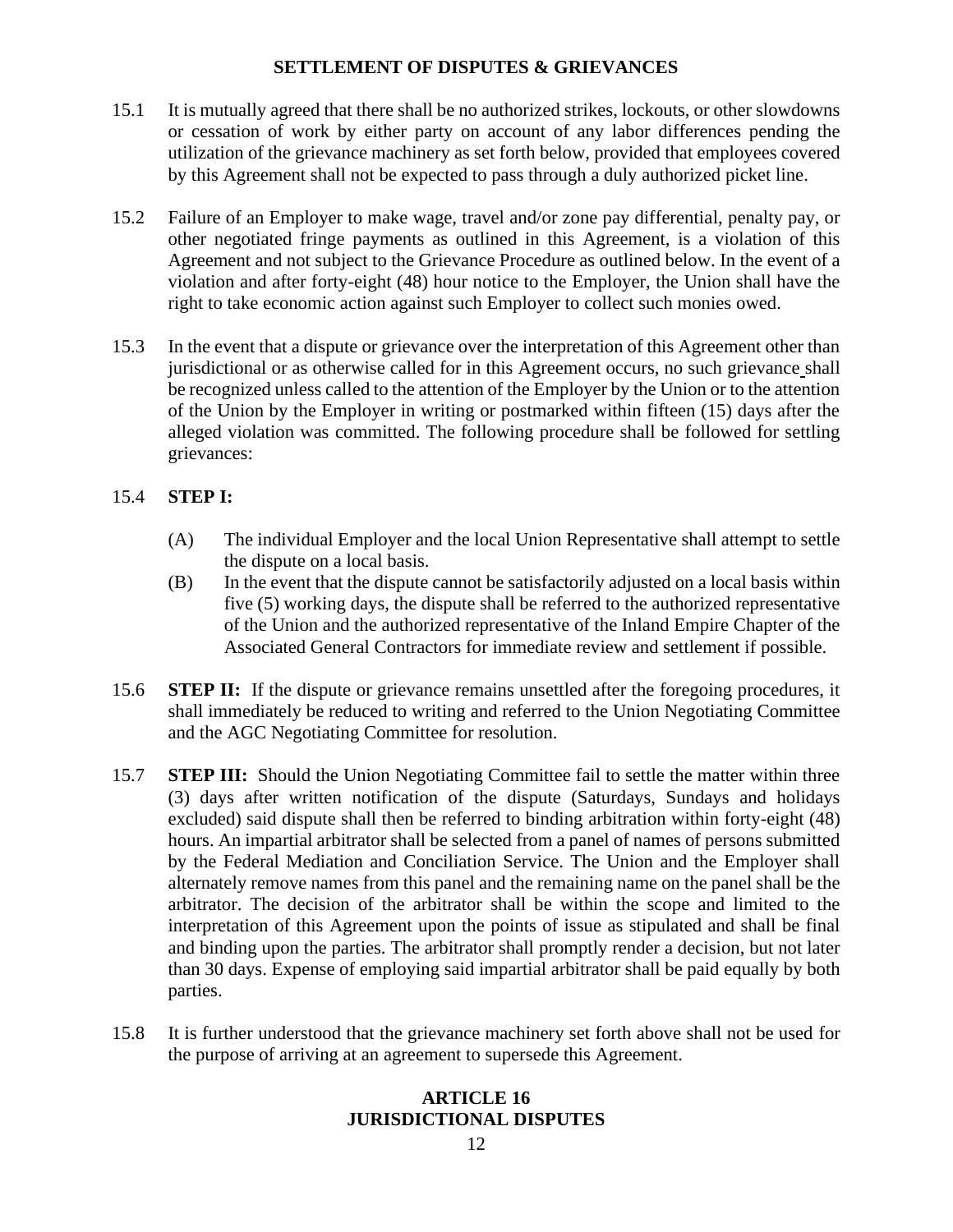- 16.1 The parties agree that there will be no cessation or stoppage of work because of jurisdictional disputes pending settlement by the following outlined procedures.
- 16.2 The Employer who has the responsibility for the performance and installation shall make a specific assignment of the work as follows:
	- (A) The Employer agrees to assign work and be bound to the terms and conditions of the plan for the Settlement of the Jurisdictional disputes in the Construction Industry.
	- (B) If the disputed work cannot be satisfactorily settled between the local unions and the employer, the local unions shall promptly submit the dispute to the International Unions who shall meet with the Employer to review the issues and settle the dispute. All jurisdictional questions between or among the parties to this agreement will be settled in accordance with the procedural rules and the regulations of the Plan for the construction Industry, effective June 1, 1984 or any successor Plan.
- 16.3 When requested to do so, Employers covered by this Agreement agree to furnish within 48 hours to the District Councils and local Unions, statements of their past and present practices pertaining to work on which there is or may be a pending dispute. Such statements shall be written on the individual employer's letterhead.
- 16.4 It will be a violation of the Agreement by the Employer or by the Union if the Employer or the Union fails to abide by the decision reached under this procedure or by an arbiter or decision of record.

### **ARTICLE 17 HEALTH, SAFETY AND ACCIDENT PREVENTION**

- 17.1 The Employer shall comply with the Safety Standards for construction work in the State of Washington and the Idaho Minimum Safety Standards and Practices for Building and Construction Industry and Federal Safety Standards as required by law in the appropriate areas affected by this Agreement. All foremen and general foremen shall carry a current first aid card.
- 17.2
- (A) When physical examinations are required by a State or Federal agency, the Employer shall make arrangements for said appointments upon request by the employee and make payments for such examinations and pay for time spent getting the examination. This paragraph does not apply to ICC requirements.
- (B) If the Employer requires a pre-employment physical and/or drug test as a condition of employment, the test shall be arranged and paid for by the Employer but the time spent for testing will on the employees' time.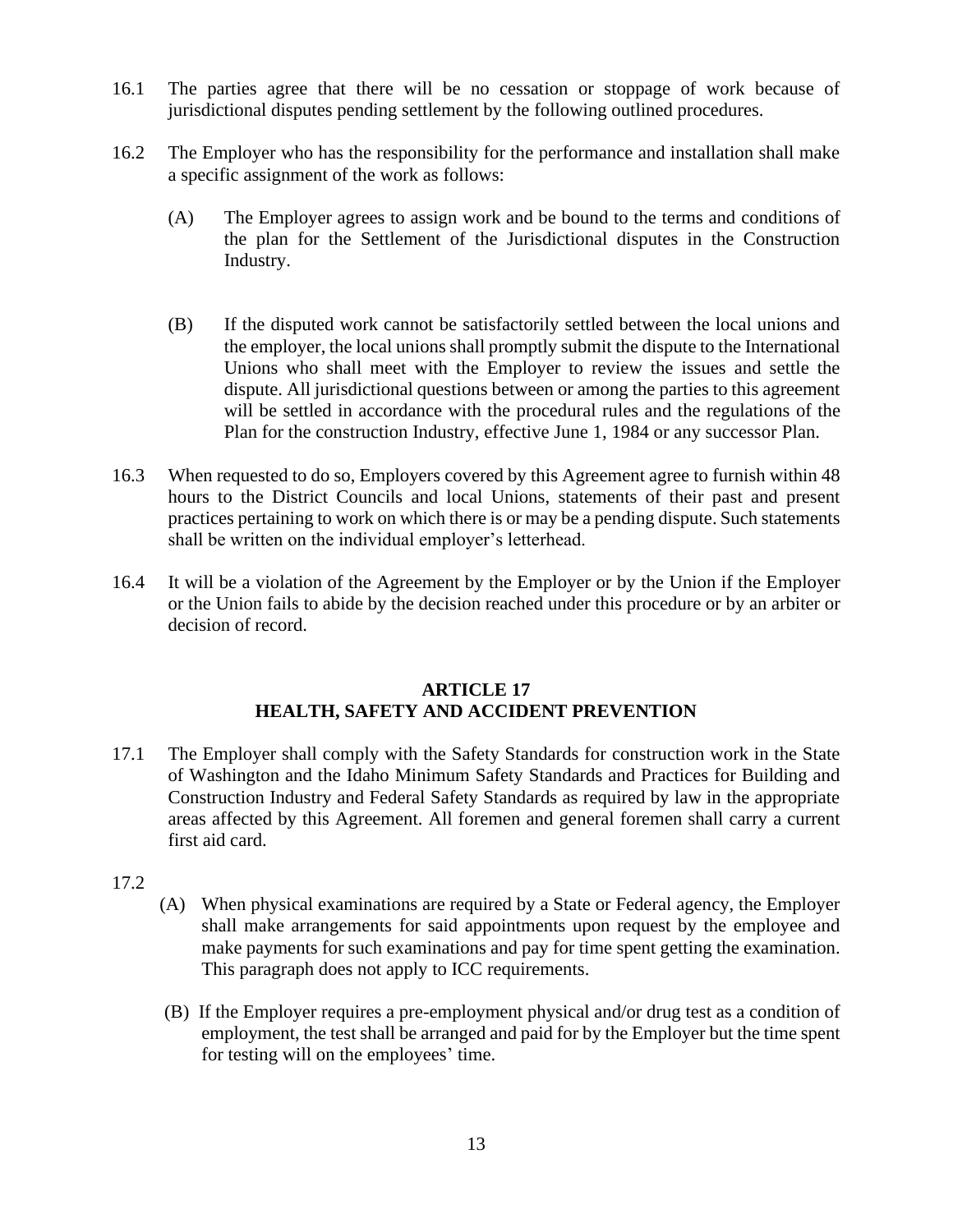17.3 **DRY SHACK:** The dry shack provisions shall be discussed and agreed to at the pre-job conference or prior to commencement of work where agreed, and the project warrants. The Employer shall at the start of the job furnish warm, dry, suitable change rooms of ample size equipped with heat for drying clothes and with benches and tables for use during lunch periods, and shall be situated close to the site of the work.

# 17.4 **SUBSTANCE ABUSE POLICY:**

Labor and Management are committed to providing employees with a drug-free and alcohol-free work place. It is the goal to protect the health and safety of employees and to promote a productive work place, and protect the reputation of Labor and Management and the employees.

Consistent with these goals, the Employer prohibits the use, possession, distribution or sale, at its employment sites, of drugs, drug paraphernalia or alcohol. A program of testing, may be instituted, upon mutual consent of labor and management, such consents, shall not unreasonably be withheld, to monitor compliance with this policy.

# **ARTICLE 18 SHOW UP - STANDBY & CALL BACK**

- 18.1 Employees who have not been given notice not to report to work at least two (2) hours prior to the normal starting time of their shift who report for work shall receive two (2) hours reporting pay and applicable fringes for jobs within Zone one, and four (4) hours reporting pay and applicable fringes for jobs within Zone 2. Employees who work in excess of these hours shall receive actual time worked at the applicable straight time and overtime rates plus all other applicable compensation except as provided in 18.2.
- 18.2 Employees prevented from starting or completing the shift due to inclement weather or conditions beyond the control of the Employer shall be paid actual time worked and applicable fringes with a minimum of two (2) hours wages and fringes. Within a twentyfive (25) mile radius of the city centers of Moses Lake, Spokane, Pasco and Lewiston and Pullman the minimum is one (1) hour wages and fringes.
- 18.3 In case of sustained inclement weather, the employer and the union shall set up a system of transmitting advice to a central point or points so that it will not cause a hardship on either the employee or the employer.
- 18.4 Employees prevented from completing the shift due to causes other than weather or equipment breakdown after the four (4) hour minimum, and in excess of four (4) hours, shall receive actual time worked at the applicable straight time and overtime rates plus all other applicable compensation.
- 18.5 If an employee leaves of his own volition, he shall be paid for actual time worked at applicable straight and overtime rates.

### **ARTICLE 19 EQUAL EMPLOYMENT OPPORTUNITY**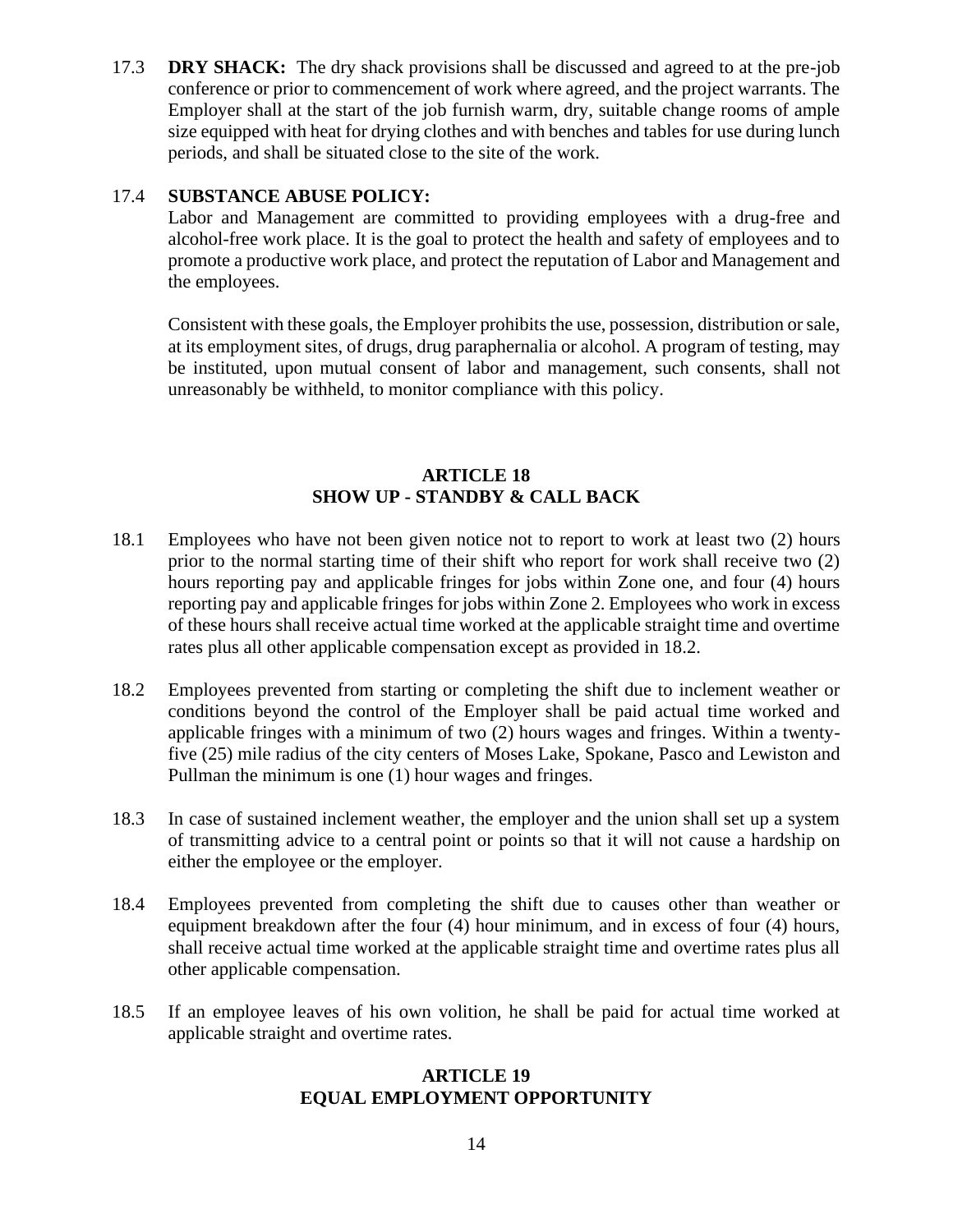- 19.1 The parties to this Agreement acknowledge and agree to comply with the requirements of Federal and State laws, Executive Orders and other rules and regulations governing civil rights to insure that there shall be no discrimination in employment against any employee or applicant for employment because of age, race, color, religion, sex, or national origin.
- 19.2 The parties hereto recognize that the Employers compliance with project specifications is of paramount importance. It is mutually agreed, therefore, by the parties to this Agreement that provisions of this Agreement will be interpreted, applied and enforced in a manner that will serve, to assure compliance with project specifications as they relate to recruiting, training, and hiring.

# **ARTICLE 20 SAVINGS CLAUSE**

- 20.1 If any provision of this Agreement or the application of such provisions shall, in any court or government action, be held invalid, the remaining provisions and the application shall not be affected. And provided further, that the parties shall immediately proceed to negotiate a valid provision and Article 15 shall not apply to this Article.
- 20.2 The Employer and the Union may enter into Addenda covering work performed on Indian lands and under the control of Tribal Councils. (Refer to Article 27)

## **ARTICLE 21 WARRANTY OF AUTHORITY**

- 21.1 This agreement shall become effective when signed by the duly constituted representative of the Inland Northwest AGC (a chapter of the Associated General Contractors of America, Inc.) acting for and on behalf of the Employers who have individually requested the AGC to act as their individual and separate bargaining agent in individual employer units and who have also as an individual employer signed the agreement, and the duly constituted representatives of the union.
- 21.2 The persons signing this agreement for the Inland Northwest AGC (a chapter of the Associated General Contractors of America, Inc.), and the persons signing for the employer, warrant and guarantee their authority to act for the association and/or the employer.
- 21.3 The persons signing this agreement on behalf of the union warrant and guarantee their authority to act for and bind the Union.
- 21.4 Each party agrees to notify the other of any employer or local union who becomes signatory to this Agreement.
- 21.5 It is further agreed that the liability of the employer who accepts, adopts, or signs this Agreement or a facsimile thereof, shall be several and not joint, and the liability of the local unions who accept, adopt or sign this Agreement or a facsimile thereof, shall be several and not joint.

### **ARTICLE 22 PUBLIC WORKS PROJECTS**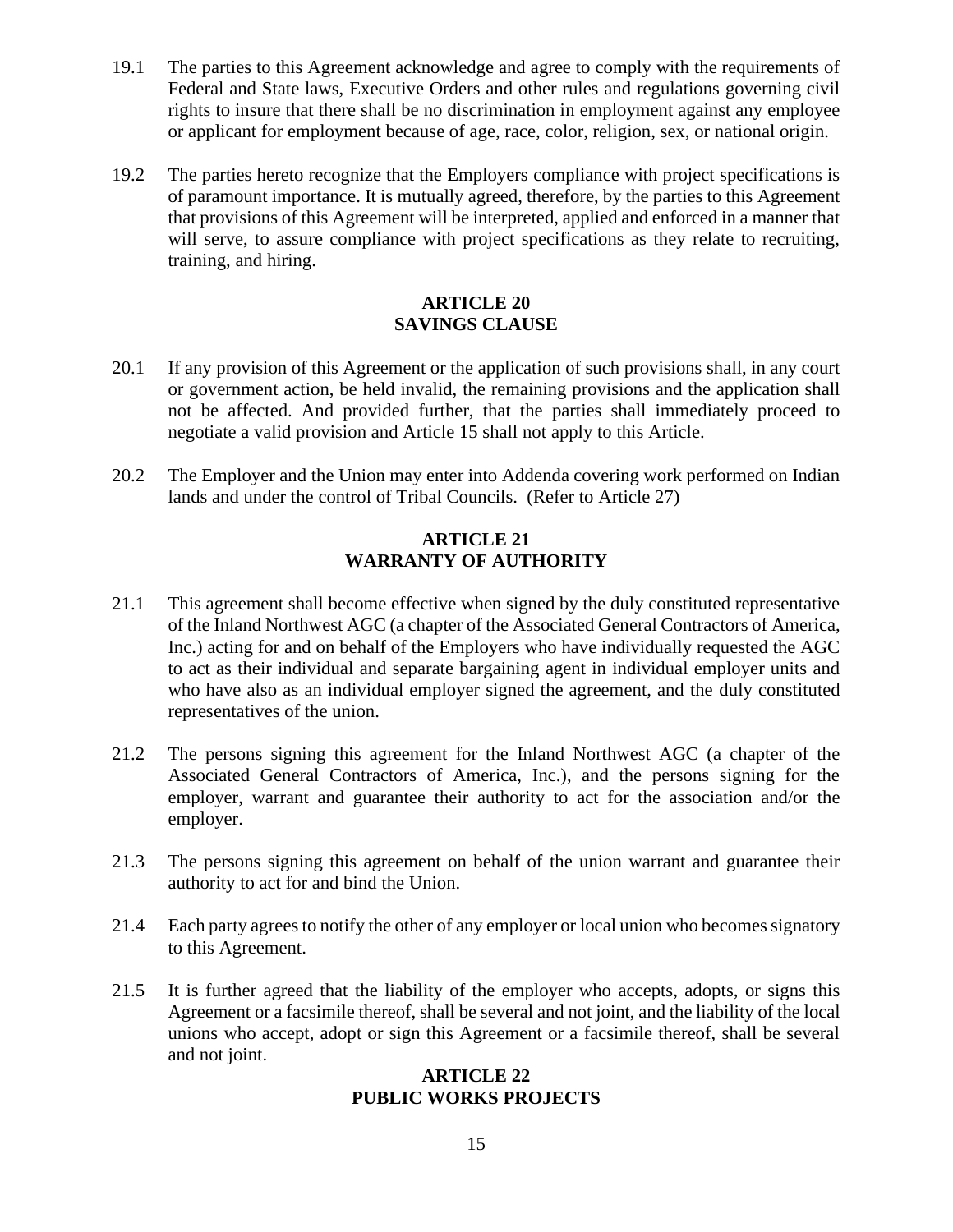## **PUBLIC WORKS PROJECTS - DAVIS BACON ACT & RELATED STATUTES**

- 22.1 In the event the Employer bids a public job or project being awarded by a Federal, state, county, city or other public entity which is to be performed at a pre-determined and/or prevailing wage rate established pursuant to the provisions of the Davis-Bacon Act (Public Law 74-403 (8/30/35) as amended 3/23/41 and 7/2/64 (40 USC 276A7 as amended) or established by the Industrial Commission of Washington pursuant to the provisions of Title 39 RCW (39.12) prevailing wages on public works Washington State, Prevailing Wage on Public Works and other applicable prevailing wage laws, the published hourly wage set forth in said public work at the time of bid shall apply for the first twenty-four (24) months of the project from the date of the notice to proceed. The fringe benefit contribution rates for Health and Welfare, Pension and Apprenticeship shall be those as established and maintained by the Master Agreements.
- 22.2 Should the rates prevailed on a public works project be less than the negotiated rate, the contractor and the union shall mutually agree before reducing the rates below the limits a set forth herein.
- 22.3 In the event the specifications include an escalator provision covering wages, such amount will be included as an increase to wages to the extent that the Employer may recover in the escalator claim.
- 22.4 The Employer will, when requested in writing, supply accurate and reliable information on company stationery that will assist the Union in establishing the correct rates when responding to requests for prevailing wage data.

# **ARTICLE 23 CRAFT SCHEDULES**

23.1 The classifications for employees, wage rates, effective dates, health and security, pensions, training and other benefits funds, and other considerations of employment, shall be as provided in the separate schedules attached hereto and made a part of this agreement.

### **ARTICLE 24 SPECIAL CONDITIONS**

- 24.1 Both parties recognize that there may be extenuating circumstances when it is to the mutual interest of both parties to modify the terms of this Agreement. In that event, it will not be a violation of this Agreement for the parties to meet and mutually agree to make such modifications to meet a specific need on a specific project.
- 24.2 In order to maximize the effect of this provision, all crafts will be requested to act uniformly. The General Contractor shall encourage his subcontractors to comply with any modifications granted under this provision.

#### **ARTICLE 25 EFFECTIVE DATE AND DURATION**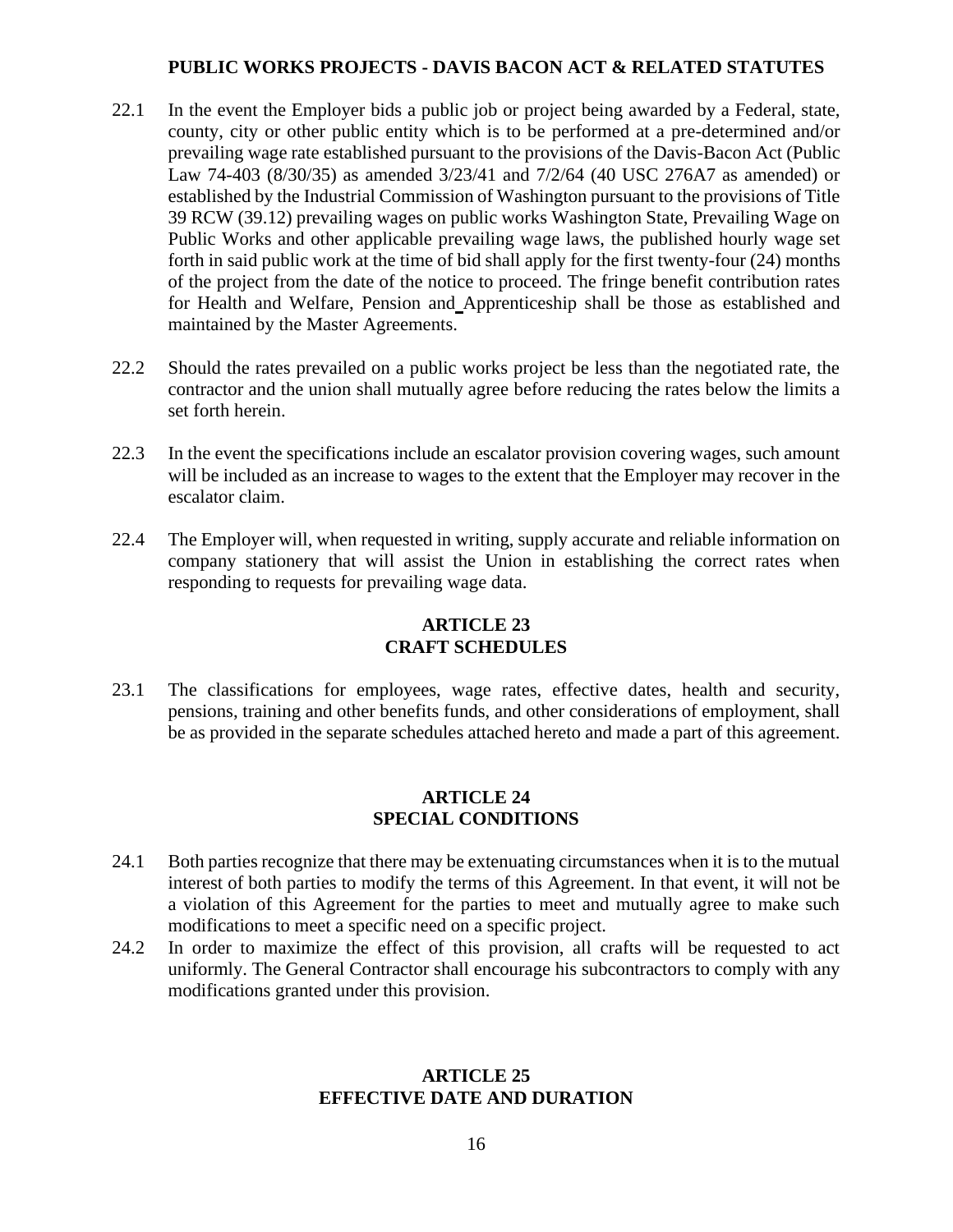- 25.1 It is mutually agreed and understood by the parties signatory hereto, that this Agreement shall be in full force and effect as of June 1, 2019, and shall remain in full force and effect without change until May 31, 2022, and from year to year thereafter unless either party hereto desires to modify, amend or terminate this Agreement after May 31, 2022, or any subsequent anniversary year. Upon its expiration, this Agreement shall continue from year to year, June 1 through May 31 of each year, by automatic renewal unless changed, superseded by a successor principal agreement, which shall apply or terminated.
- 25.2 The party desiring to modify, amend, or terminate this Agreement shall serve upon the other party written notice of such desire not later than sixty (60) days nor more than ninety (90) days prior to May 31, 2022, or later than sixty (60) days or more than ninety (90) days prior to May 31 of any subsequent anniversary year thereafter.
- 25.3 Notice as required in this Article shall be served in writing by Certified or Registered Mail, postage prepaid and deposited in the U. S. Post Office.
- 25.4 All employees covered by this Agreement shall be classified and paid in accordance with the classifications and wage rates as set forth in the craft schedules attached hereto, and hereby made a part of this Agreement, and no other classifications or wage rates shall be recognized unless this Agreement shall be modified as provided for in the Craft Schedules of this Agreement

## **ARTICLE 26 HEALTH CARE LEGISLATION**

26.1 In the event of the enactment of any State or Federal legislation which impacts the employer's health and security contributions, the parties' signatory hereto will immediately meet to negotiate the distribution of these funds.

## **ARTICLE 27 TRIBAL EMPLOYMENT RIGHTS OFFICES (TERO)**

- 27.1 When an Employee who is signatory to this Agreement is required by the terms of a project contract to comply with TERO hiring requirements the Employer shall notify the Union prior to starting any work on the project.
- 27.2 The Union shall be given the opportunity to fill any manpower needs with individuals who are qualified by and registered with the respective TERO prior to the hiring of any individual directly from the TERO.
- 27.3 The Employer shall be allowed to hire individuals directly from the TERO in the event the Union cannot meet the TERO qualified and registered manpower needs in a timely manner.
- 27.4 If the Employer is compelled to hire employees directly from the TERO, the Union will be provided the opportunity to recruit each employee so hired for Union membership. If any employee hired directly from the TERO declines Union membership, and completes a waiver of fringe contributions and benefits supplied by the Union, the Employer shall be exempt from making said fringe benefit contributions on behalf of the employee and shall pay the equivalent amount directly to the employee. This exemption shall apply only to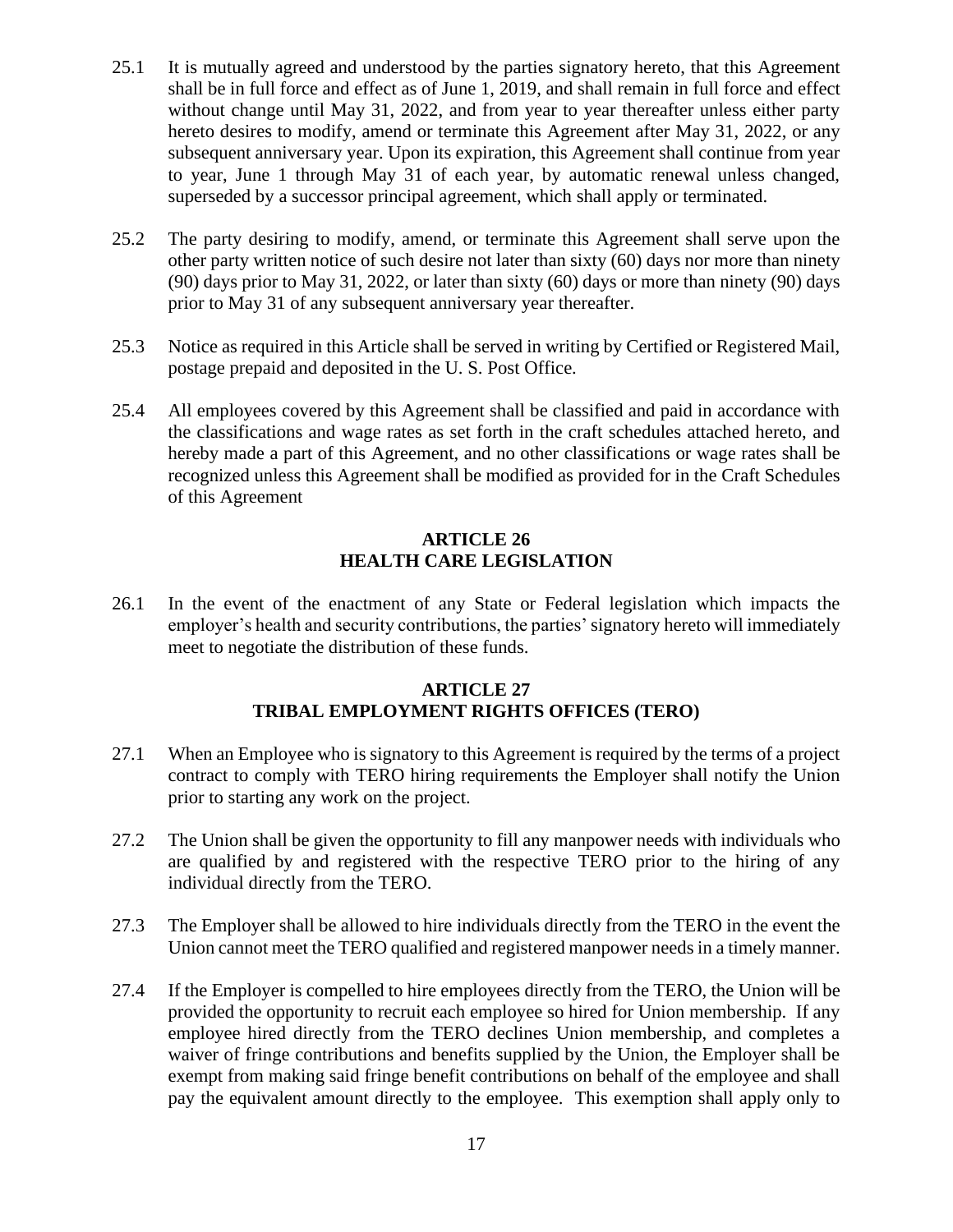those employees qualified by and registered with the TERO and will not apply to any work performed by the Employer outside the jurisdiction of the TERO project.

# **ARTICLE 28 LIGHT DUTY RETURN TO WORK**

- 28.1 It is agreed that the employer may return a member who is off work due to an industrial injury to light duty status when allowed by the member's doctor. Hours will be based on a forty (40) hour work week which will be paid at straight time rates, but allowed two (2) regular consecutive days off each week. If these men work more than five (5) consecutive days in any one week, the sixth  $(6<sup>th</sup>)$  day shall be paid for at time and one-half  $(1\frac{1}{2})$  the basic rate and the seventh  $(7<sup>th</sup>)$  day shall be paid for at double (2) the basic rate.
- 28.2 The Light Duty Return to Work program will be administered in accordance with Washington State Law R.C.W. 51.32.090 and will include full fringe benefits.

# **SCHEDULE A OPERATING ENGINEERS LOCAL 302** WAGE RATES HEAVY - HIGHWAY

**For the Jurisdiction of Local 302, Zone rates will apply to all work outside a 45 mile radius from the main post office of Spokane, Pasco, and Lewiston or the main Post Office of the established residence of a employee living in Moses Lake.**

**ZONE CENTERS: SPOKANE, PASCO, AND LEWISTON**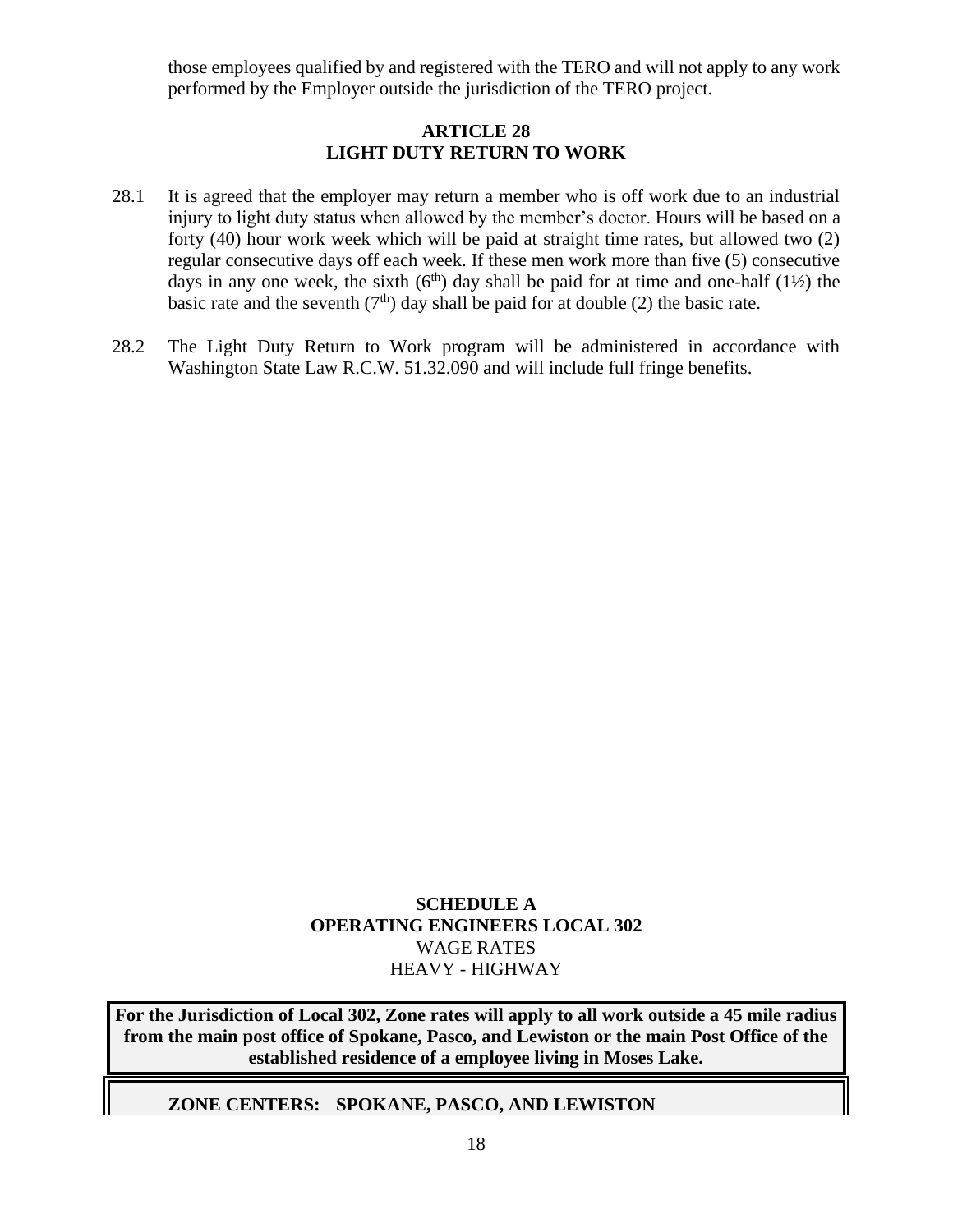### **HVY-HWY OE - GROUP "1":**

|                | 7-1-19  | $6 - 1 - 20$ | $6 - 1 - 21$ |
|----------------|---------|--------------|--------------|
| <b>ZONE 1:</b> | \$28.46 | \$29.11      | \$29.76      |
| ZONE 2:        | \$30.46 | \$31.11      | \$31.76      |

Bit Grinders Boat Operator Bolt Threading Machine Compressors (under 2000 CFM, gas, diesel or electric power) Crane Oiler- Driver (CDL required) & Cable Tender, Mucking Machine Crusher Feeder Deck Hand Drillers Helper Fireman & Heater Tender Helper, Mechanic or Welder, H.D. Hydro-seeder, Mulcher, Nozzleman Plant Oiler Pumpman Rollers, all types on subgrade, including seal and chip coating (farm type, Case, John Deere and similar, or Compacting Vibrator), except when pulled by Dozer with operable blade Steam Cleaner Welding Machine

#### **HVY-HWY OE - GROUP "2":**

|           | 7-1-19  | $6 - 1 - 20$ | $6 - 1 - 21$ |
|-----------|---------|--------------|--------------|
| $ZONE$ 1: | \$28.78 | \$29.43      | \$30.08      |
| ZONE 2:   | \$30.78 | \$31.43      | \$32.08      |

A-Frame Truck (single drum) Assistant Refrigeration Plant (under 1000 ton) Assistant Plant Operator, Fireman or Pugmixer (asphalt) Bagley or Stationary Scraper Belt Finishing Machine Blower Operator (cement) Cement Hog Compressor (2000 CFM or over, 2 or more, gas diesel or electric power) Concrete Saw (multiple cut) Distributor Leverman Ditch Witch or similar Elevator Hoisting Materials Dope Pots (power agitated) Fork Lift or Lumber Stacker, hydra-life & similar Gin Trucks (pipeline) Hoist, single drum Loaders (bucket elevators and conveyors) Longitudinal Float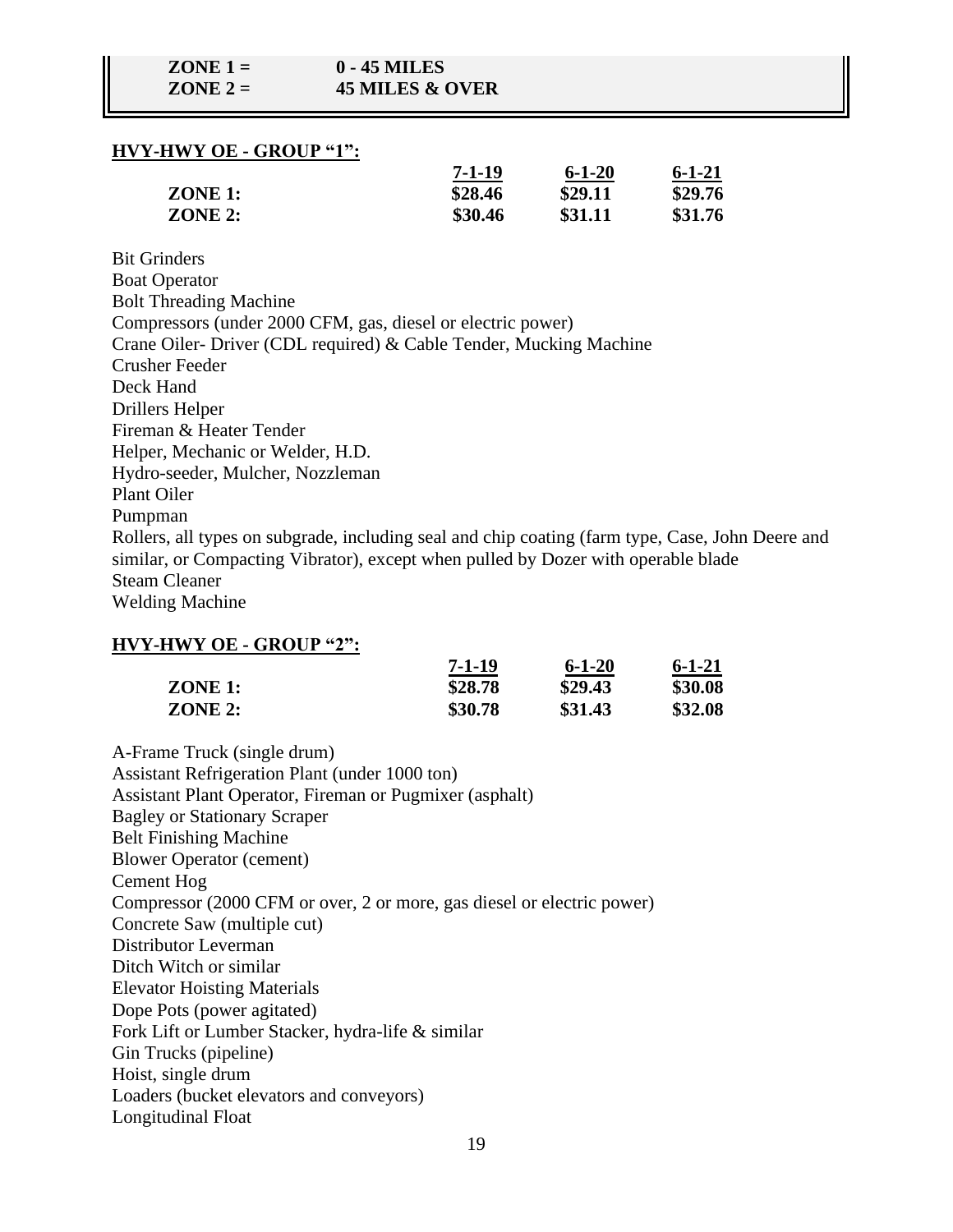Mixer (portable - concrete) Pavement Breaker, Hydra-Hammer & similar Power Broom Railroad Ballast Regulation Operator (self-propelled) Railroad Power Tamper Operator (Self-propelled) Railroad Tamper Jack Operator (self-propelled) Spray Curing Machine (concrete) Spreader Box/Road Widener (self-propelled) Straddle Buggy (Ross & similar on construction job only) Tractor (Farm type R/T with attachments, except Backhoe) Tugger Operator

### **HVY-HWY OE - GROUP "3":**

|                | $7 - 1 - 19$ | $6 - 1 - 20$ | $6 - 1 - 21$ |
|----------------|--------------|--------------|--------------|
| $ZONE$ 1:      | \$29.39      | \$30.04      | \$30.69      |
| <b>ZONE 2:</b> | \$31.39      | \$32.04      | \$32.69      |

A-Frame Truck (2 or more drums) Assistant Refrigeration Plant & Chiller Operator (over 1000 ton) Backfillers (Cleveland & similar) Batch Plant & Wet Mix Operator, single unit (concrete) Belt-Crete Conveyors with power pack or similar Belt Loader (Kocal or similar) Bending Machine Bob Cat (skid steer) Boring Machine (earth) Boring Machine (rock under 8" bit) (Quarry Master, Joy or similar) Bump Cutter (Wayne, Saginau or similar) Canal Lining Machine (concrete) Chipper (without crane) Cleaning & Doping Machine (pipeline) Deck Engineer Dozer **/** Tractor (up to D-5 or equivalent) and Traxcavator Elevating Belt-Type Loader (Euclid, Barber Green & similar) Elevating Grader-Type Loader (Dumor, Adams or similar) Generator Plant Engineers (diesel or electric) Gunite Combination Mixer & Compressor Locomotive Engineer Mixermobile Mucking Machine Posthole Auger or Punch Pump (grout or jet) Soil Stabilizer (P & H or similar) Spreader Machine Traverse Finish Machine Turnhead Operator

#### **HVY-HWY OE - GROUP "4":**

|         | $7 - 1 - 19$  | $6 - 1 - 20$ | $6 - 1 - 21$ |
|---------|---------------|--------------|--------------|
| ZONE 1: | \$29.55       | \$30.20      | \$30.85      |
| ZONE 2: | \$31.55       | \$32.20      | \$32.85      |
|         | $\sim$ $\sim$ |              |              |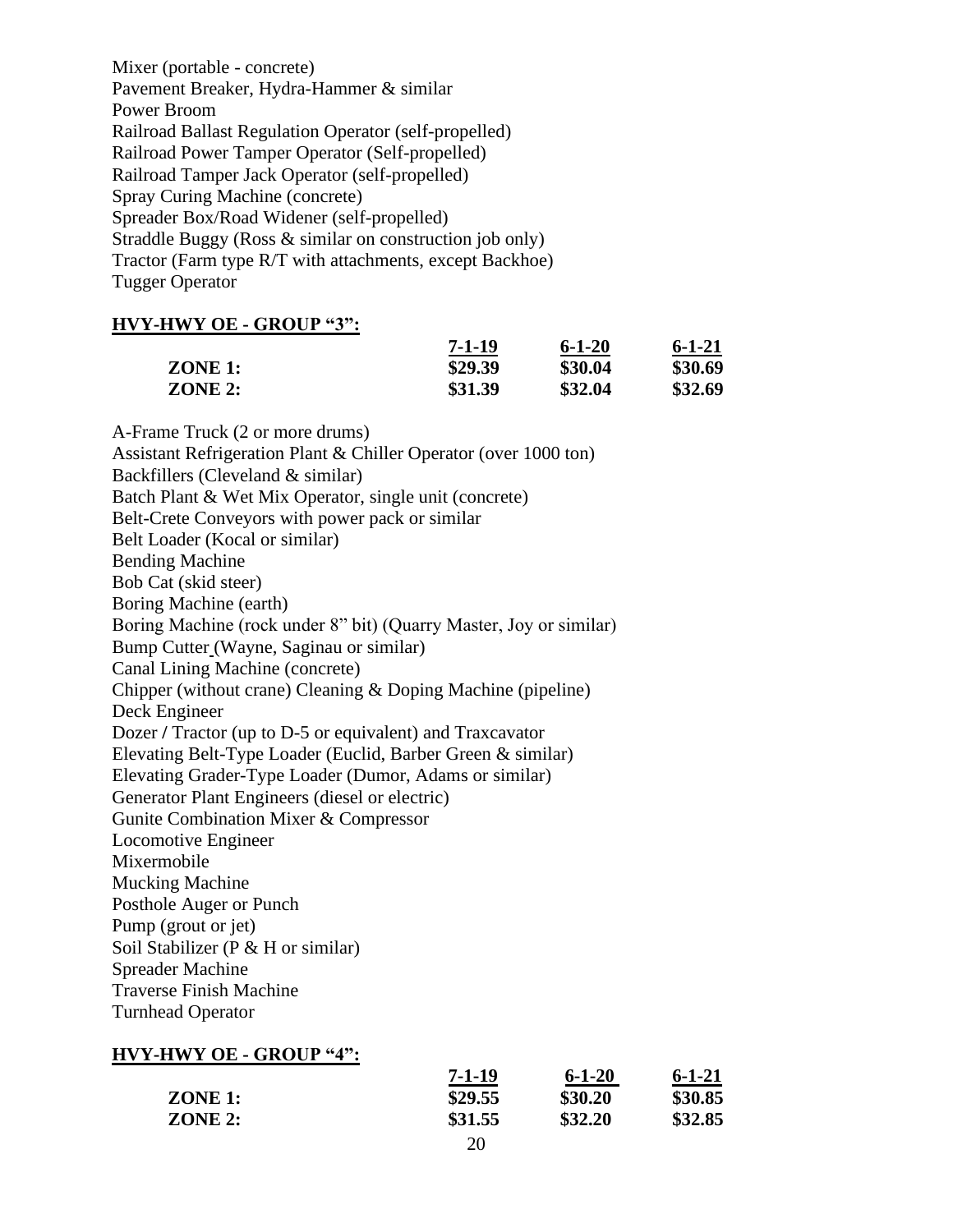Concrete Pumps (squeeze-crete, flow-crete, Whitman & similar) Curb Extruder (asphalt or concrete) Drills (churn, core, calyx or diamond) Equipment Serviceman, Greaser & Oiler Hoist (2 or more drums or Tower Hoist) Loaders (overhead  $&$  front-end, under 4 yds..  $R/T$ ) Refrigeration Plant Engineer (under 1000 ton) Rotomill Groundsman Rubber-tired Skidders (R/T with or without attachments) Surface Heater & Planer Machine Trenching Machines (under 7 ft. depth capacity) Turnhead (with re-screening) Vacuum Drill (reverse circulation drill under 8" bit)

#### **HVY-HWY OE - GROUP "5":**

|           | $7 - 1 - 19$ | $6 - 1 - 20$ | $6 - 1 - 21$ |
|-----------|--------------|--------------|--------------|
| $ZONE$ 1: | \$29.71      | \$30.36      | \$31.01      |
| ZONE 2:   | \$31.71      | \$32.36      | \$33.01      |

Backhoe (45,000 gw & under) Backhoe & Hoe Ram (Under 3/4 yd.) Carrydeck & Boom Truck (under 25 tons) Cranes (25 tons & under), all attachments incl. Clamshell, Dragline Derricks & Stifflegs (under 65 tons) Drilling Equipment (8" bit  $\&$  over) (Robbins, reverse circulation  $\&$  similar) Grade Checker Hoe Ram Piledriving Engineers Paving (dual drum) Railroad Track Liner Operator (self-propelled) Refrigeration Plant Engineer (1000 tons & over) Signalman (Whirleys, Highline, Hammerheads or similar)

#### **HVY-HWY OE - GROUP "6":**

|           | $7 - 1 - 19$ | $6 - 1 - 20$ | $6 - 1 - 21$ |
|-----------|--------------|--------------|--------------|
| $ZONE$ 1: | \$29.99      | \$30.64      | \$31.29      |
| ZONE 2:   | \$31.99      | \$32.64      | \$33.29      |

Asphalt Plant Operator

Automatic Subgrader (Ditches & Trimmers)

(Autograde, ABC, R.A. Hansen & similar on grade wire)

Backhoe (45,000 gw to 110,000 gw)

Backhoes & Hoe Ram (3/4 yd. to 3 yd.)

Batch Plant (over 4 units)

Batch & Wet mix Operator (multiple units, 2 & incl. 4)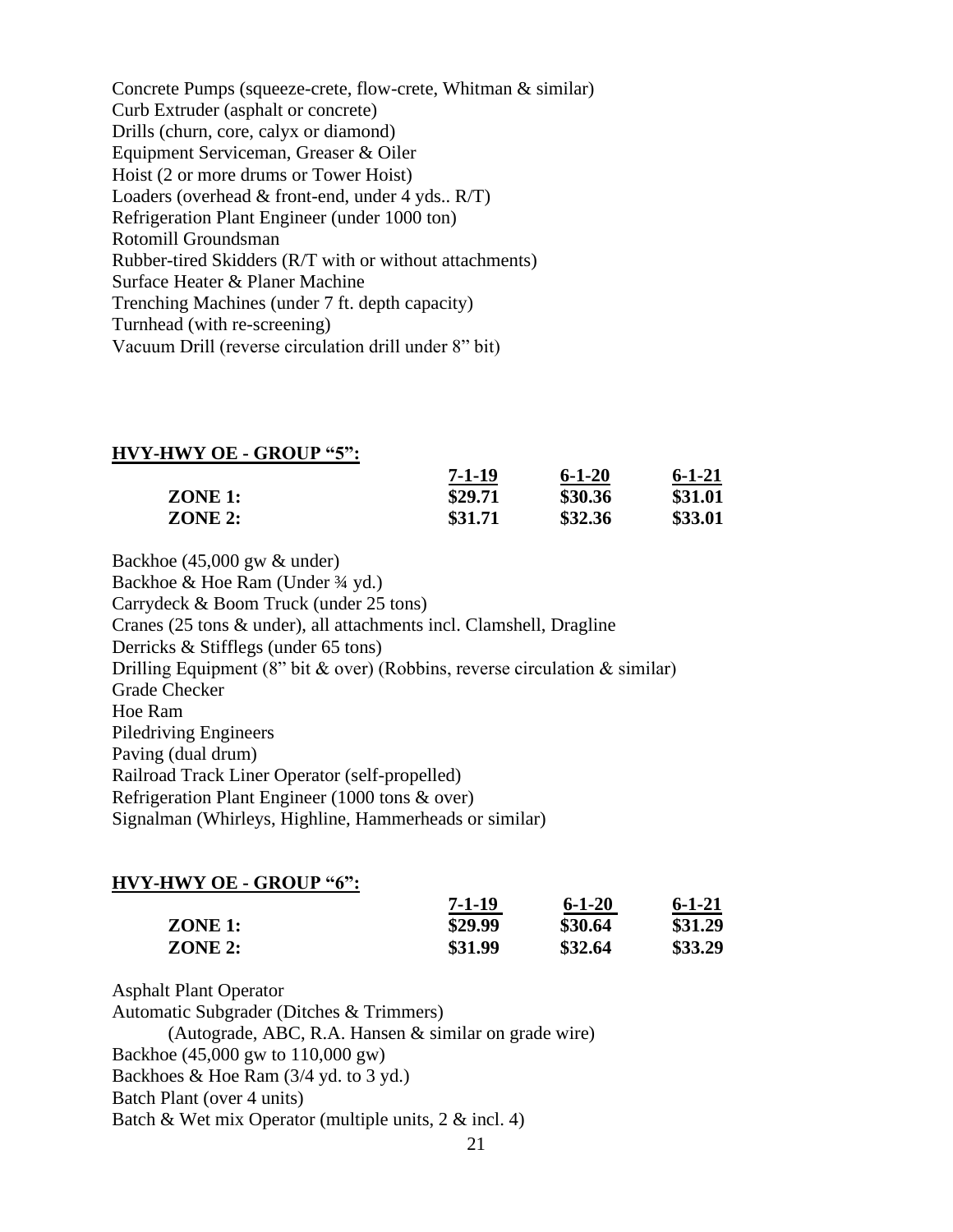Blade Operator (motor patrol & attachments) Boom Cats (side) Cableway Controller (Dispatcher) Compactor (self-propelled with blade) Concrete Pump Boom Truck Concrete Slip Form Paver Cranes (25 tons to and including 45 tons), all attachments incl. Clamshell, Dragline Conveyor Aggregate Delivery Systems (C.A.D.) Crusher, Grizzly & Screening Plant Operator Dozer, 834 R/T & similar Dozer**/** Tractors /(D-6 & equivalent & over) Drill Doctor Lime Batch Tank Operator (Recycle Train) Lime Brain Operator (Recycle Train) Loader Operator (front-end & overhead, 4 yds. incl. 8 yds.) Material Transfer Machine, (Shuttle Buggy or similar) Mobile Crusher Operator (Recycle Train) Multiple Dozer Units with single blade Paving Machine (asphalt and concrete) Quad-Track or similar equipment Rollerman (finishing asphalt pavement) Roto Mill (pavement grinder) Scrapers, all, Rubber-tired Screed Operator Shovels (under 3 yds.) Trenching machines (7 ft. depth & over) Tug Boat Operator Vactor Guzzler, Super Sucker

#### **HVY-HWY OE - GROUP "7":**

|         | $7 - 1 - 19$ | $6 - 1 - 20$ | $6 - 1 - 21$ |
|---------|--------------|--------------|--------------|
| ZONE 1: | \$30.26      | \$30.91      | \$31.56      |
| ZONE 2: | \$32.26      | \$32.91      | \$33.56      |

Backhoe (over 110,000 gw) Backhoes & Hoe Ram (3 yds & over) Blade Finish & bluetop, automatic, CMI, ABC, Athey , Huber & similar when used as auto. Cableway Operators Concrete Cleaning / Decontamination Machine Operator Cranes (45 tons to 85 tons), all attachments incl. Clamshell and Dragline Derricks & Stifflegs (65 tons & over) Elevating Belt (Holland Type) Grade Engineer (GPS Instrument person) H.D. Mechanic H.D. Welder Heavy Equipment Robotics Operator Hydraulic Platform Trailers (Goldhofer, Shaurerly and similar) Loader (360 degrees revolving Koehring Scooper or similar) Loaders (overhead & front-end, over 8 yds. to 10 yds.) Master Environmental Maintenance Technician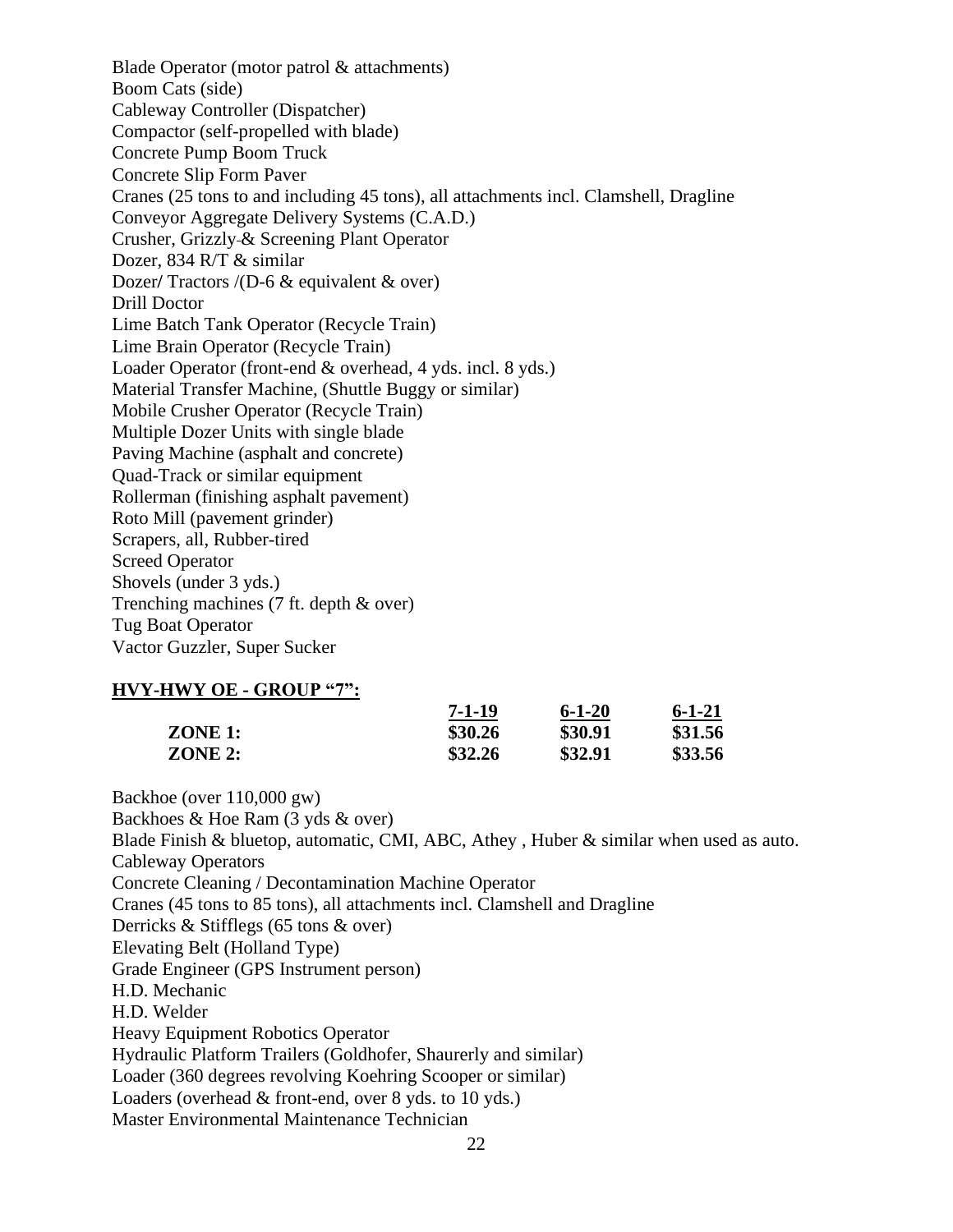Rubber-tired Scrapers (multiple engine with three or more scrapers) Shovels (3 yds. & over) Ultra High Pressure Wateriet Cutting Tool System Operator, (30,000 psi) Vacuum Blasting Machine Operator Whirleys & hammerheads, ALL

#### **HVY-HWY OE - GROUP "8":**

|           | 7-1-19  | $6 - 1 - 20$ | $6 - 1 - 21$ |
|-----------|---------|--------------|--------------|
| $ZONE$ 1: | \$31.36 | \$32.01      | \$32.66      |
| ZONE 2:   | \$33.36 | \$34.01      | \$34.66      |

Cranes (86 to 99 tons) and ALL climbing, overhead, rail & tower. All attachments incl. Clamshell, Dragline Driller Licensed Helicopter Pilot Horizontal Linear Wrapping Machine Loaders (overhead and front-end, 10 yds. & over)

### **HVY-HWY OE - GROUP "9":**

|           | $7 - 1 - 19$ | $6 - 1 - 20$ | $6 - 1 - 21$ |
|-----------|--------------|--------------|--------------|
| $ZONE$ 1: | \$31.86      | \$32.51      | \$33.16      |
| ZONE 2:   | \$33.86      | \$34.51      | \$35.16      |

Cranes (100 to 299 tons) All attachments

#### **HVY-HWY OE - GROUP "10":**

|                | 7-1-19  | $6 - 1 - 20$ | $6 - 1 - 21$ |
|----------------|---------|--------------|--------------|
| <b>ZONE 1:</b> | \$32.36 | \$33.01      | \$33.66      |
| ZONE 2:        | \$34.36 | \$35.01      | \$35.66      |

Cranes (300 tons & over) All attachments

### **BOOM PAY: (All Cranes, including Tower)**

- (A) 130' to 199' \$.50 over scale
- (B)  $200' 299'$  \$.80 over scale
- (C) 300' and Over \$1.00 over scale
- \*\*\*NOTE: The calculation for Boom Pay on Tower Cranes shall be the triangular measurement from the base of the Tower to the Tip of the jib (the hypotenuse of the triangle). \*\*\*

**CERTIFIED CRANE OPERATOR:** Shall be paid \$.50 per hour above their classification.

- **HAZMAT:** Anyone working on HAZMAT jobs, working with supplied air hall receive \$1.00 more an hour above classification.
- **FOREMAN:** Shall be paid one dollar fifty cents (\$1.50) per hour over the scale of the highest scale supervised.

**GENERAL FOREMAN:** Shall be paid one dollar (\$1.50) per hour over the Foremen's scale.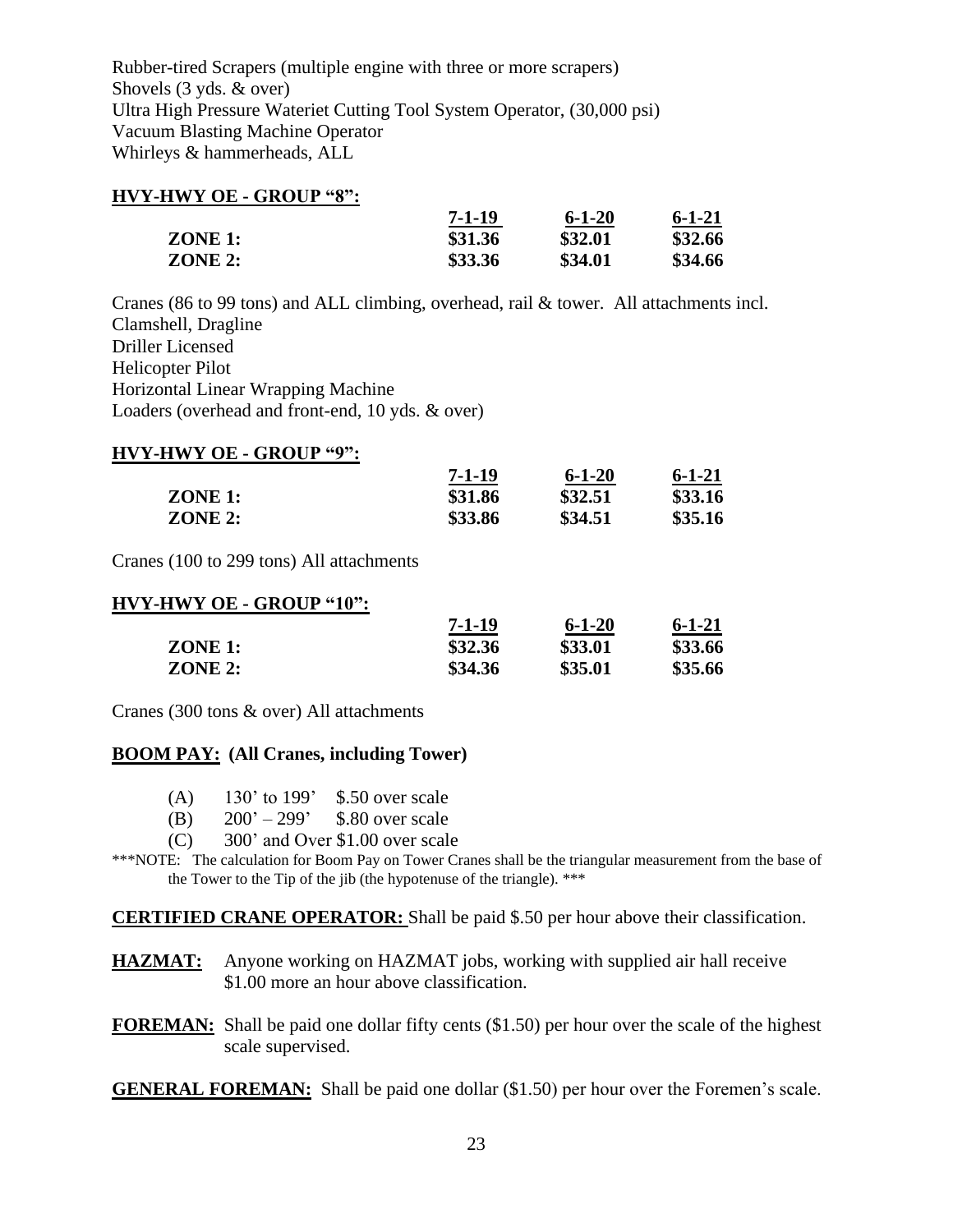### **THE PARTIES SHALL MEET TO NEGOTIATE A RATE FOR ANY NEW MACHINE NOT CLASSIFIED ABOVE.**

# *FRINGE BENEFITS*

|                                | $7 - 1 - 19$ | $6 - 1 - 20$ | $6 - 1 - 21$ |
|--------------------------------|--------------|--------------|--------------|
| Health & Security              | \$7.70       | \$8.05       | \$8.40       |
| Pension                        | \$8.85       | \$9.95       | \$10.65      |
| Apprenticeship & Training      | \$0.70       | \$0.70       | \$0.70       |
| *Alternative Pension Plan      |              |              | \$0.40       |
| National Training Fund (NTF)   | \$.05        | \$.05        | \$.05        |
| <b>TOTAL Package:</b>          | \$17.30      | \$18.75      | \$20.20      |
| <b>Deductions from wages:</b>  |              |              |              |
| Dues Check-Off                 | 2% GW        | 2% GW        | 2% GW        |
| <b>Union Programs</b>          | $\$0.22)$    | $(\$0.22)$   | $(\$0.22)$   |
| Political programs (voluntary) | \$0.05)      | $(\$0.05)$   | $(\$0.05)$   |

\* Money in the 3rd year for an alternative pension plan is only available if an alternative pension plan is implemented.

# **SCHEDULE A-II OPERATING ENGINEERS LOCAL 302 SHOP PERSONNEL 95%**

| <b>CLASSIFICATION</b>                    | 7-1-19  | $6 - 1 - 20$ | $6 - 1 - 21$ |
|------------------------------------------|---------|--------------|--------------|
| <b>Heavy Duty Mechanic</b>               | \$28.75 | \$29.36      | \$30.27      |
| Welder                                   | \$28.75 | \$29.36      | \$30.27      |
| <b>Machine Tool Operator</b>             | \$28.75 | \$29.36      | \$30.27      |
| 95% of Group 7                           |         |              |              |
| <b>Service Oilier:</b><br>95% of Group 4 | \$28.07 | \$28.69      | \$29.31      |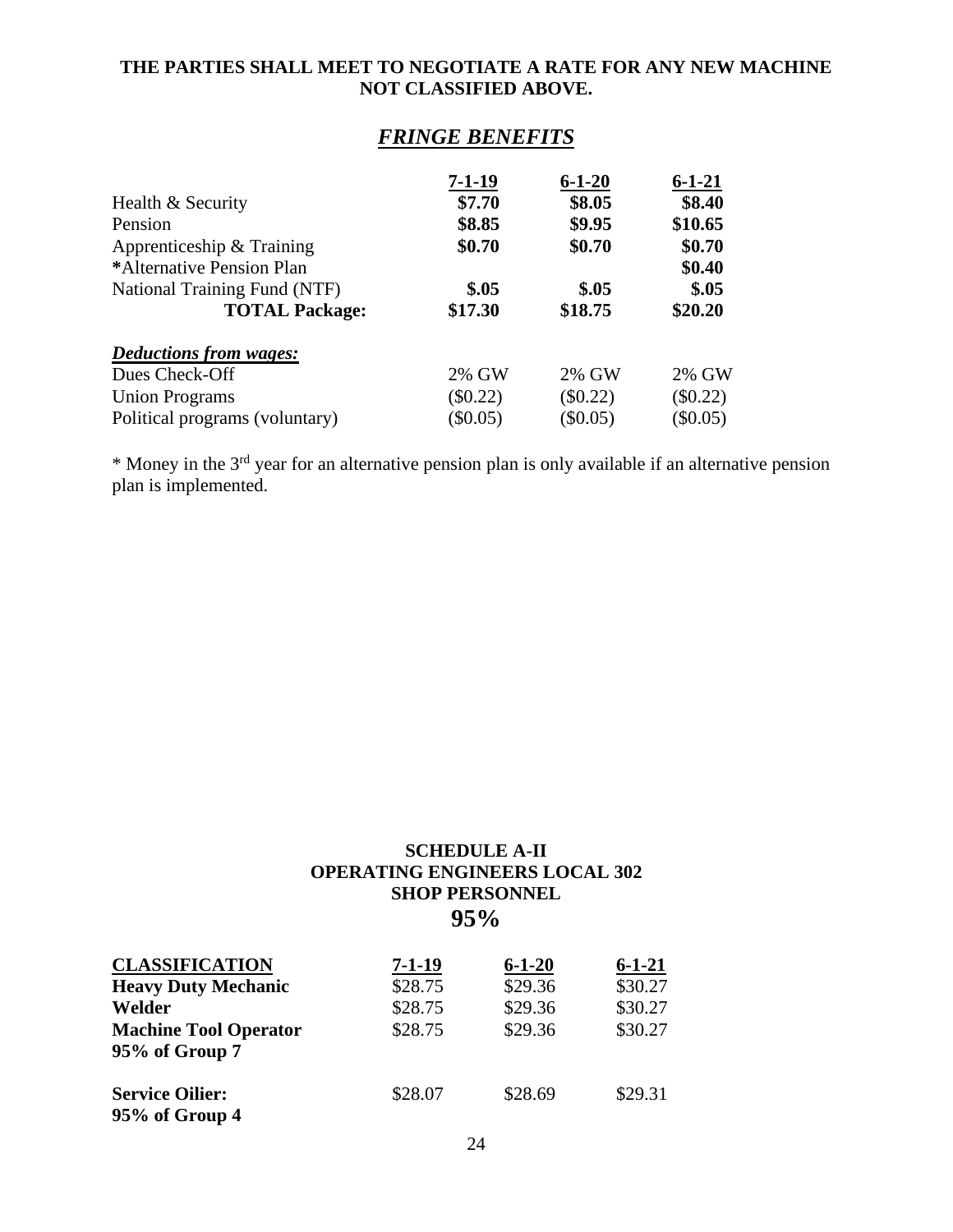**95% of Group 1**

**Mechanic's Helper:**  $$27.04$   $$27.65$   $$28.27$ 

#### **HOURS OF WORK AND OVERTIME**

It is mutually agreed that the hours of work shall be eight (8) hours per day, five days per week, Monday through Friday. All work performed in excess of eight (8) hours per day or on Saturdays, except for makeup days, shall be at one and one-half (1-1/2) times the basic rate of pay. All work performed on Sundays or holidays shall be paid at double the straight time rate. The recognized holidays are: New Years Day, Memorial Day, Independence Day, Labor Day, Thanksgiving Day and the Friday and Saturday thereafter, and Christmas Day.

#### **COVERAGE**

It is mutually agreed that when men employed in these shops are required to transfer their activities to the site of a construction job for the Employer their wages and working conditions shall be governed by the Heavy and Highway Construction Agreement in effect in the area at the time.

This clause shall not apply when employee's shift starts and ends at the shop, and when he uses employer's transportation to and from the job site.

All provisions of Fringe Benefits scheduled are applicable to this Schedule.

# **SCHEDULE B OPERATING ENGINEERS LOCAL 302 TRUST FUNDS**

**SECTION 1: HEALTH & SECURITY PROVISION:** In addition to the wage rates listed in Schedule A, the Employers shall pay into a Health and Security Fund known as the "Operating Engineers Local 302-AGC Trust Fund", effective July 1, 2019, seven dollars and seventy cents (\$7.70), June 1, 2020, eight dollars and five cents (\$8.05) and June 1, 2021, eight dollars and fourty cents (\$8.40) per compensational hour worked for all employees covered by this Agreement dated June 1, 2019. Such payments shall be made monthly on or before the  $15<sup>th</sup>$  of the month following that for which contributions are being made, in accordance with the negotiated Trust Agreement dated August 15, 1954, between the Inland Northwest Associated General Contractors and Local 302 of the International Union of Operating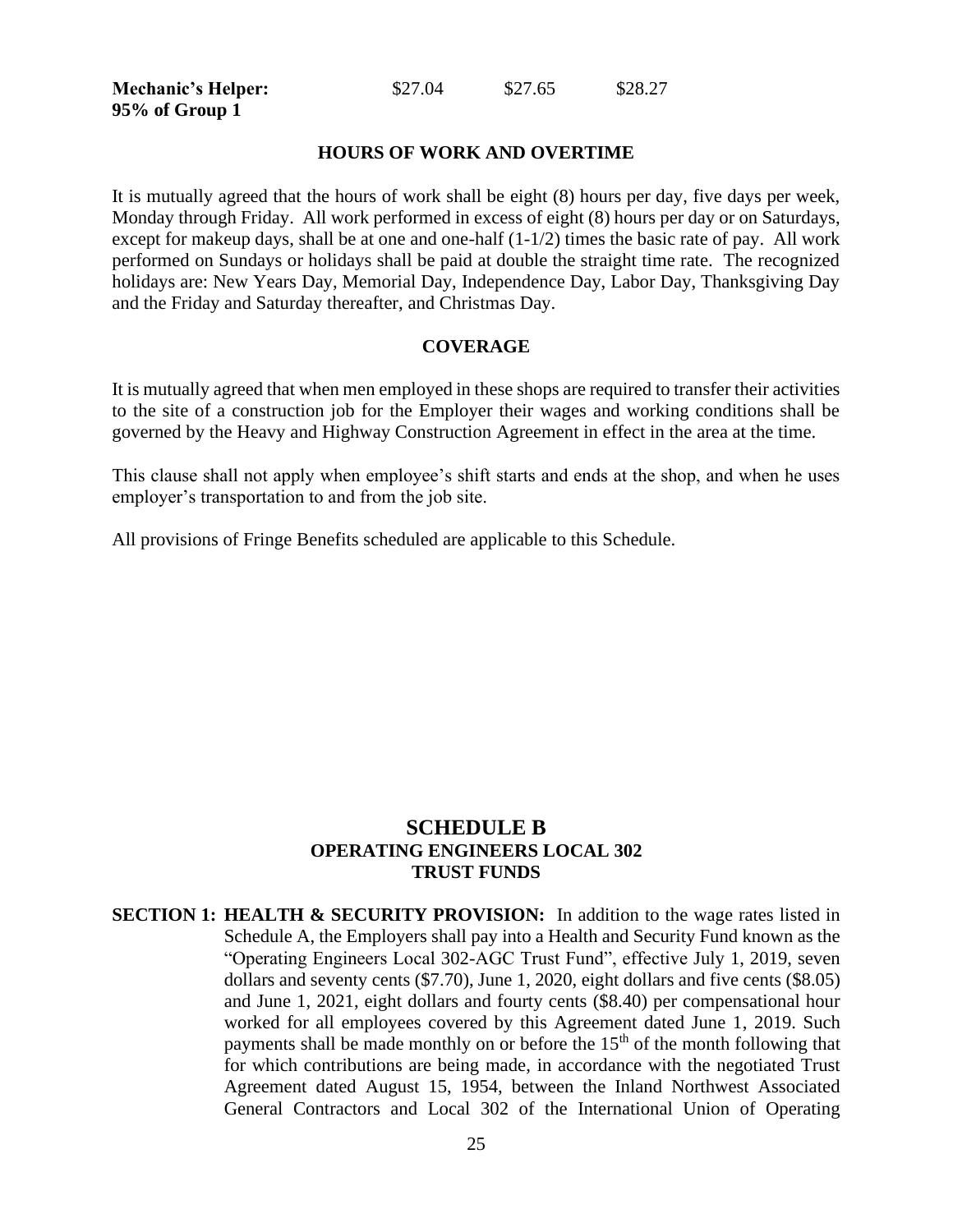Engineers and the individual members thereof. The Trust Agreement as amended shall be attached to and become a part of this Agreement.

- **SECTION 2: RETIREMENT PROVISION:** In addition to the wage rates listed in the Schedule A, the Employers shall pay into a Retirement Trust Fund known as the "Engineers Local 302-AGC Retirement Trust of the Inland Empire", effective July 1, 2019 eight dollars and eighty five cents (\$8.85), June 1, 2020 nine dollars and ninety five cents (\$9.95) and the rate for June 1, 2021 will be determined, per compensational hour worked for all employees covered by this Agreement dated June 1 2019. Such payments shall be made monthly on or before the  $15<sup>th</sup>$  of the month following that for which contributions are being made, in accordance with the negotiated Trust Agreement dated June 1, 1964, between the Inland Northwest Associated General Contractors of America and Local 302 of the International Union of Operating Engineers. The Trust Agreement as amended shall be attached to and become a part of this Agreement.
- **SECTION 3: APPRENTICESHIP/TRAINING:** It is agreed that all; employers covered by this Agreement shall contribute a sum as listed in SCHEDULE "A" for each compensable man hour of Operating Engineers, including supervisory employees when covered by this Agreement, employed by such employers in work contained in the term of this Agreement. Said contributions shall be made on or before the fifteenth  $(15<sup>th</sup>)$  day of the month following the month in which the hours were worked to the Western Washington Employers-Engineers Training Trust in the manner as set forth in the trust agreement of the said trust fund. The details of the Apprenticeship/Training/Retraining program established under this trust fund shall continue to be controlled and administered by a joint board of trustees composed of equal representation from the Union and the AGC of Washington who are signators to the trust agreement of the aforesaid trust fund. Each trustee appointed by the Union shall be a member of the appointing Local and each trustee appointed by the employers shall be a member of an affiliated firm of the AGC of Washington or a regular paid employee of the AGC of Washington.
- **SECTION 4.** It is understood that the Union and the Employer Associations are principal parties to the trust agreements and therefore, shall be furnished full information on the actions of the trustees and the operations of the trusts.

In the event an Employer fails to make the monetary contributions in conformity with this section of the Agreement, the Union is free to take economic action against such Employer it deems necessary and such action shall not be considered a violation of this Agreement.

- **SECTION 5. FRINGE OPTION:** It is further agreed that if additional sums are necessary to maintain or improve the fringe benefit plans, such sums may be deducted from wages at any anniversary date of the Agreement by mutual agreement, giving sixty (60) days prior notice.
- **SECTION 6. WORKING-DUES CHECK-OFF ASSIGNMENTS:** In accordance with the terms of an individual and voluntary written authorization for check-off of membership dues in form permitted by the provisions of Section 302 (c) of the Labor Management Relations Act, as amended, the Employer agrees to deduct for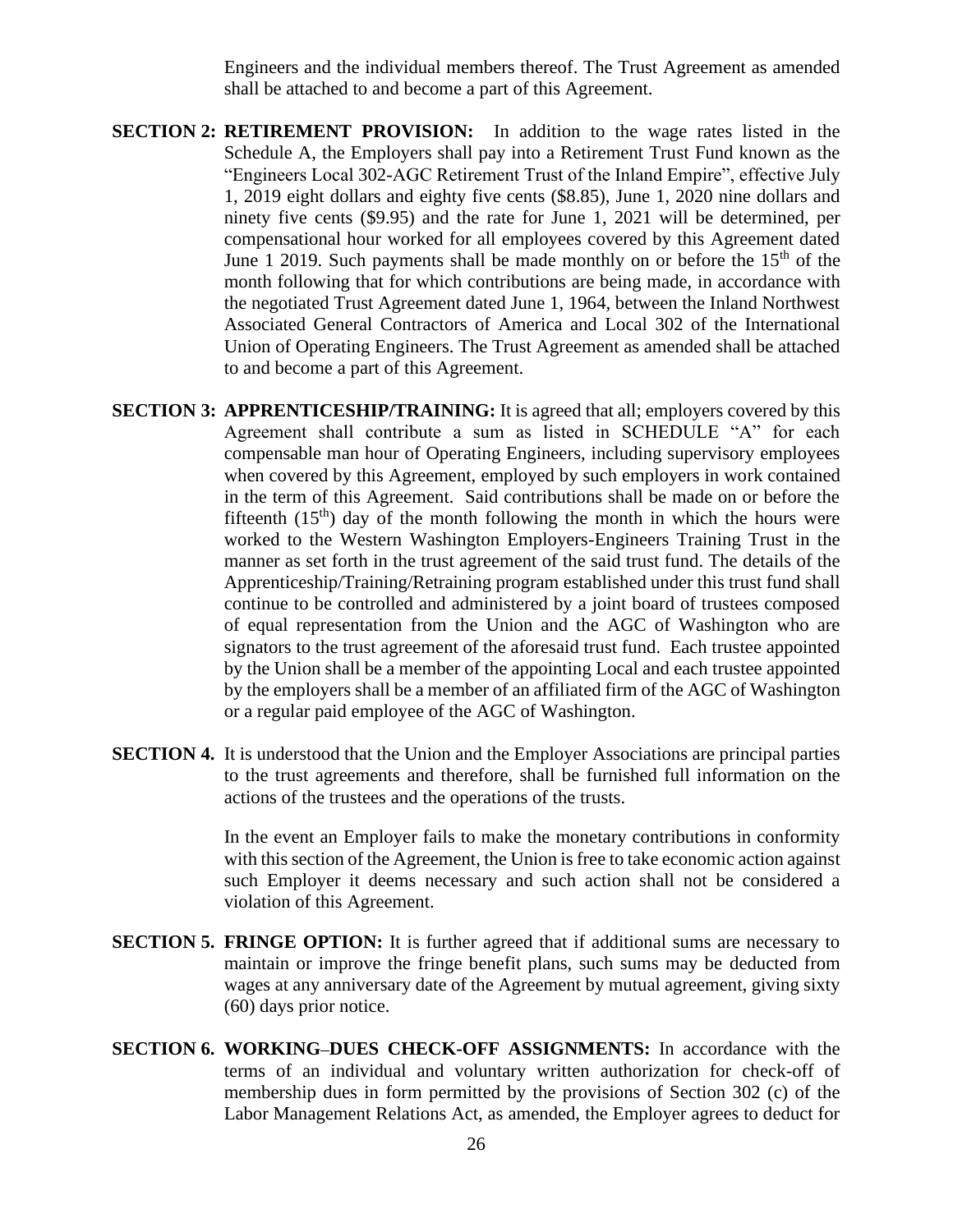working dues two percent (2%) of gross wages once each week which has been or will be in the future authorized by the membership of the Union. All monies collected for working dues by the Employer shall be paid to the agent of the Union, namely: IUOE Local 302 & 612 Construction Industry Health & Security and Pension Funds, c/o Welfare and Pension Administration Services, Inc., P.O. Box 34203, Seattle, WA 98124-1205. The working dues which are deducted shall be paid monthly by the fifteenth  $(15<sup>th</sup>)$  day of the month following the month in which they were deducted. The working dues shall be remitted to the Local that retains the jurisdiction for the project as specified in Article 3, Territory of Agreement.

## **SECTION 7. UNION AND POLITICAL PROGRAMS**

A. The Employer agrees to deduct from the net pay (after taxes) of each employee performing work covered by the terms of this Agreement a sum as set forth in Appendix 1, Schedule "A" for each compensable hour worked and remit same to the IUOE Local 302 Union Programs Fund. Contributions will be made on the same form as the Health and Security payments. The union program contribution shall be remitted to the Local that retains the jurisdiction for the project as specified in Article 3, Territory of Agreement.

B. The Employer will deduct five cents (\$0.05) for each hour that the Employee receives wages under the terms of the Agreement, on the basis of individually signed, voluntary authorized deduction forms. It is agreed that these authorized deductions for the IUOE Local 302 Political Programs Fund are not conditions of membership in the International Union of Operating Engineers or of employment with the Employer and that the IUOE Local 302 Political Programs Funds will use such monies in making political contribution in connection with Federal, State, and Local elections. Contributions will be made on the same form as the Health & Security payments.

The cost of administering this payroll deduction for IUOE Local 302 Political Programs Fund are incorporated into the economic package provided under the terms of this Agreement so that the IUOE Local 302 has, through its negotiation and its execution of this Agreement, reimbursed the Employer for the costs of such administration.

**SECTION 8:** If Local 302 has entered into a reciprocity agreement with a sister local outside the jurisdiction of this Agreement, providing that an employer covered by this Agreement may bring its key employees with it into Local 302's jurisdiction, said Employer shall be permitted to make contributions to the AGC sister local trust fund on behalf of its key employees. In the event the total contributions under this Agreement are higher than the total AGC sister local contribution rate, the difference shall be paid to the employee as part of his wages.

### **APPRENTICESHIP/TRAINING/RETRAINING**

A, The parties to the Agreement agree that the best interest of the construction industry will be served by establishing an apprenticeship/training/retraining program so that new employees may be trained in the operation of equipment covered by this Agreement.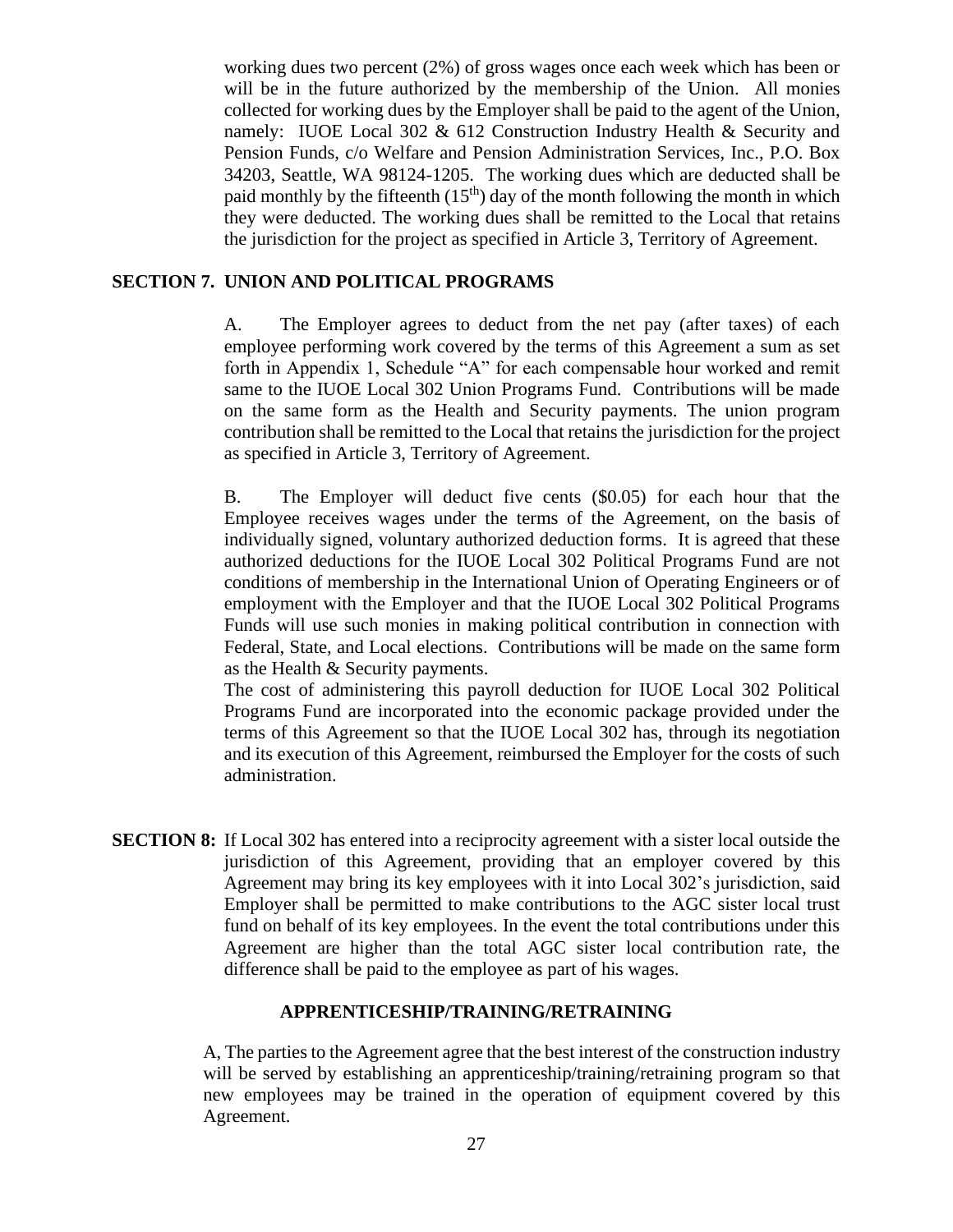#### B. **APPRENTICE RULES:**

1. Apprentices shall be paid the following rates of wages based on a percentage of Group 6:

| 1 <sub>st</sub> | 1000 hours | 65% |
|-----------------|------------|-----|
| 2nd             | 1000 hours | 70% |
| 3rd             | 1000 hours | 75% |
| 4th             | 1000 hours | 80% |
| 5th             | 1000 hours | 90% |
| 6th             | 1000 hours | 95% |

- 2. All working conditions governing the employment of journeymen shall also apply to apprentices.
- 3. Apprentice Ratios: A well trained workforce is critical to the long-term efficient and economical performance of the work covered by this agreement. The Employer and the Union are mutually committed to using apprentices to have adequate supply of skilled workers for the future. Accordingly, the Employer and the Union agree to a goal to employ apprentices at a rate of 15% of the Operating Engineers covered by this agreement. Additionally, each individual contractor who employs seven (7) or more journeymen operating engineers covered by this Agreement shall employ a minimum of one (1) apprentice. Thereafter, said contractor shall employ on (1) additional apprentice for each twenty (20) journeymen covered by this Agreement.

#### EXAMPLE:

| Journeymen | No. of Apprentices required |
|------------|-----------------------------|
| $0 - 6$    | None                        |
| $7 - 19$   | One $(1)$                   |
| $20 - 39$  | Two $(2)$                   |
| $40 - 59$  | Three $(3)$                 |
| $60 - 79$  | Four $(4)$                  |
| $80 - 99$  | Five $(5)$ , etc.           |

- 4. If, for any reason, the criteria established in this paragraph cannot be met by either party, a review of the situation will be made via the grievance procedure.
- 5. A Joint Apprenticeship and Training Committee established by the parties to this Agreement shall have the responsibility for establishing a training and retraining program, and apprenticeship program which shall be within the scope of the National Apprenticeship Standards. This committee shall establish a referral procedure for apprentices in conformance with the training standards. The apprenticeship office shall dispatch all apprentices in accordance with the procedure established by the above committee without regard to other provisions of Schedule C.
- 6. Apprentices who have completed the Apprenticeship and Training program established under this Agreement shall obtain Group I status. Any apprentice having been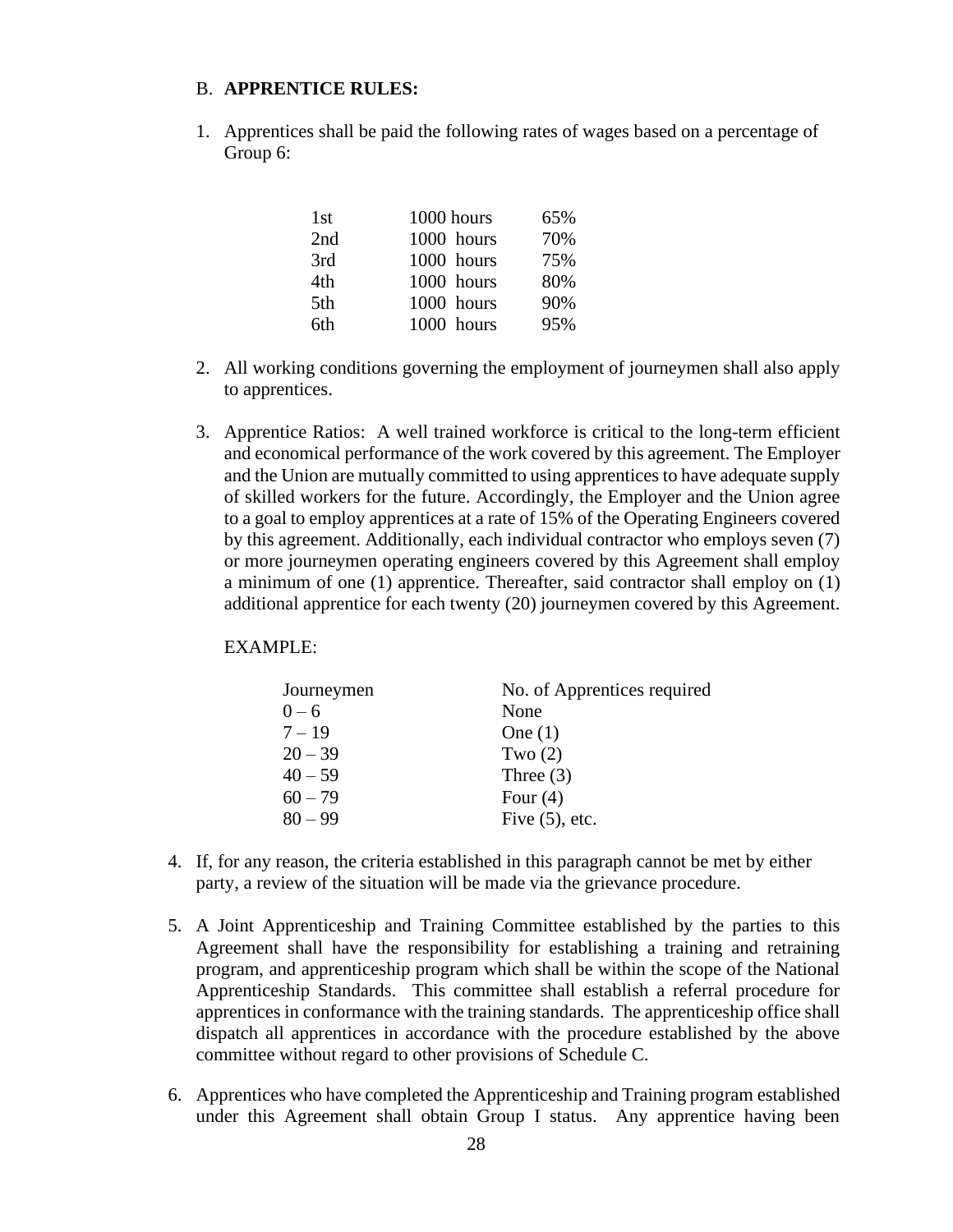cancelled for just cause after written and specific notice and full and fair hearing by the Apprenticeship Committee, or who has dropped out of the program of their own accord, shall not be permitted to register for employment nor be dispatched as journey level operator by the local Union for a period of two (2) years after cancellation.

# **Schedule C OPERATATING ENGINEERS LOCAL 302 HIRING HALL RULES**

**SECTION 1.** Employers shall only employ qualified Operating Engineers. Operating Engineers shall be qualified for employment under this Agreement who have had two (2) years actual practical working experience in the Building, Heavy and Highway Construction Industry.

#### **SECTION 2.** DEFINITIONS

Accrued: Earned or accumulated (i.e. hours worked in the last twelve (12) months)

Bargaining Unit Work: Classifications referenced in Appendix 1, Schedule A of the Master Labor Agreement.

Bonafide: Factual or real

Employer Association: A group of Employer representatives. In this Agreement it is the Inland Northwest Associated General Contractors (AGC).

Freezing: To hold group status on the out-of-work list when written verification from a physician is provided.

Illegal Hours: Hours worked without a dispatch.

Joint Venture: Two or more contractors performing work on a project as one.

Keyman: An IUOE member of another Local with special skills employed in the jurisdiction of this Union as approved by the Business Manager. An agreement signed between Trust Funds that allows portability of benefits.

- **SECTION 3.** Employers shall hire qualified Operating Engineers by calling the Union responsible for the geographical area of the project. Whenever the Employer requires Operating Engineers on any job, they shall notify the Local Union office either in writing, email, or by telephone, stating the Company contact information, location, starting time, type of shift (i.e. 4-10's, 5-8's), approximate duration of the job, the type of work to be performed and the number of employees required.
- **SECTION 4.** Employees covered by this Agreement have certain accrued rights to benefits for themselves and their dependents under health and welfare and pension plans which accrue to them by virtue of length of employment with Employers party to this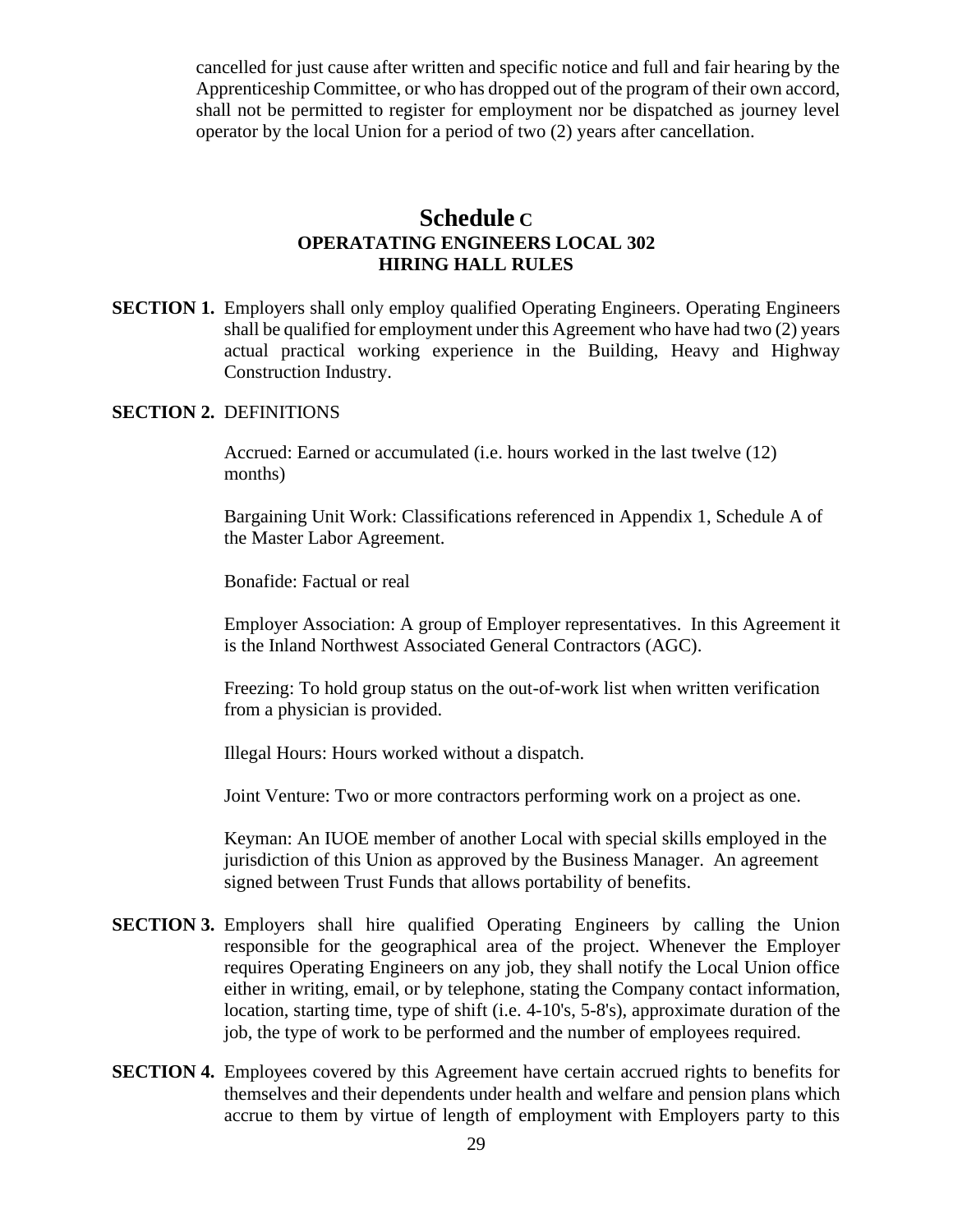Agreement, and such rights are generally continuous while under employment and remain effective until a certain period of time after lay-off or discharge.

Those registered on the list in each group will, after ten (10) attempted contacts, be deemed unavailable for work. These individuals will then be notified by mail or email and will not be contacted for employment until verification of availability is made in person, by fax or by mail or email. A signature is required.

No more than two (2) attempted contacts per day will be counted towards the ten (10) attempted contacts.

Up to two contact numbers can be given to dispatch, but a second contact number can be removed by the dispatcher if it is disconnected or no longer reaches the member. If the number is removed by the dispatcher, a written notice will go out by mail or email to the member. Members/registrants shall always maintain a working telephone number on file with the hiring hall. Two weeks following written notice (mail or email) of failure to do so, the member/registrant's name will be removed from the out-of-work list. Their name will be placed on the bottom of the appropriate list when they are re-registered, with a working telephone number.

All classes of Operating Engineers shall be hired and/or rehired in accordance with the length of service with Employers in the Collective Bargaining Unit as follows: **Group 1 (A-List)** – Operating Engineers who have been employed and dispatched by this Union under this Agreement or employed and dispatched by this Union under any Agreement of this Union for an accumulative time of at least 500 hours in the last 12 months, within the territory of this agreement immediately preceding their registration date.

**Group 2 (B-List)** – Operating Engineers who have been employed and dispatched by this Union under this Agreement or any collective bargaining agreement with this Union for an accumulative time of at least 50 hours during the last 12 months.

**Group 3 (C-List)** – All registrants who pass a minimum standard test in categories established by the 302/612 Training Trust, or who can verify journeyman status in this Union or another Local of the IUOE.

#### **Group 4 (D-List)** – All other applicants

The Employer Associations and the Union shall make up and prepare the roster for preference of rehire by grouping all Operating Engineers who come within the above classifications and shall utilize the pension records in establishing these accrued rights based on length of employment.

"Employers" under this paragraph mean:

- A. Any Employer party to this Agreement.
- B. An out-of-town Employer who adopts or works under this Agreement and contributes to the Health & Welfare and/or Pension Plans.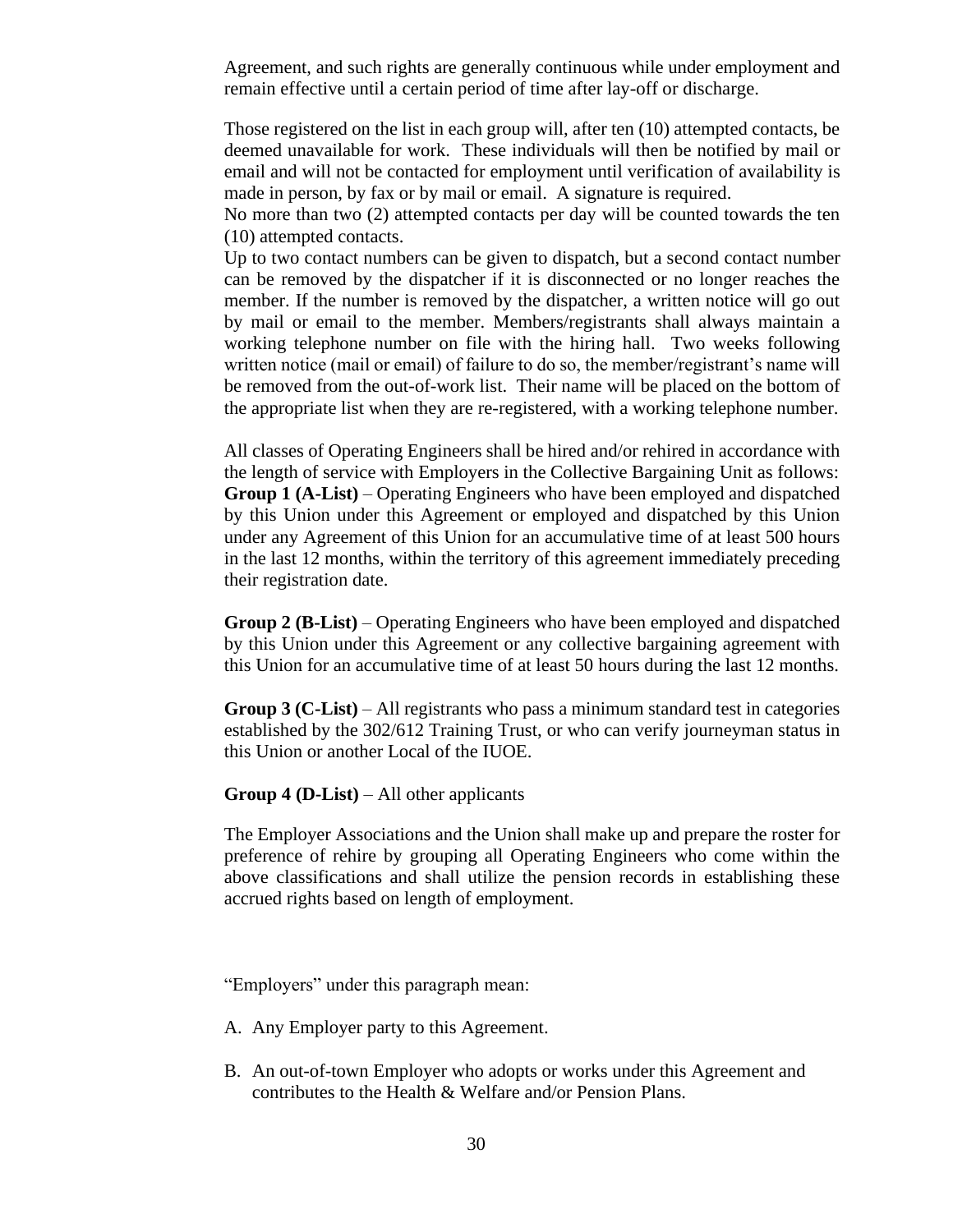- C. Any Employer who employs Operating Engineers under the terms of this Agreement and is a contributing Employer within the meaning of the Health & Welfare and Pension Plans.
- **SECTION 5.** Registration or re-registration of applicants for referral shall be accepted by the Union at any time during its customary office hours. All applicants shall be registered in the order of time and date of registration. To remain on the registration list an applicant for referral must renew their registration not later than ninety (90) days from the date of their last registration or re-registration. There shall be four (4) groupings of the out-of-work list. Each applicant for employment shall be required to furnish such data, records, names of Employers and length of employment and licenses as may be deemed necessary, and each applicant shall complete such forms or registration as shall be submitted to him. Applicants for employment shall also list any special skills they may possess. All applicants may register or re-register in person, by mail, by email or facsimile; member's signature is required.
- **SECTION 6.** Upon request of an Employer for Operating Engineers, the Union shall refer qualified and competent registrants in the manner and under the conditions specified in this Agreement from the list in the following order of referral:

A. Applicants shall be referred from Group 1, in successive order as their names appear on the out-of-work list, and when Group 1 has been exhausted,

B. Then applicants from Group 2 in successive order as their names appear on the out-of-work list, and when Group 2 has been exhausted,

C. Then applicants from Group 3 in successive order as their names appear on the out-of-work list, and when Group 3 has been exhausted,

D. Then applicants from Group 4 as their names appear in successive order on the out-of-work list.

- 1. Separate lists will be established and maintained for apprentice engineers, and referrals shall be made on the same basis as that for Operating Engineers except that the experience condition set out in Appendix 3, Section 1 of this Agreement shall, as to apprentice engineers, not be applicable or required.
- 2. Any applicant who is returned by the Employer shall be restored to their place on the out-of-work list. If an employee is employed one (1) to twenty-one (21) calendar days, the employee shall be restored to the outof-work list the same number of days lower on the out-of-work list as they had been employed. Any employee, who is employed more than twentyone (21) calendar days or terminated of their own accord, shall have their name removed from the out-of-work list. When his employment terminates, they shall be required to register at the bottom of the appropriate group list on which he/she are entitled to register. A registrant may refuse to be referred to employment two (2) times without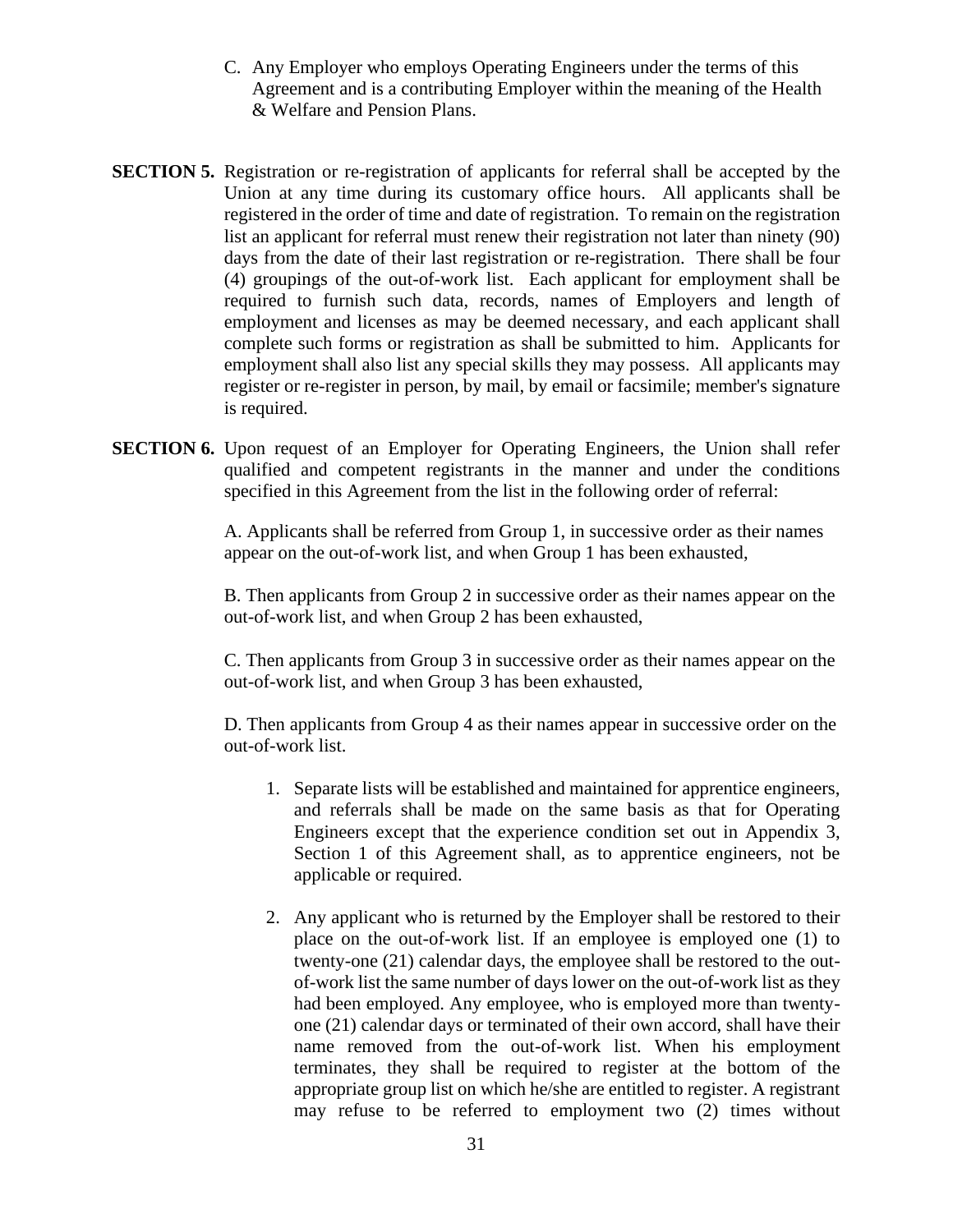prejudicing his position on the appropriate group list on which he/she are registered. If a member or an applicant accepts a dispatch and does not show up, their name will be entered at the bottom of the appropriate list when they re-register.

- 3. In the event that the referral facilities maintained by the Union are unable to fill the requisition of an Employer for employees within a twenty-four (24) hour period after such requisition is made by the Employer (Saturdays, Sundays, and Holidays accepted), the Employer may employ applicants directly at the job site. In such an event, the Employer will notify the Union of the names and dates of such hiring within twenty-four (24) hours of such hiring.
- 4. The referral procedure as contained herein shall be followed except;
	- a. That requests by Employers for personnel to act as Supervisors, Master Mechanics, General Foremen, Industrial Foremen or Foremen shall be honored without regard to the requested employee's place on the out-of-work list provided that person does not perform bargaining unit work. Those hired under the provisions of this hiring Agreement shall not be reduced to a lower classification without the approval of the Union, nor shall their employment as traveling key men or reciprocity qualify them for a call-back. All traveling keymen must register at the Hiring Hall and have a "Keyman Agreement" in place, prior to being employed.
	- b. That requests by Employers for a particular employee previously employed by the Employer within the geographical area of this Agreement and who has been laid off or terminated by the Employer within five (5) years previous to the request shall be honored without regard to the requested employee's place on the out-of-work list, provided said employee was originally dispatched to the requesting Employer in accordance with the terms and conditions of this Union and this Appendix (illegal or reciprocity hours will not be recognized for rehire, requests, or group status).
	- c. For bonafide requests by the Employers for Operating Engineers with special skills and abilities in the order in which their names appear on the out-of-work list.
	- d. In the best interests of the industry, requests by an Employer for a particular engineer with no priority shall be honored, without regard to the request person's place on the out-of-work lists, provided the said individual occupies the status of a college student seeking summer employment only and is the son or daughter of management, or individuals, employed as Operating Engineers. Further provided that any dispute arising as a result of such request may be referred to the Joint Hiring Committee in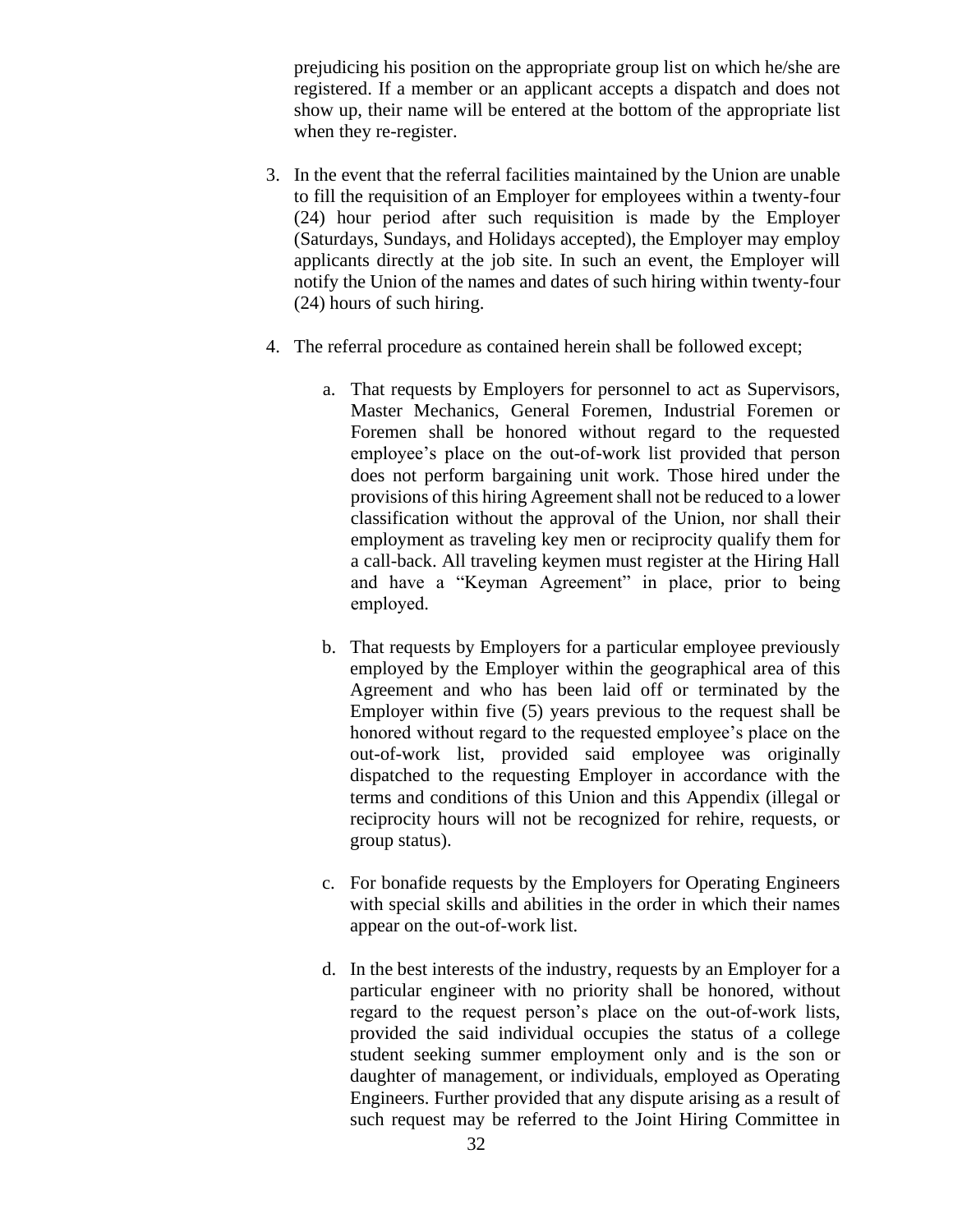accordance with this Appendix. For each person dispatched as a college student of who is a son or daughter of management, the employer shall endeavor to employ a son or daughter of an Operating Engineer.

- e. Requests by Employers for a particular Operating Engineer who is registered on the out-of-work list shall be honored provided that person has obtained Group I status in the applicable jurisdiction.
- f. Where Employers engage in a Joint Venture, employees employed by any of the Joint Venture may be transferred to the job or called for by name if the requirements of 4. a, b, and c above have all been met by any of the Joint Venture.
- g. If an Employer controls, or holds common ownership of separate corporations, the Employer is considered the Employer for the purpose of the transferring employees to and from such corporation payrolls.
- **SECTION 7.** The Union and the Employers agree that the referral of Operating Engineers shall be on the following basis:

A. Selection of applicants for referral to jobs shall be on a non-discriminatory basis and shall not be based on, or in any way affected by, Union membership, bylaws, rules, regulations, constitutional provisions, or any other aspect of or obligation of Union membership, policies or requirements, or in any way affected by race, color, sex, age or creed. The Union shall dispatch to allow an Employer to comply with State or Federal affirmative action requirements; any other local, State or Federal law; or any reasonable contractual obligation imposed by the owner.

B. The Employer retains the right to reject any job applicant referred by the Union for cause but shall not discriminate because of membership or non-membership in the Union or because of race, color, sex, age or creed.

C. The Union and the Employer shall post, in places where notices to all employees and applicants for employment are customarily posted, all provisions relating to the functioning of the hiring provision of this Agreement.

D. ASAP requests from contractors will be based on the member's geographical proximity to the project location.

#### **SECTION 8.**

A. All employees covered by this Agreement shall be required, as a condition of employment to apply for and become members of, and to maintain membership in the Union within nine (9) days following the beginning of their employment or the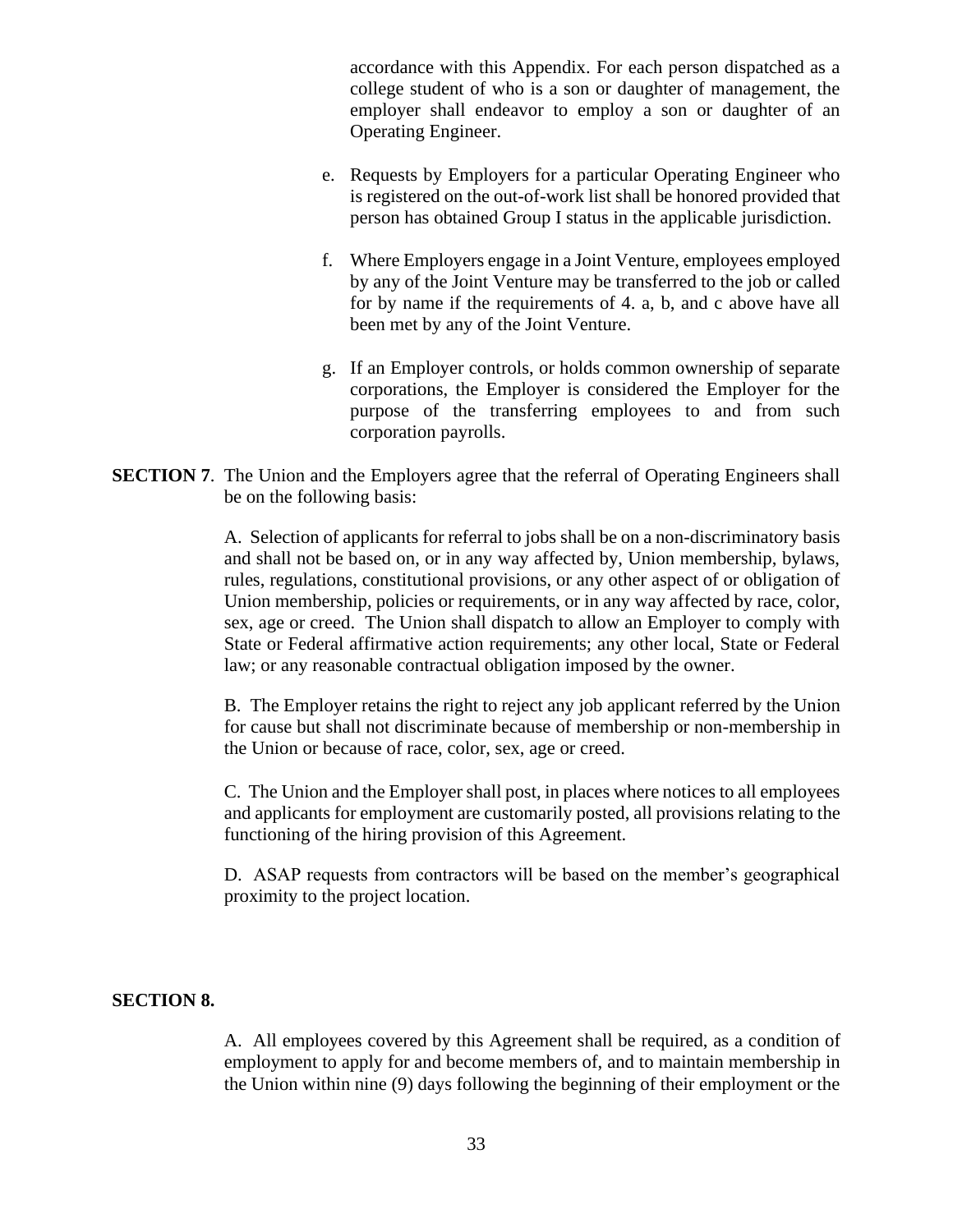effective date of this cause, whichever is later.

B. The Union recognizes its obligation and therefore assumes full responsibility to every employee discharged under the provisions of paragraph (A) above as a result of a written request from the Union to the Employer provided that the only reason for discharge is as to the timely tendering of normal initiation fees and dues.

**SECTION 9.** The parties to this Agreement may create a Joint Hiring Committee, composed of three (3) Employer representatives and three (3) Union representatives, to supervise and control the operation of the job referral system herein. The Joint Hiring Committee is empowered:

> A. To establish any and all rules and regulations from time to time that it deems advisable for the operation of the job referral plan, and such rules and regulations shall be as much a part of this Agreement as if contained herein;

> B. To properly post all rules and regulations relating to the functioning of the referral plan, together with provisions of this Agreement as set out in Section 6 above at the Union dispatch office and at the Employer's office;

> C. To hear and determine any and all disputes or grievances arising out of work registrations, work referrals, and the preparation of the referral registration lists. Any applicant or registrant shall have a right of appeal of any dispute or grievance arising out of and relating to the operation or functioning of the job referral plan to the Joint Hiring Committee.

> The Joint Hiring Committee has provided in the rules and regulations of the job referral for an appeal to an impartial umpire whenever the Joint Hiring Committee reaches a deadlock over a dispute. The impartial umpire shall be designated by mutual agreement of the parties. The authority of the impartial umpire shall be limited to interpreting and applying the rules and regulations of the Joint Hiring Committee. All decisions of the Joint Hiring Committee or the impartial umpire shall be final, binding, and conclusive on all parties including applicants.

> If questions arise as to the qualifications and competency of an applicant, the Joint Hiring Committee shall make the determination. Such determination shall be fair and impartial, without regard to applicant's membership or non-membership in the Union or race, color, sex, age or creed.

- **SECTION 10.** Either party to this Agreement shall have the right to re-open negotiations pertaining to Union recognition and hiring procedures by giving the other party thirty (30) days written notice when there is reason to believe that the laws pertaining thereto have changed by Congressional amendments, government regulations, or court decision.
- **SECTION 11.**Whenever an employee is discharged without written notice to the Union, the employee shall be considered eligible for rehire.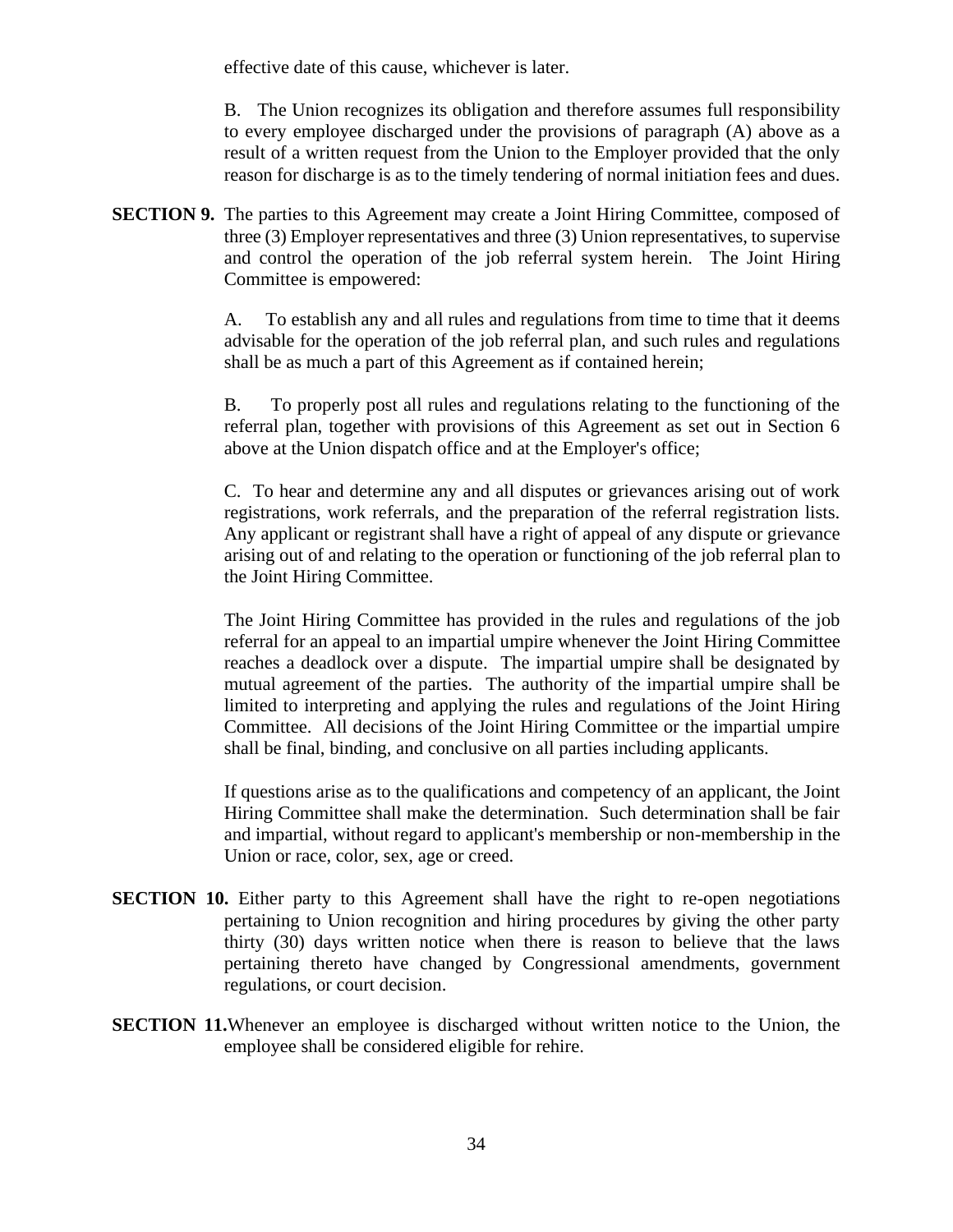The Employer shall furnish and complete termination slips for any employee, returning one to the dispatching hall at time of termination and provide a copy to the employee. Each termination slip shall show the actual reason for termination.

**SECTION 12.** No Applicant for referral to jobs shall be dispatched where:

- A. That applicant has been discharged for consuming alcohol on the job or for being intoxicated on the job or;
- B. The applicant has tested positive for controlled substance, whether during preemployment testing or testing following employment.

Applicants will be reinstated in the job referral plan when a state certified rehabilitation program has made an evaluation of their condition. Should the evaluation require participation in a rehabilitation program, applicants must be enrolled in an accredited rehabilitation program prior to being reinstated in the job referral plan.

- **SECTION 13.**All Operating Engineers who suffer an injury or serious illness shall have their group status frozen on the out-of-work list by presenting the referral hall with a physician's report stating they are unable to perform work as an Operating Engineer. The "freezing" of an applicant's group status does not apply to Health & Welfare or Pension eligibility.
	- A. The applicant must register on the out-of-work list. To remain on the out-ofwork list, an applicant must renew their registration not later than ninety (90) days from the date of their last registration or re-registration.
	- B. When the applicant provides the referral hall with a physician's "Release for Work" document, the applicant shall be considered ready and available for work effective on the date of the work release was received in the referral hall. The applicant's group status on the out-of-work list will then revert to the status as it was on the date it was frozen and all referral hall rules shall apply.
- **SECTION 14.** Members that are called to active duty with the National Guard or a military reserve unit may register on the out-of-work list. During the active duty period it is unnecessary to re-register to maintain an out-of-work date.

A. The member must prove active duty status and then they will not be contacted for work during the active duty period.

B. Upon separation from active duty the member shall notify the hiring hall of change in status within thirty (30) calendar days.

### **SCHEDULE D OPERATING ENGINEERS WORK RULES**

Crews on crawler cranes and truck cranes shall consist of an operator and oiler (assistant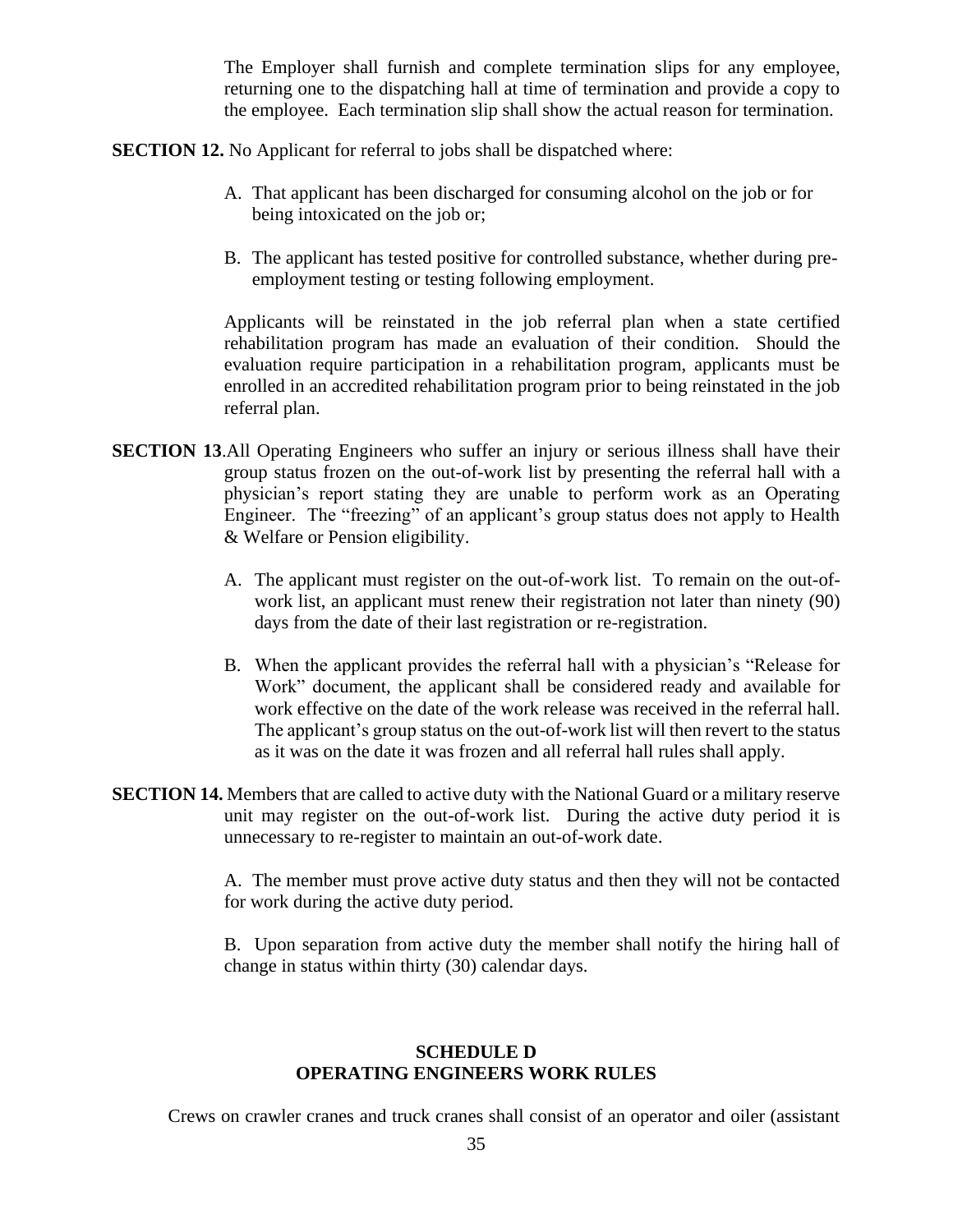to operator); unless the Union and the Employer mutually agree in writing that an assistant engineer is not necessary. The assistant engineer is to be under the direct supervision of the operator at all times. In order to maintain the jurisdiction of the Operating Engineers, the Union may, when it deems necessary, allow the Contractor to utilize the assistant engineers on an intermittent basis to operate equipment, start, stop, maintain pumps, compressors, forklifts and other miscellaneous equipment in the immediate area and under the supervision of the operator.

On small cranes 60 ton and under an Assistant Engineer/Oiler shall be optional. If a second person is needed, they shall be an Operating Engineer. They would perform the duties of forklift operator, oiler or rigger as needed. The Assistant Engineer/Oiler shall be a qualified forklift operator in addition to his duties as an Assistant Engineer/Oiler. An Assistant Engineer/Oiler would be required in unsafe conditions, where an assistant is necessary to the operator. By mutual agreement between the Contractor and the Union, one oiler may be used to service two cranes that are operating in close proximity to one another.

In special circumstances and other special conditions, size of crane requirements may be adjusted, providing the parties mutually determine by conference and in writing, the requirements necessary to meet the conditions that prevail. When, in the opinion of the parties, any machine under the jurisdiction of this union requires an assistant to the operator, they shall be a person covered by this Agreement and shall be under the supervision of the operator at all times.

- 1. Crane oiler will not be required for fixed cranes such as Tower or gantry cranes.
- 2. Crews on portable crushers with three or more units shall consist of a crusher operator, feederman (if required) and Oiler. Additional workmen required in the operation and maintenance of conveyors, crushers and/or any component part of the machine shall be members of this craft.
- 3. Servicing and repairing of miscellaneous equipment compressors, pumps, welding machines, tuggers, light plants, etc. is recognized as within the jurisdiction of the Operating Engineers Union. (Subject to Memorandums of Understanding).
- 4. Barge crews shall be Operating Engineers.
- 5. Any employee working any portion of a shift in a higher rated classification shall receive the higher rate in one (1) hour increments with minimum of one (1) hour. An employee will be notified before a reduction is made to a rate lesser than his dispatch rate.
- 6. Heavy duty mechanics shall furnish their own hand tools in good repair. The Employer agrees to furnish all special tools when needed such as metric tools, pin presses, spanner wrenches, impact wrenches (air or electric), all pullers, drills, reamers, taps and dies, gauges, torches, tips, box wrenches and sockets over  $1 \frac{1}{2}$  inches, twenty-four inch (24) and larger pipe wrenches, and all tools and sockets requiring over ¾ inch drive. The contractor shall furnish a safe dry place for storing Mechanic's tools. Service Oilers shall not be required to furnish tools.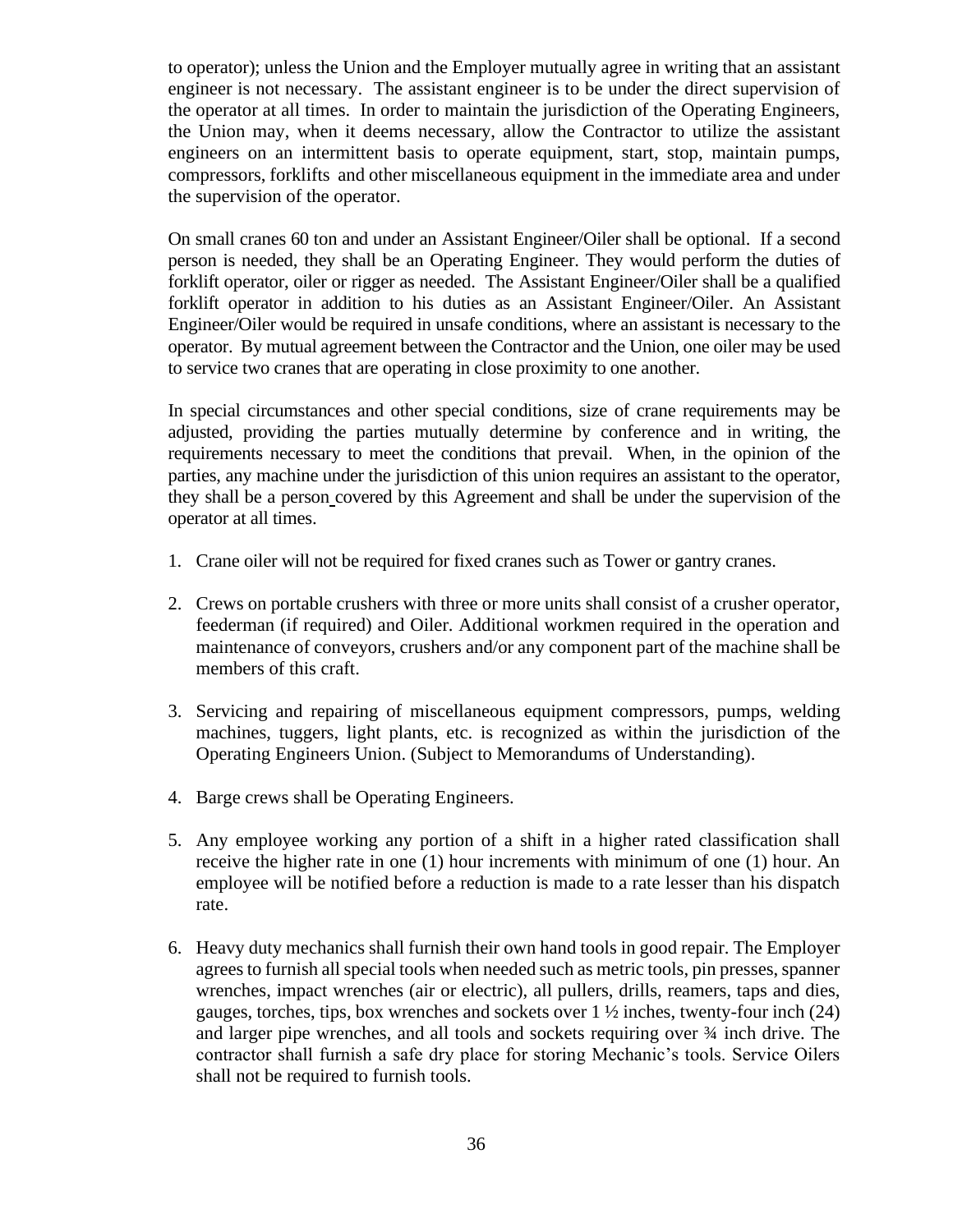- 7. The contractor will replace mechanics' tools if damaged or lost by fire or flood or forced entry robbery while on the contractor's project or premises. It shall be the employee's responsibility in order to be covered by this provision to provide the contractor with a signed list of the actual, true and current inventory of tools which are exposed to the hazard.
- 8. The contractor will replace mechanics' tools if damaged or lost by fire or flood or forced entry robbery while on the contractor's project or premises. It shall be the employee's responsibility in order to be covered by this provision to provide the contractor with a signed list of the actual, true and current inventory of tools which are exposed to the hazard.

It is understood that if a mechanic damages a tool under normal use and if the tool guarantee does not cover the replacement, then the contractor will replace the tool. It is further understood this replacement obligation does not cover the gross negligence of an employee by virtue of his not giving his tools proper care, deliberately abusing the tool, or the tool is of such ancient vintage that it will not stand up under normal usage.

It is further understood that all tools will be replaced "in kind" if possible, or if impossible due to availability, this replacement will be of equal value.

- 9. Operating Engineers shall not be required or permitted to furnish their own transportation or welders on the job site.
- 10. All Operators and Oilers on rental equipment within the jurisdiction of this Agreement shall be permitted to move from job to job as directed by the renter.
- 11. On single shift work when overtime work is contemplated with a certain machine before or after a regular shift or an overtime day, the Operator and/or Oiler regularly assigned to such machine shall be given preference to perform such work, provided the regular Operator is competent to perform such work.
- 12. Side curtains, umbrellas, canopies, cabs and heaters, when applicable, or fans (summer and winter), will be furnished to protect employees during appropriate periods of weather. Side curtains damaged willfully by negligence shall be subject to replacement by employee's concerned, fair wear and tear excepted. Adequate fenders, windshields, and/or splashboards will be provided on rubber-tired scrapers. Cab and heater will be required on motor patrols from October 15 through March 31. Seats and standards manufacturer's padding, doors, window glass, and windshields shall be maintained in good repair and workable order

After notification to a contractor to comply with Rule 11 on Schedule D and said Contractor refuses to abide, the Union may refuse to man the particular machine or machines involved.

13. In the event any Operator on any project believes that signals given to him by a Signalman or Foreman are dangerous beyond the capacity of the machine or are likely to endanger the lives of other workmen, he may refuse to obey such signals or orders provided he communicates with the Signalman or Foreman and explains the circumstances. The Operator who refuses to obey such signals or orders shall not be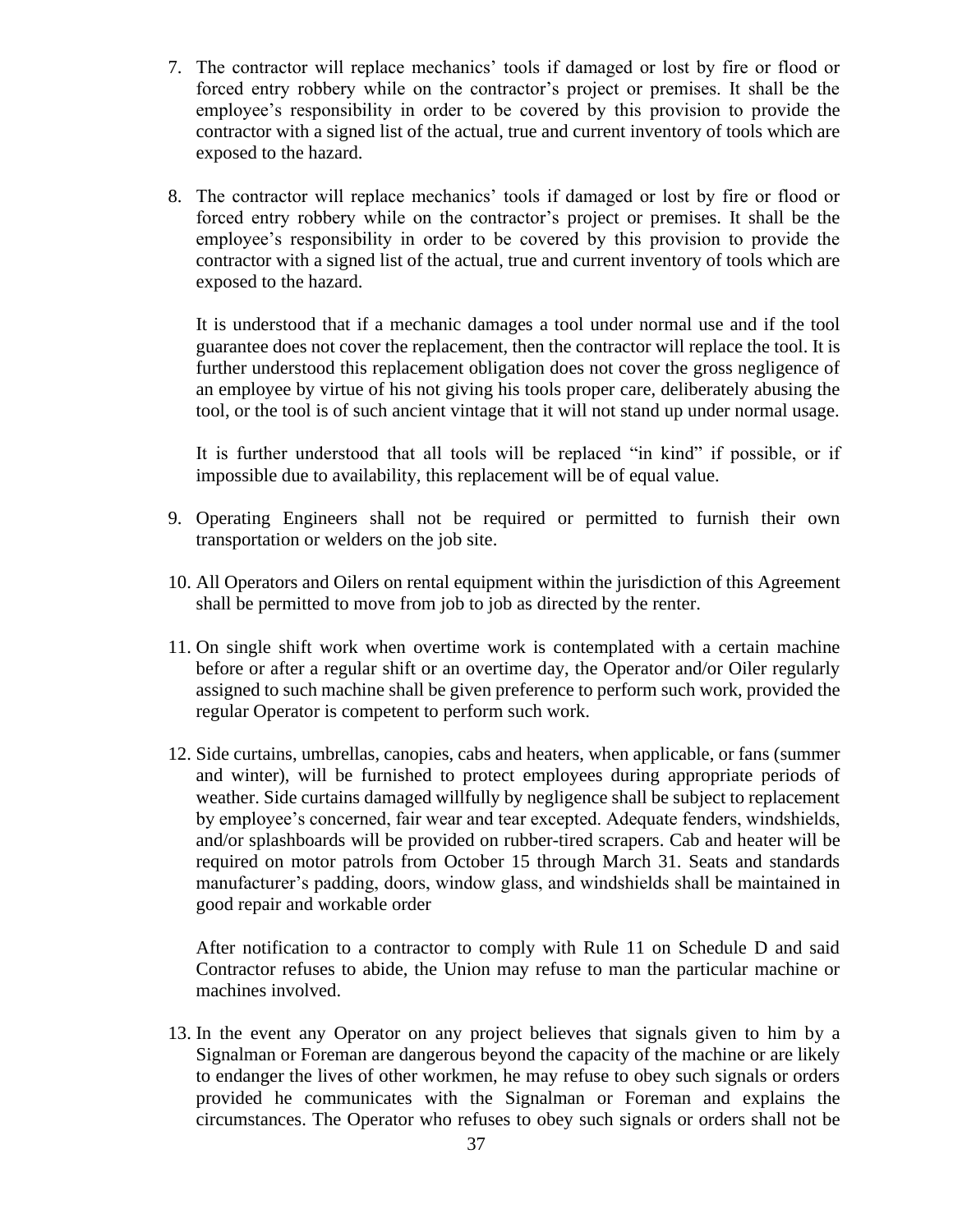subject to discharge because he refuses to obey such signals or orders or to work in unsafe places or with unsafe equipment.

- 14. **FOREMAN:** When in the Employer's opinion the work is sufficient to require the services of a Foreman, such Foreman shall be qualified to supervise such work as many come under the scope of the Agreement and shall be a member of the union.
- 15. **GENERAL FOREMAN:** When in the Employer's opinion the work is sufficient to require the services of a General Foreman, such General Foreman shall be qualified to supervise such work as may come under the scope of the Agreement and shall be a member of the union.

## **LABOR AGREEMENT BETWEEN INLAND NORTHWEST AGC (a chapter of the Associated General Contractors of America, Inc.) AND INTERNATIONAL UNION OF OPERATING ENGINEERS LOCAL 302**

IN WITNESS WHEREOF, this Agreement Including Schedule "A" (wage scales) has been executed by the parties hereto as that date first above mentioned.

\_\_\_\_\_\_\_\_\_\_\_\_\_\_\_\_\_\_\_\_\_\_\_\_\_\_\_\_\_\_\_\_\_\_\_\_\_ \_\_\_\_\_\_\_\_\_\_\_\_\_\_\_

INTERNATIONAL UNION OF OPERATING ENGINEERS, LOCAL 302

Daren Konopaski, Business Manager Date Negotiating Committee Operating Engineers, Local 302

IN WITNESS WHEREOF, this 1<sup>st</sup> DAY OF JUNE, 2019, the labor agreement between the Inland Northwest AGC and the International Union of Operating Engineers, Local 302 has been executed by the INLAND NORTHWEST AGC (a chapter of the Associated General Contractors of America, Inc.), on behalf of certain Individual member firms who have Individually ratified this Agreement and have further authorized the Chapter to execute the Agreement on their behalf.

INLAND NORTHWEST AGC (A chapter of the Associated General Contractors of America, Inc.)